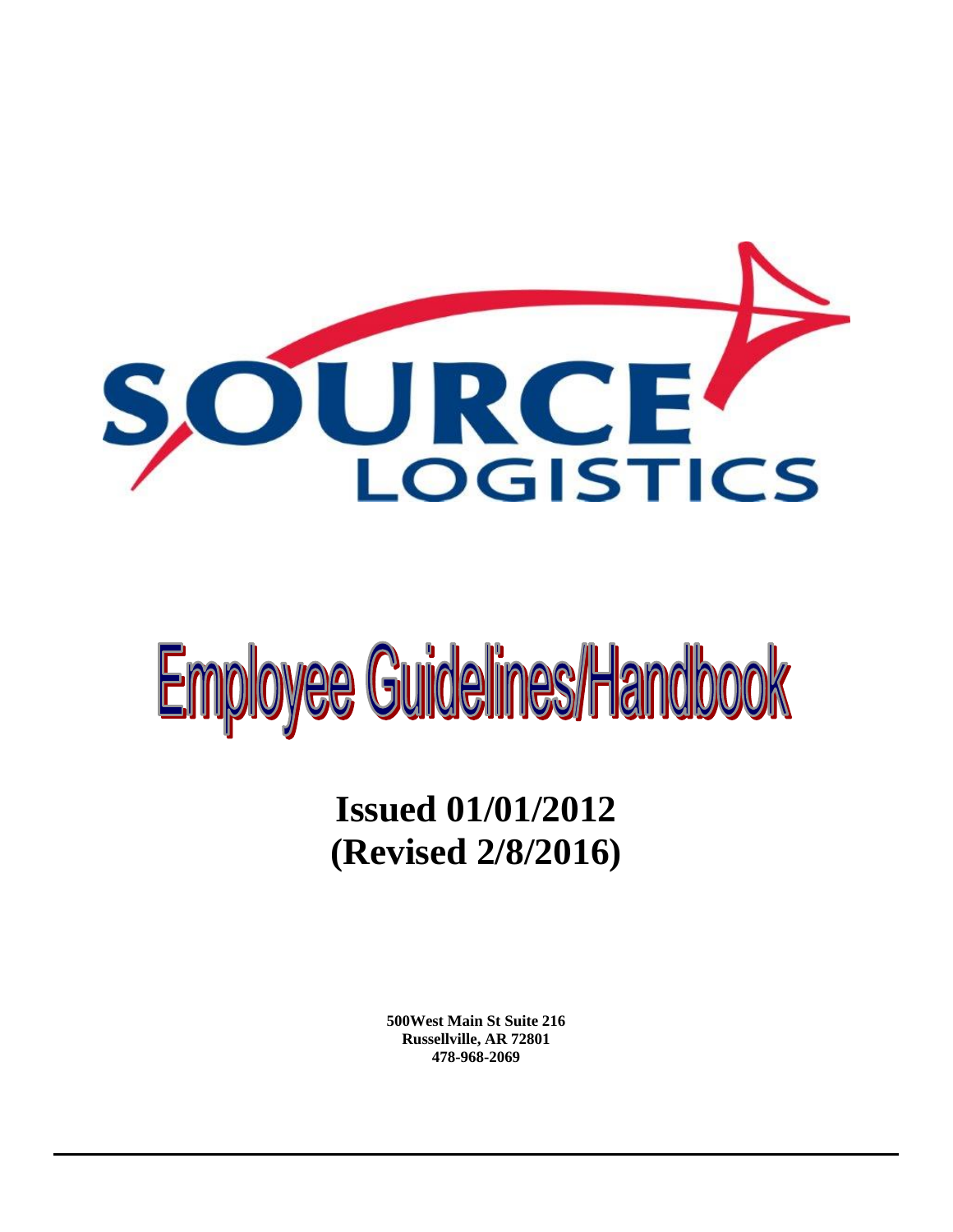| <b>Company Profile</b>                                    | Title No. |
|-----------------------------------------------------------|-----------|
| Welcome                                                   | 1.0       |
| <b>Employee Standards and Guidelines</b>                  |           |
| Introduction                                              | 2.0       |
| <b>Employee Classification</b>                            | 2.1       |
| <b>Equal Employment Opportunity Policy</b>                | 2.2       |
| Americans with Disabilities Act                           | 2.3       |
| Immigration Reform and Control Act                        | 2.4       |
| <b>Applicant Evaluation</b>                               | 2.5       |
| <b>Job Description</b>                                    | 2.6       |
| <b>Driver Qualifications</b>                              | 2.7       |
| Orientation                                               | 2.8       |
| <b>Employee Retention Guidelines</b>                      | 2.9       |
| <b>General Policy</b>                                     |           |
| <b>Standards of Conduct</b>                               | 3.1       |
| <b>Substance Abuse Policy Summary</b>                     | 3.2       |
| Drug and Alcohol Policy                                   | 3.3       |
| <b>Sexual Harassment</b>                                  | 3.4       |
| <b>Conflict of Interest</b>                               | 3.5       |
| Attendance                                                | 3.6       |
| Dress Code, Hygiene, and Personal Protective Equipment    | 3.7       |
| <b>Probationary Period</b>                                | 3.8       |
| <b>Disciplinary Policy</b>                                | 3.9       |
| Payroll                                                   | 3.10      |
| Confidentiality and Release of Information                | 3.11      |
| <b>Employee Benefits</b>                                  |           |
| Holidays                                                  | 4.1       |
| Vacation                                                  | 4.2       |
| <b>Personal Leave</b>                                     | 4.3       |
| <b>Jury Duty</b>                                          | 4.4       |
| Military Leave                                            | 4.5       |
| <b>Bereavement Leave</b>                                  | 4.6       |
| Insurance                                                 | 4.7       |
| <b>Safety Policies</b>                                    |           |
| <b>Federal Motor Carrier Safety Regulations Statement</b> | 5.0       |
| Driver Qualifications and Disqualifications               | 5.1       |
| Driver Background and Character                           | 5.2       |
| <b>Road Tests</b>                                         | 5.3       |
| Physical Qualifications and Examination                   | 5.4       |
| Driver Qualification (DQ) Files and Records               | 5.5       |
| CDL and CMV Operation                                     | 5.6       |
| <b>Accidents and Disabling Damage</b>                     | 5.7       |
| <b>Accident Policy</b>                                    | 5.8       |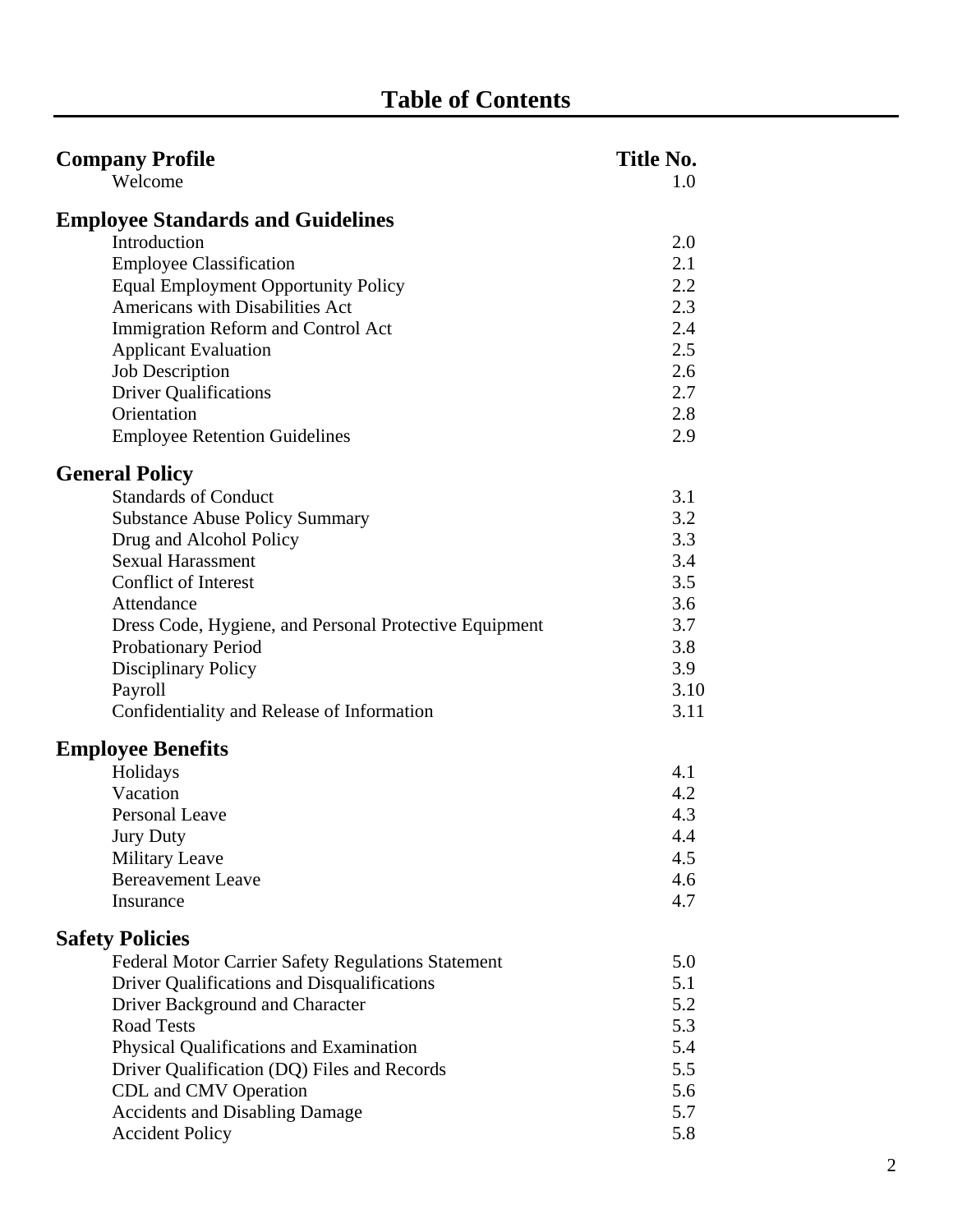| <b>Auto Accidents</b>                                        | 5.9    |
|--------------------------------------------------------------|--------|
| <b>Accident Cameras and Scene Instructions</b>               | 5.10   |
| Driver Accident Report                                       | 5.11   |
| Parked Vehicle Accidents/Incidents                           | 5.12   |
| Citations, Violations, Inspections, and Suspensions          | 5.13   |
| Notice of Citation, Violation, Inspection, or Suspension     | 5.14   |
| Workers' Compensation Accidents/Injuries                     | 5.15   |
| Workers' Compensation Injury – Employee's Duty               | 5.16   |
| Workers' Compensation Employee's Notice of Injury Form       | 5.17   |
| Workers' Compensation Medical Authorization and Consent Form | 5.18   |
| Pre-trip, Post-trip, and Walk-Around Inspections             | 5.19   |
| Hours-of-Service Regulations                                 | 5.20   |
| <b>General Safety Training</b>                               | 5.21   |
| <b>Recurrent Training Certification</b>                      | 5.22   |
| Defensive Driving and Driver-specific Training               | 5.23   |
| Proper Entry/Exit and Lifting                                | 5.24   |
| <b>Safety Program Summary</b>                                | 5.25   |
| <b>Hand-Held Cell Phones</b>                                 | 5.26   |
|                                                              |        |
| <b>Operations</b>                                            |        |
| Communication                                                | 6.1    |
| Dispatch                                                     | 6.2    |
| Customers                                                    | 6.3    |
| <b>Bills of Lading and Paperwork</b>                         | 6.4    |
| Trip Planning and Routing                                    | 6.5    |
| Use of Company Equipment/ Equipment Security                 | 6.6    |
| Load Weight and Vehicle Configuration                        | 6.7    |
| Fueling                                                      | 6.8    |
| Cargo Securement & OS & D                                    | 6.9    |
| Passengers and Pets                                          | 6.10   |
| Prohibited Behaviors and Property                            | 6.11   |
| Personal Property and Inspections                            | 6.12   |
| Citation Procedures & Policy                                 | 6.13   |
|                                                              |        |
| <b>Maintenance</b>                                           |        |
| <b>Equipment Appearance/Cleaning</b>                         | 7.1    |
| <b>Emergency Equipment</b>                                   | 7.2    |
| <b>Equipment Repairs</b>                                     | 7.3    |
|                                                              |        |
| <b>Appendices</b>                                            |        |
| Orientation Checklist and Handbook Receipt                   | 8.2.8  |
| Drug and Alcohol Policy Receipt                              | 8.3.3  |
| <b>Accident Report</b>                                       | 8.5.11 |
| Notice of Violation, Citation, Inspection, or Suspension     | 8.5.14 |
| <b>Recurrent Training Form</b>                               | 8.5.22 |
| Acknowledgement of Camera & Accident Kit                     | 8.5.23 |
| Medical Authorization and Consent                            | 8.5.24 |
| <b>Driver Points Guidelines</b>                              | 8.5.25 |
| Work Comp First Report of Injury                             | 8.5.26 |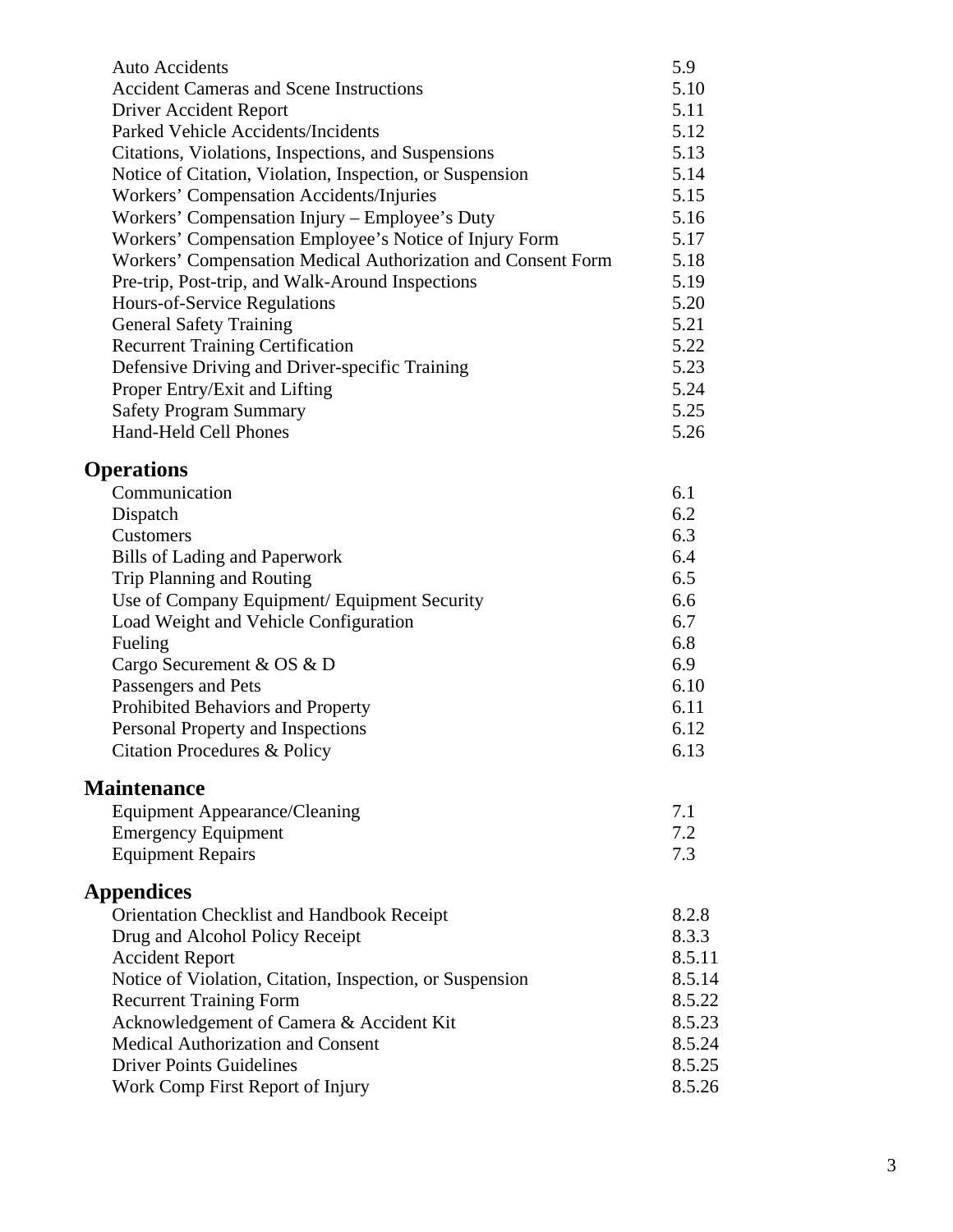# **Company Profile**

#### **1.0 Welcome to Source Logistics, Inc.**

We are pleased that you have chosen Source Logistics, Inc. to further your career development. We are well respected in the trucking industry for our integrity and professionalism. It is our goal to maintain this reputation by practicing fair, consistent, and conscientious principles of operation. As our employee, you either help or hinder the achievement of this goal by your attitude, actions, and appearance. We require and expect each employee to adhere to our Company policies, plans, and programs so that together we can perform to our industry best-practice standards and guidelines.

(The terms Source Logistics, Inc., Company, and Management are used interchangeably throughout this document.)

We are proud of the members of the Source Logistics, Inc. team and we hope that you enjoy a long and prosperous career here with us.

# **Employee Standards and Guidelines**

## **2.0 Introduction**

Our Company is dedicated to achieving the goals of our organization while helping our individual members develop their talents, abilities, and interests. To better facilitate the accomplishment of this vision, we have developed a framework of Company programs, policies, and procedures that are contained within this handbook.

While this handbook doesn't cover every aspect of our Company programs, it does give a general overview of several areas of concern. We expect our employees to read and understand each of the elements presented herein. Please keep your copy of this handbook with you while on the job. It is your reference material for many of the important aspects of your job and many of the requirements set forth by the Department of Transportation, and provides generally accepted guidelines. However, this handbook can't and shouldn't provide guidelines for every conceivable situation. Therefore, our employees are expected to exercise proper discretion, good judgment, and best-practices, whether or not specific guidelines are included herein. The guidelines addressed in this handbook are subject to changes as mandated by DOT Regulations and as the company deems necessary.

Employees of Source Logistics, Inc. are hired "at will". Therefore, Management or the individual employee may choose to terminate employment at Source Logistics, Inc. "with or without cause and with or without notice".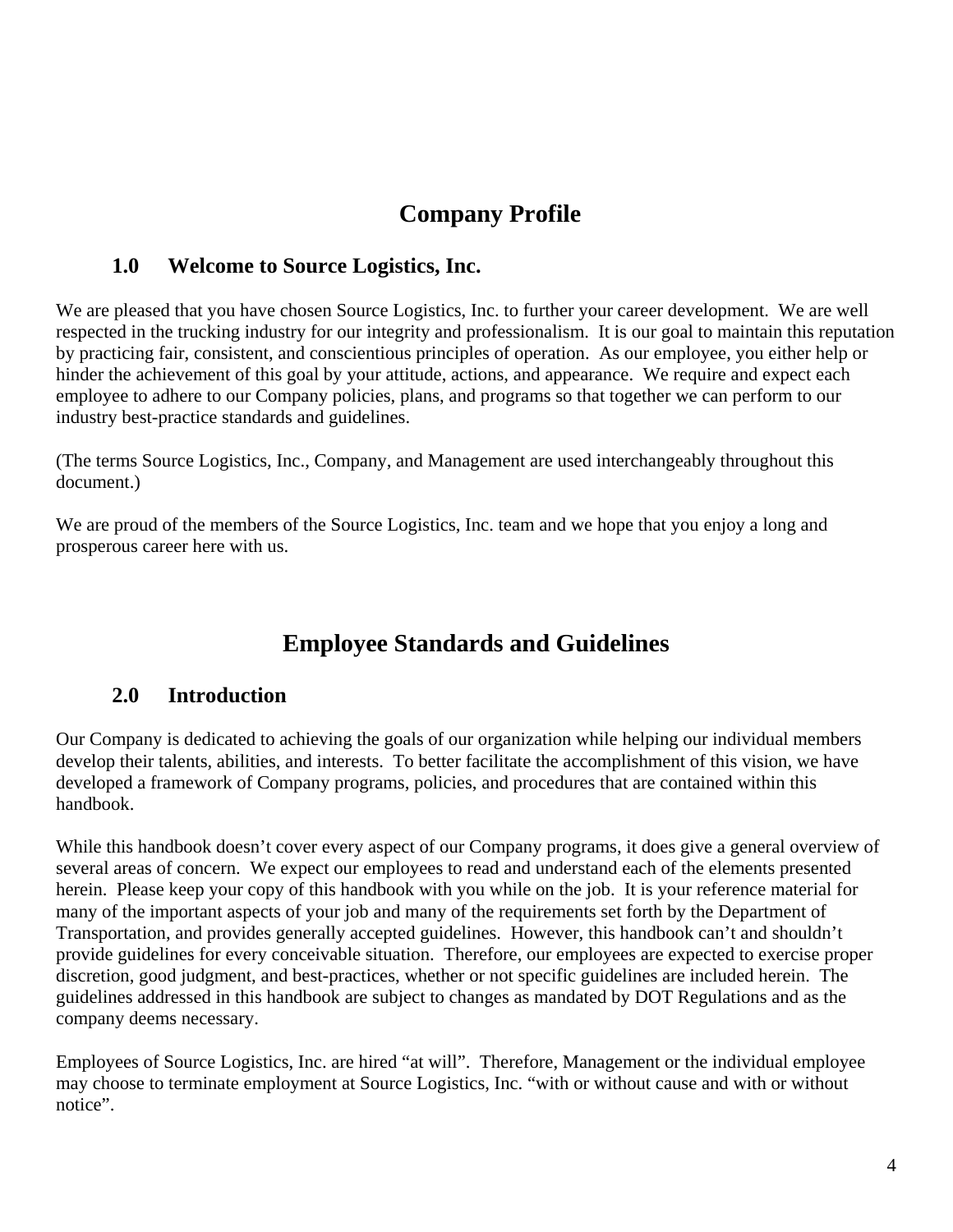Material in this handbook may, at times, be altered, rescinded, or supplemented. Under such circumstances, we will timely notify employees of any changes. Management intends to fully comply with this handbook, but Management also reserves the right to choose, if circumstances warrant, to deviate from any of the policies set forth herein.

## **2.1 Employee Classification**

*Management and Administrative Employees*: Include all employees not hired as drivers, maintenance workers, or general laborers.

*Maintenance Workers*: Employees hired to do primarily vehicle maintenance job functions.

*General Laborers*: Employees with primary responsibilities that don't include administrative, maintenance, or driving functions.

*Drivers*: Employees hired to operate commercial motor vehicles over public highways. These employees are subject to regulations imposed by DOT.

## **2.2 Equal Employment Opportunity Policy**

Source Logistics, Inc. is an equal opportunity employer. In accordance with federal, state, and local laws, we recruit, hire, promote, evaluate, train, and compensate all personnel without regard to race, religion, color, sex, marital status, age, national origin, veteran status, or disability, except where such characteristics are an appropriate bona fide occupational qualification consideration. Job applicants and present employees are evaluated solely on ability, experience, and the requirements of the job.

## **2.3 Americans with Disabilities Act**

Source Logistics, Inc. does not discriminate against anyone on the basis of a disability as defined by the ADA. Among other considerations, the ADA defines who qualifies for protection under the law, reasonable accommodation, undue hardship, and prohibited inquiries and examinations. In addition, the ADA explains the special provisions of the law as it pertains to drug and/or alcohol abusers. Source Logistics, Inc. intends to fully comply with ADA provisions.

## **2.4 Immigration Reform and Control Act**

The Immigration Reform and Control Act of 1986 requires that all employees hired by Source Logistics, Inc. provide documentation proving that they have the legal right to work in the United States. In compliance with this act, all job offers extended to successful applicants are made contingent upon the receipt of the required documentation and completion of INS Form I-9. Only those successful applicants who provide the required documentation and complete the I-9 Form will be permitted to begin work at Source Logistics, Inc.

## **2.5 Applicant Evaluation**

Each applicant for employment at Source Logistics, Inc. must submit to reference checks, background checks, interviews, performance tests, drug and alcohol testing, and other job-related screening procedures. Each applicant is required to provide all required information, sign all required paperwork, and undergo any examinations necessary to demonstrate qualifications for the employment position for which he/she applies, insofar as such is job-related and allowed by law. Any offer of employment shall be considered "conditional"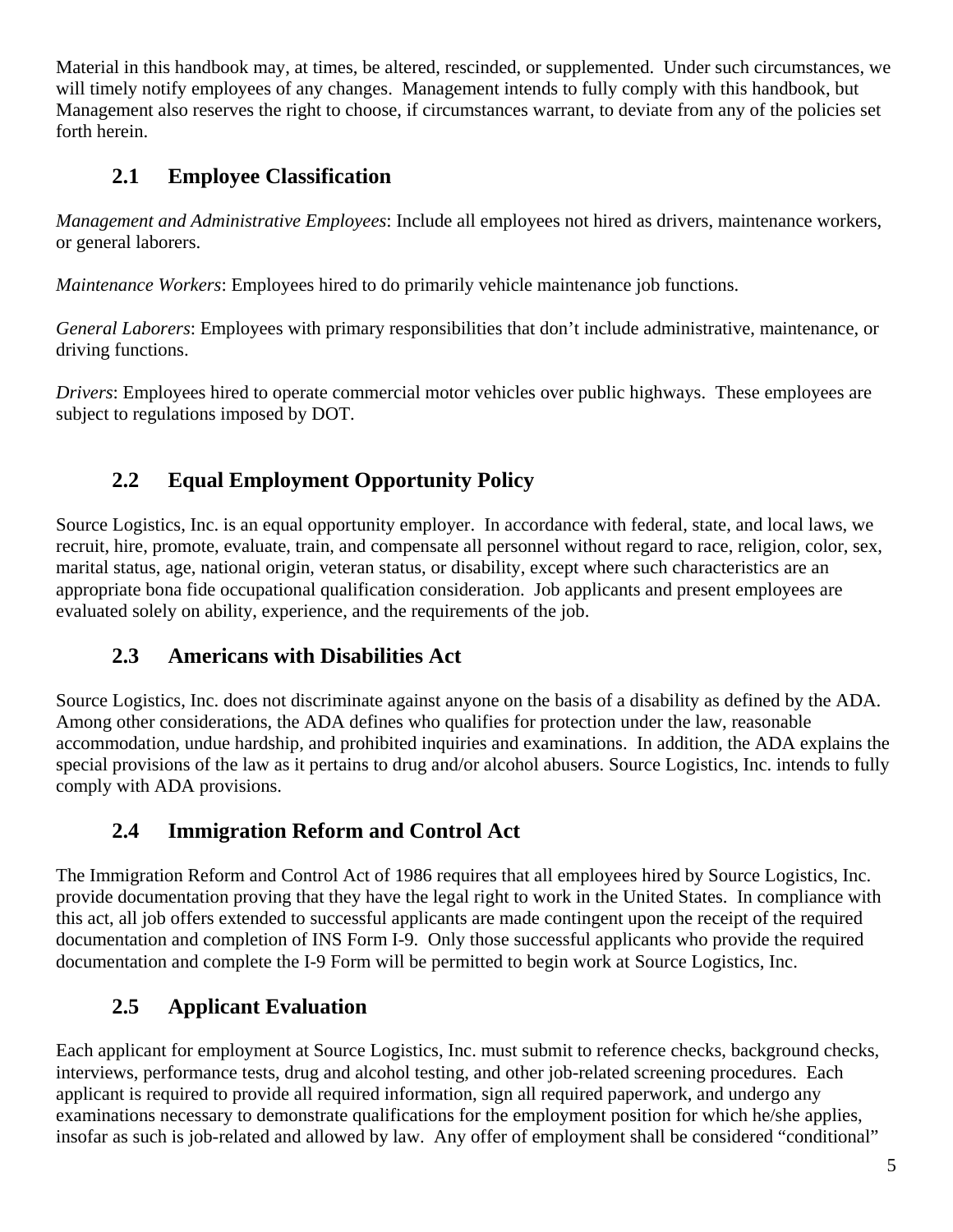upon the receipt of required information and the successful completion of all required examinations. Any material misrepresentation of relevant facts or information will disqualify the applicant for employment.

## **2.6 Job Descriptions**

#### **Driver:**

- Meets the minimum qualifications set forth in the Federal Motor Carrier Safety Regulations
- Meets the Source Logistics, Inc. job qualification guidelines
- Able to work 70 hours in 8 days (Subject to DOT changes)
- Able to work 14 hours per day (Subject to DOT changes)
- Able to sit and drive for an aggregate limit up to 11 hours per day
- Able to get in and out of truck and trailer up to 12-15 times per day
- Able to operate foot pedals and other controls of tractor-trailer unit
- Able to bend, squat, twist and get under the trailer to check components, and climb up on tractor catwalk, trailers, etc.
- Able to check truck and engine fluids by climbing up onto frame and tires
- Able to lift up to 75 pounds 10 to 50 times per day
- Able to push and pull levers, handles, doors, binders, and cargo with a force of up to 100 pounds 10 to 50 times per day
- Able to maintain balance while performing various maneuvers including climbing, exiting, walking, twisting, crouching, turning, etc. while on various surfaces, uneven terrain, slippery surfaces, etc.
- Able to lift various sized, configured, and weighted objects of up to 50 pounds above head
- Able to properly secure cargo, equipment, and tarps with load-locks, ropes, chains, boomers, or other securement devices as is required by the cargo
- Complies with all Company policies, programs, procedures, and processes by meeting the standards and requirements of each
- Complies with all DOT and other government regulations
- Properly completes, protects, and presents all required paperwork and documents in the required timeframes
- Able to work irregular work schedules in a variety of environments including adverse weather, hot or cold temperatures, noisy conditions, bumpy roadways, traffic congested roadways, work zones, etc.
- Able to adequately handle the stress of tight schedules, delays en route and at customers, short notice of assignments, and road congestion, etc.
- Inspects and identifies any safety defects on tractors and trailers and properly records all required information on DVIR
- Does not violate DOT hours-of-service or out-of-service regulations and keeps accurate logs
- Properly communicates with Management concerning accidents, incidents, delays, inclement weather, breakdowns, or other emergencies
- Performs all the requirements as stated above in a safe, timely, and conscientious manner which reflects favorably upon Source Logistics, Inc.

# **2.7 Driver Qualifications**

In order to ensure that we operate as safely as possible, Source Logistics, Inc has established more stringent driver hiring standards than DOT regulations require (as detailed below):

- 1. Must be at least 23 years of age \*
- 2. Must possess a valid, current class A CDL
- 3. No CDL revocation or suspension for moving violations in the past 5 years
- 4. No CDL geographic restrictions
- 5. Required work experience (see below)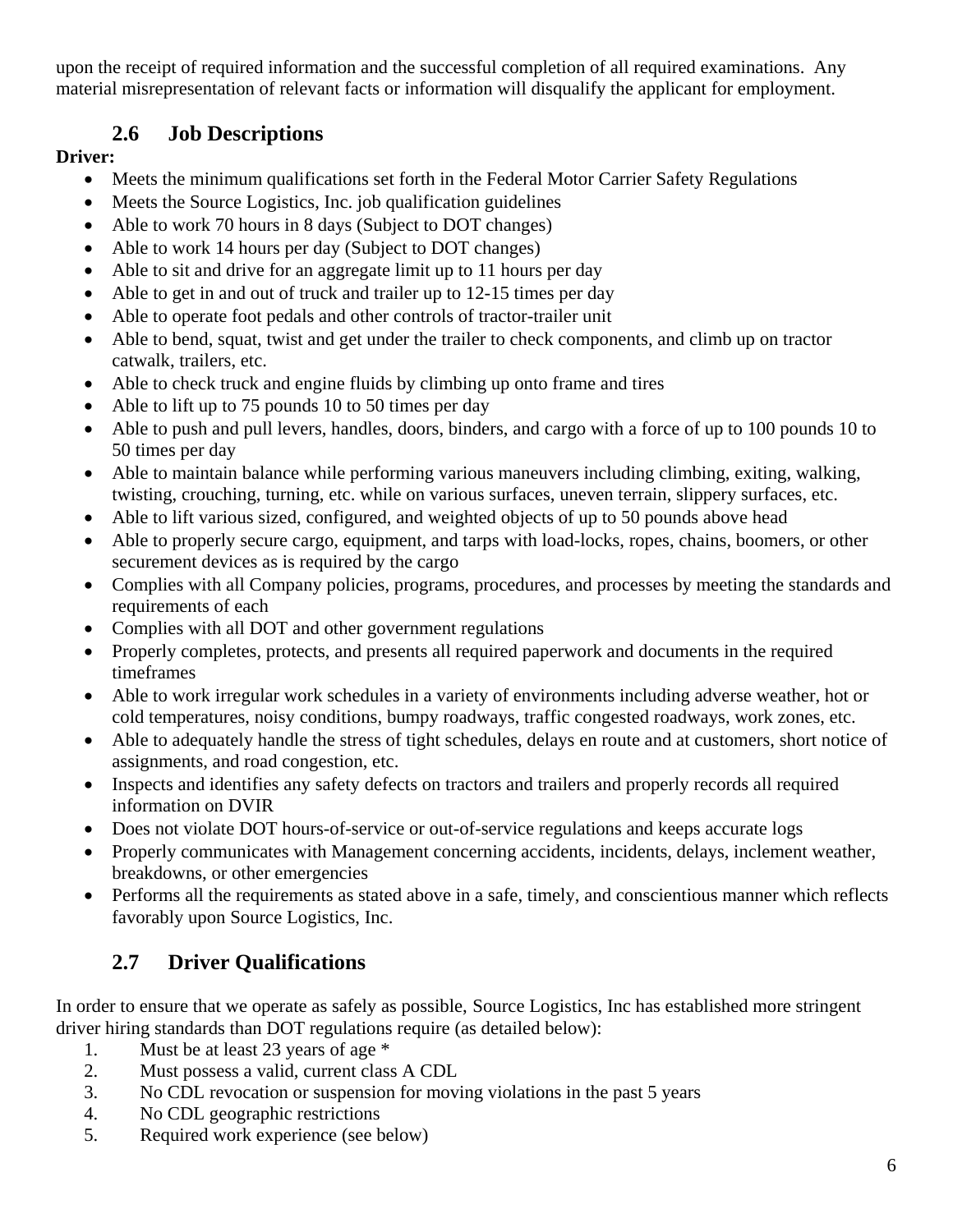- 6. Must meet our insurance company's guidelines \* (see Driver Guidelines in appendix)
- 7. No felony convictions
- 8. No current probation
- 9. No conviction for transportation, possession, or unlawful use of *Schedule 1* drugs
- 10. No DUI or DWI (alcohol) conviction within the past five (7) years—never in a commercial vehicle
- 11. No drug-related convictions in past ten (10) years—never in a commercial vehicle
- 12. No positive pre-employment, random, post-accident, reasonable suspicion, or other employment related alcohol tests within the past ten (10) years (includes refusal to test)
- 13. No positive pre-employment, random, post-accident, reasonable suspicion, or other employment related drug tests within the past fifteen (15) years (includes refusal to test, and adulterated or substituted specimen)
- 14. No conviction for leaving the scene of an accident in the past ten (10) years

\*In some instances a driver may be considered for employment if he or she has less than 2 years experience. In the event that the driver is hired he or she has to drive with a trainer for a minimum of 2 weeks. At the completion of the training program the decision will be made to release the driver to full driving status, continue training or to terminate his or her employment

> *Note: If any applicant meets our standards, but has tested positive for alcohol or drugs, or has been convicted of a drug or alcohol related offense, consideration for hire will only be granted to those that have documented proof of successful completion of an approved alcohol/drug abuse rehabilitation program.*

#### **Required Work Experience:**

1) 2 years applicable, verifiable experience in the past 5 years

#### **2.8 Orientation**

Every new employee must complete our Company orientation process. This process will involve completing the required paperwork, completing the required education and training modules, and evaluation of defined orientation elements.

#### **2.9 Employee Retention Guidelines**

Source Logistics, Inc retention guidelines are the same as our hiring guidelines. Each employee must conduct themselves in the manner specified in this handbook in order to maintain employment with our Company. Infractions of our guidelines, policies, and procedures will result in disciplinary action as outlined in this handbook.

# **General Policy**

#### **3.1 Standards of Conduct**

Source Logistics, Inc has adopted the following guidelines to provide a general perspective as to the kinds of employee conduct that are unacceptable. This list is not meant to be exhaustive. Any violation may lead to disciplinary action ranging from verbal reprimand to termination depending upon the nature and extremity of the violation as determined by Company Management.

- Material misrepresentation of facts considered in hiring or retention of employee
- Falsification of official records
- Serious mistakes in judgment exposing Source Logistics, Inc to legal liability and/or potential damages
- Violation of Source Logistics, Inc safety program requirements
- Violation of Source Logistics, Inc Drug and Alcohol Policy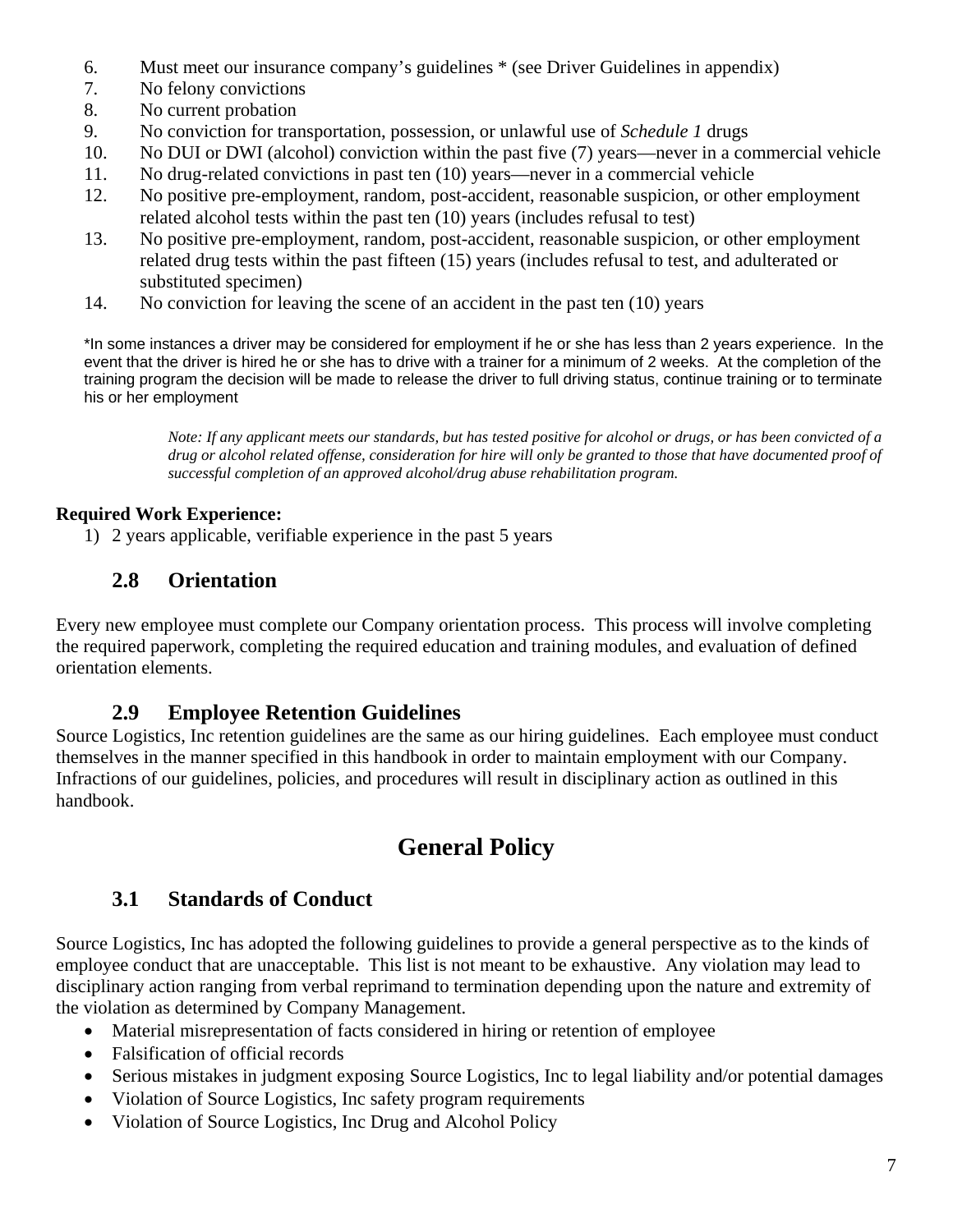- Operation of CMV without a single, valid CDL
- Operation of CMV without valid physical
- Violation of DOT regulations
- Willful damage to Company equipment or property or equipment or property leased or rented to Source Logistics, Inc
- Theft or misappropriation of funds or Company property
- Frequent absenteeism or tardiness
- Absence from work of one or more days without notifying Management (such action may be considered a voluntary resignation)
- Insubordination or fighting
- Arrest for criminal offense
- Violation of Company Policy or Procedures
- Nonperformance or inadequate performance of duties
- Possession of a weapon on Company property
- Possession of a radar detector in Company equipment
- Failure to timely report citations, violations, accidents, incidents, roadside inspections, or revocations
- Failure to fully cooperate with Company or official investigations
- Failure to wear seatbelts in all Company vehicles
- Failure to comply with Company dress code, hygiene requirements, or personal protective equipment requirements
- Failure to report an OS&D before leaving consignee (See OS&D for more details)

#### **3.2 Substance Abuse Policy Summary**

Source Logistics, Inc is dedicated to a drug and alcohol-free workplace. Accordingly, we have established the following controlled substance testing programs:

- 1. Pre-employment
- 2. Random (for all employees)
- 3. Reasonable Suspicion
- 4. Return-to-Duty/Follow-up
- 5. Post-accident
- 6. Return-to-work (from LOA, work comp) non-DOT
- 7. Post injury/illness (non-DOT)

All testing shall be performed at a Company-approved facility. Refusal to undergo any of these tests or failure to follow the testing requirements (including the signing of documentation) as established by Source Logistics, Inc or the Department of Transportation (DOT) shall be deemed as a "positive" result. Except as provided by medical authorization, a positive result shall disqualify an applicant from employment with Source Logistics, Inc, or require the immediate termination of any employee with a positive result on any controlled substance test. In addition, any controlled substance test that yields results or values for temperature, ingredients, or other criteria outside the norms set by the DOT shall be considered a positive test.

#### **Pre-employment (Drug Testing Only – 382.301)**

All employees or applicants will be tested prior to employment (or on the first day of employment for employees in non-safety-sensitive positions).

#### **Random (Drug and Alcohol – 382.305)**

All drivers are subject to random drug and alcohol testing. Source Logistics, Inc drivers are randomly selected by computer on a quarterly schedule through our Medical Management group. This testing is done without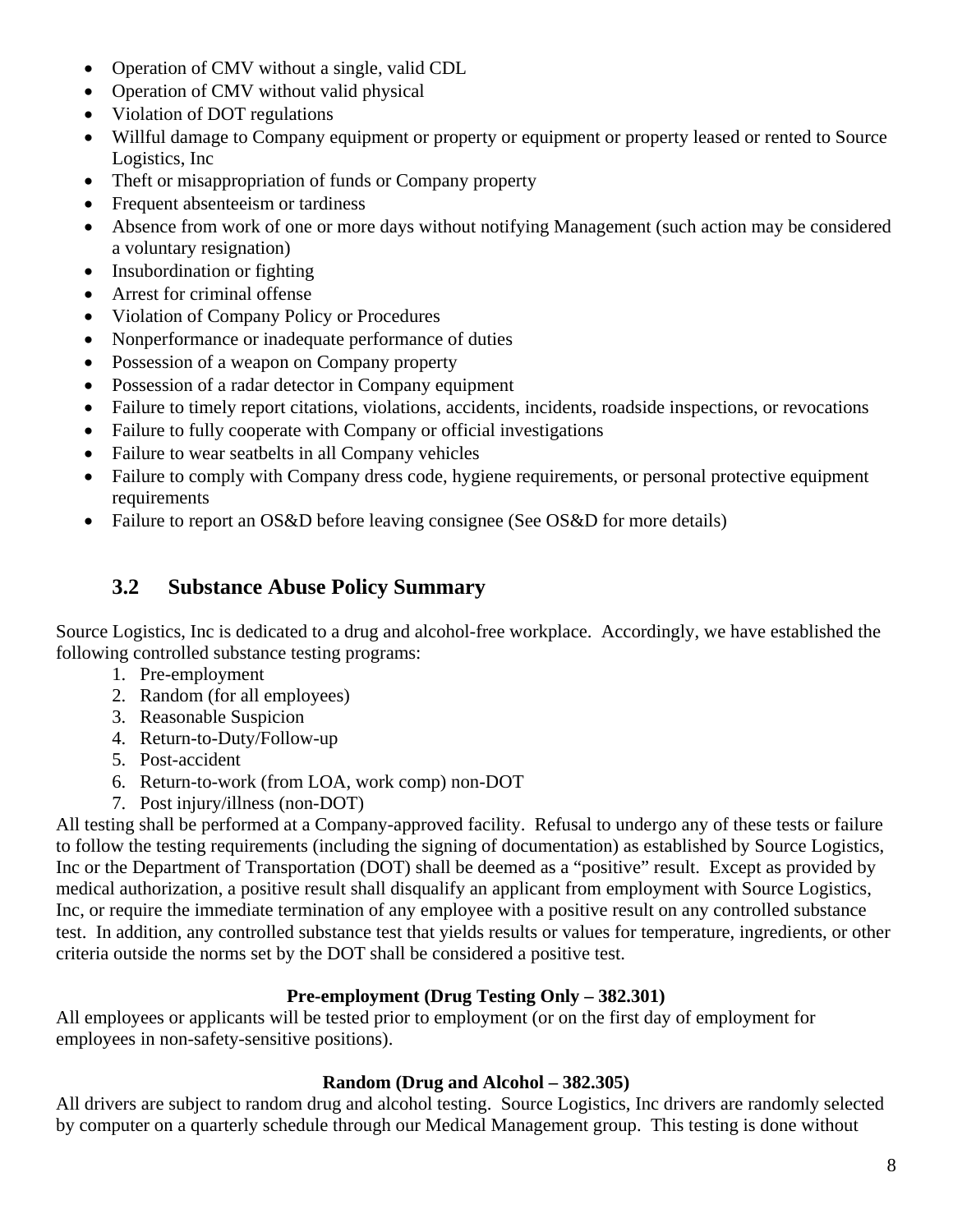prior notice to the selected employee. Any employee notified that he/she has been selected for a "Random" test must immediately report to the designated testing facility and follow all instructions given by employees of the testing facility for the test. While drug testing for drivers may be done anytime an employee is on duty, or required to be in "readiness" for duty, alcohol testing can only be conducted just before, during, or immediately after the driver is engaged in "safety sensitive" functions. For drivers, the Company follows the guidelines for the definition of "Safety Sensitive" functions as stated in Title 49 of the Code of Federal Regulations, Part 382.107. DOT requires that Source Logistics, Inc are included in a Consortium pool, or independent selection process, that randomly tests 50% of its drivers for drugs and 10% of its drivers for alcohol annually.

#### **Reasonable Suspicion (Drug and Alcohol – 382.307)**

All Source Logistics, Inc employees are subject to reasonable suspicion drug and alcohol testing. Only trained Supervisors are allowed to make a determination as to whether an employee is required to be tested under this program. Although, drug tests may be required anytime an employee is on duty or required to be in readiness for duty, alcohol testing can only be conducted for drivers just before, during, or immediately after the driver is engaged in "safety sensitive" functions. **Whenever an employee is sent for a reasonable suspicion test, the "Reasonable Suspicion Observed Behavior" form will be completed within 24 hours of the observed behavior, or prior to the release of the test results, whichever is earlier.** 

#### **Return-to-Duty/Follow-Up [Drug and Alcohol– 382.309, 382.311, 40 (subpart O)]**

All Source Logistics, Inc drivers are subject to the procedures mandated by 49 CFR, Part 40, Subpart O for anyone that the Company allows to return to work after completing a drug or alcohol rehabilitation program. These requirements mandate at least six (6) unannounced drug/alcohol tests during the first 12 months of employment following the rehabilitation program. However, the Substance Abuse Professional (SAP) that supervised the employee's rehabilitation program may require additional testing during the first 60 months of employment after rehabilitation. In such cases, the Company will follow the SAP's written requirements.

#### **Post Injury/Illness Testing**

Company employees will be tested immediately following an accident/incident involving a workers' compensation injury (except those requiring first aid only). The testing will be conducted immediately (or as soon as possible) after the accident/incident.

#### **Post-accident (Drug and Alcohol – 382.303)**

The Company will follow the DOT mandated requirements for post-accident controlled substance testing as detailed in Title 49 of the CFR, Part 382.303. These instructions are summarized in the following:

#### **1. Was the Employee involved in a DOT defined Accident?**

A DOT accident is "... an occurrence involving a commercial motor vehicle operating on a public road which results in:

- (i) a fatality;
- (ii) bodily injury to a person who, as a result of the injury, immediately receives medical treatment away from the scene of the accident; OR
- (iii) one or more motor vehicles incurring disabling damage as a result of the accident, requiring the vehicle to be transported away from the scene by a tow truck or other vehicle."

IF *YES - SEE #2* 

 *IF NO - NO TESTING NECESSARY*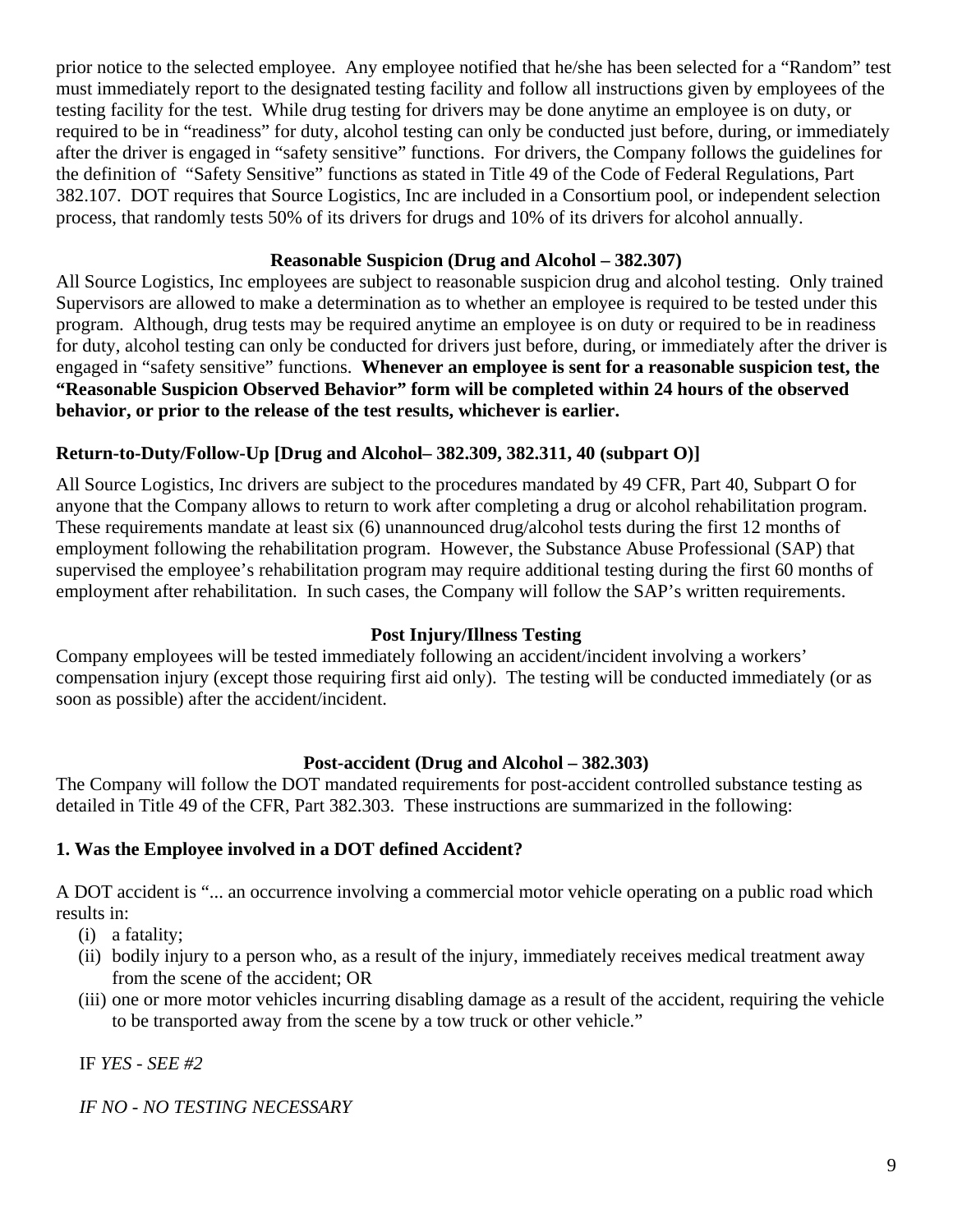#### **2. Was the Employee performing safety-sensitive functions (AND) loss of human life? resulted from the accident?**

#### *IF YES - SEE #3*

 *IF NO - DID THE EMPLOYEE RECEIVE A CITATION UNDER STATE OR LOCAL LAW FOR A MOVING TRAFFIC VIOLATION? IF YES, SEE #3. IF NO, NO TESTING NECESSARY.* 

#### **3. Tests for Alcohol and Controlled Substances.**

- A. **Alcohol**: The Employee must be tested **within 2 hours** following the accident. If the Employee cannot be tested within the 2 hours, the Supervisor must record in writing the reasons why the tests were not conducted within the 2-hour timeframe. BUT, attempts to test should continue up to 8 hours following the accident. If the tests still cannot be administered within 8 hours, the Supervisor must cease attempts AND must record in writing the reasons why tests were not conducted within the 8-hour timeframe. Keep this documentation in employee's file.
- B. **Controlled Substances**: The Employee must be tested **within 32 hours** following the accident. If the Employee cannot be tested within the 32 hours, the Supervisor must cease attempts to administer the tests AND must record in writing the reasons why the tests were not conducted within the 32-hour timeframe. Again, this documentation must be maintained in the employee's file.

#### **Return-to-Work Drug Testing**

All Company employees returning from a leave-of-absence in duration of 30 days or more must submit to a drug test, when required, prior to returning to work.

|               | Type of accident involved                                            | <b>Citation</b><br>issued to the<br><b>CMV</b> driver | <b>Test must</b><br>be<br>performed<br>by employer |
|---------------|----------------------------------------------------------------------|-------------------------------------------------------|----------------------------------------------------|
| 1             | Human fatality                                                       | Yes                                                   | Yes                                                |
|               |                                                                      | Nο                                                    | Yes                                                |
| $\mathcal{P}$ | Bodily injury with immediate<br>medical treatment away<br>from scene | Yes<br>No.                                            | Yes<br>No.                                         |
| 3             | Disabling damage to any<br>motor vehicle requiring tow<br>awav       | Yes<br>No                                             | Yes<br>No                                          |

#### **Table for Post-accident (Drug and Alcohol – 382.303)**

## **3.3 Drug and Alcohol Policy**

#### **DRUG AND ALCOHOL POLICY**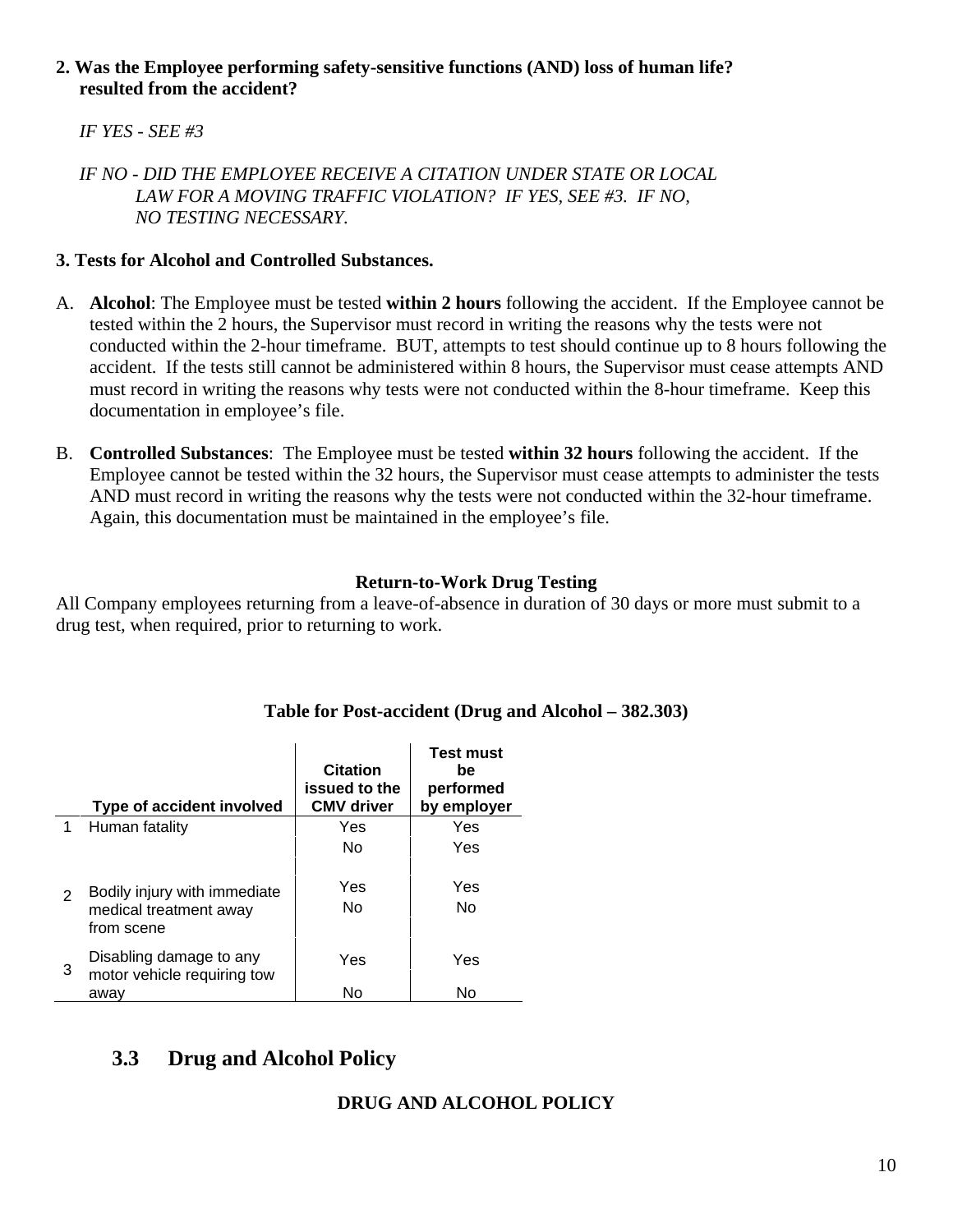Source Logistics, Inc. is committed to providing a safe work environment for our employees. That commitment is jeopardized when any Source Logistics, Inc. employee illegally uses drugs on or off the job, comes to work under the influence of drugs, possesses, distributes, or sells drugs in the workplace, or abuses alcohol on the job. In addition, the use of alcohol and controlled substances adversely affects the user's health, work, and personal life. This may be evidenced by changes in performance, behavior, general demeanor, interaction with family or fellow-employees, manner of speech, and other factors.

Source Logistics, Inc. counsels employees should they notice these changes and encourages the employees to seek further counsel or additional help from trained professionals.

The goal of this policy is to balance our respect for individuals with the need to maintain a safe, productive drug-free environment. Additionally, our goal is to offer encouragement to those who need it, while sending a clear message that the illegal use of drugs and the abuse of alcohol are incompatible with employment at Source Logistics, Inc. Therefore, Source Logistics, Inc. has established the following policy:

- 1) It is a violation of Source Logistics, Inc. policy for any employee to use, possess, sell, trade, offer for sale, or offer to buy illegal drugs or otherwise engage in the illegal use of drugs on or off the job.
- 2) It is a violation of Source Logistics, Inc. policy for any employee to report to work under the influence of or while possessing in his or her body, blood, or urine illegal drugs in any detectable amount.
- 3) It is a violation of Source Logistics, Inc. policy for any employee to use prescription drugs illegally, i.e., to use prescription drugs that have not been legally obtained or in a manner or for a purpose other than prescribed. (However, nothing in this policy precludes the appropriate use of legally prescribed medications.)
- 4) It is against Source Logistics, Inc. policy for any employee to report to work, work, or be in readiness for work under the influence of alcohol.
- 5) Violations of this policy are subject to disciplinary action up to and including termination.

Source Logistics, Inc. employees have the responsibility to work safely and to consistently operate equipment in a safe manner. The safety of fellow-employees and of the public is paramount. Therefore, Source Logistics, Inc. will comply with the **Department of Transportation (DOT)** and **Occupational Safety and Health Administration (OSHA)** rules and regulations, including the drug and alcohol-testing program in its entirety. The Federal Highway Administration, Department of Transportation Alcohol and Drug ruling applies to every person who operates a commercial motor vehicle (CMV) in interstate or intrastate commerce, and is subject to the commercial driver's license (CDL) requirements of Title 49 Code of Federal Regulations, Part 383.

Source Logistics, Inc. will use NIDA (National Institute on Drug Abuse) Certified laboratories in processing all samples.

The following section provides a general overview of the Department of Transportation rules and Source Logistics, Inc. on alcohol misuse and drug use. Throughout this program, the terms **alcohol abuse, drug use**, and **substance abuse** are used interchangeably.

|                                           | <b>Abbreviations and Definitions</b>              |
|-------------------------------------------|---------------------------------------------------|
| <b>BAT</b> - Breath Alcohol Technician    | <b>CDL</b> - Commercial Driver's License          |
| <b>CMV</b> - Commercial Motor Vehicle     | <b>DHHS</b> – Dept. of Health $\&$ Human Services |
| <b>DOT</b> - Department of Transportation | <b>EAP</b> - Employee Assistance Program          |
| <b>EBT</b> - Evidential Breath Testing    | <b>MRO</b> – Medical Review Officer               |

*Alcohol* Intoxicating agent in some beverages. Appears mostly in the form of ethyl alcohol, but can be any other low molecular weight alcohol including methyl and isopropyl alcohol.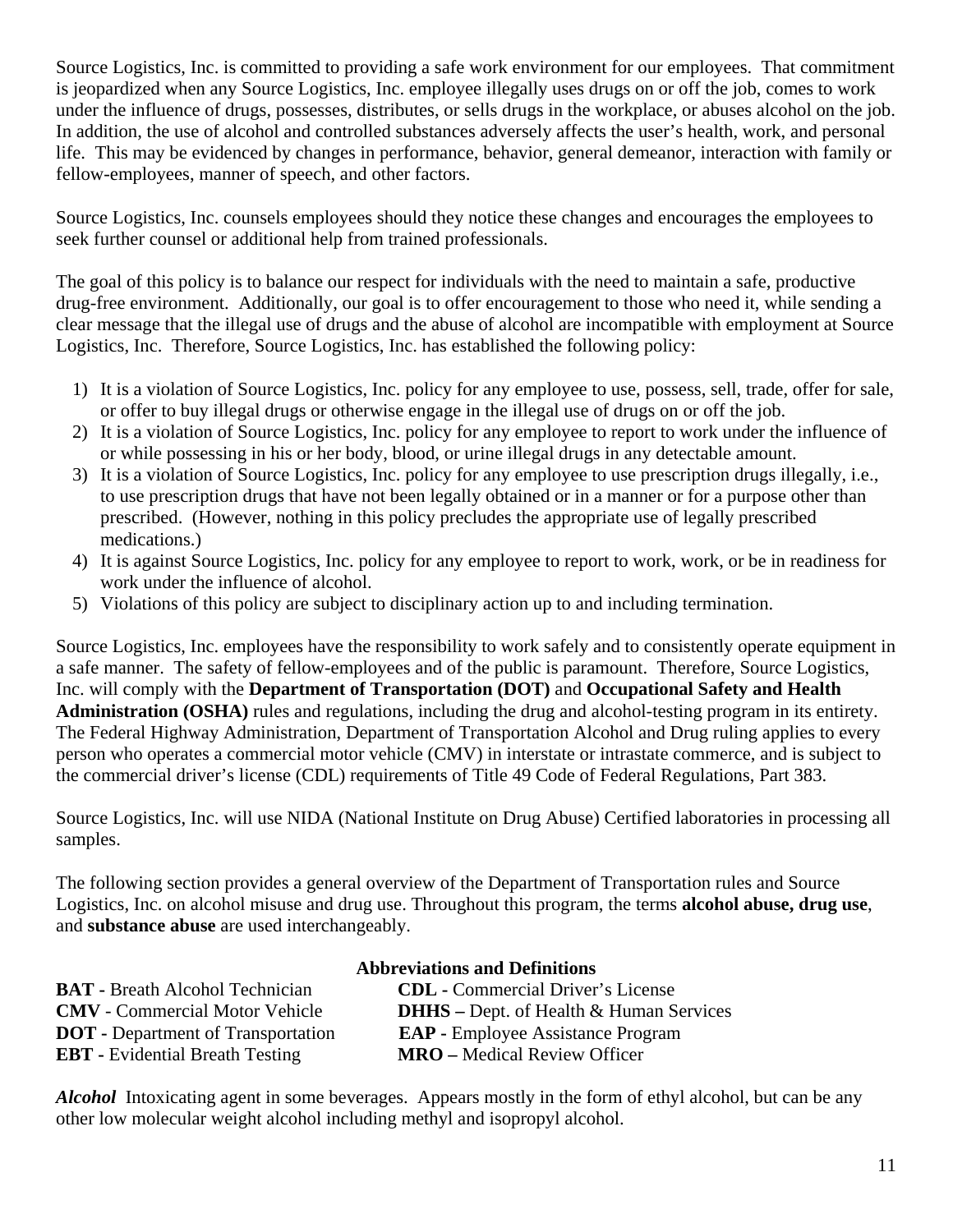*Alcohol Concentration* (or content) Alcohol in a volume of breath (shown as grams of alcohol/210 liter of breath) as indicated by an **EBT**.

*Alcohol Use Consumption* of any beverages, mixtures or preparations including medication containing alcohol.

*Breath Alcohol Technician (BAT)* An individual who instructs and assists individuals in the alcohol testing process, and operates an **EBT** device.

*Company Source* Logistics, Inc.

*Confirmation Test In alcohol testing*: a second test, following a screening test with a result of 0.02 or greater, that provides quantitative data of alcohol concentration. *In controlled substance testing*: a second test to identify the presence of a specific drug or metabolite. In order to insure reliability and accuracy, this test is separate from and uses a different technique and chemical principle from that of the screening test.

*Controlled Substances (*Note: the regulatory language uses the terms **controlled substances** and **drugs**  interchangeably.) Unless used to refer to prescription medications, these terms apply to: **1) Marijuana, 2) Cocaine, 3) Opiates, 4) Phencyclidine (PCP),** and **5) Amphetamines & Methamphetamine**.

*Driver* Any person who operates a commercial motor vehicle (CMV) including full-time, casual, and contract drivers.

*Employee* Refers to both **drivers** and **other employees**.

*Evidential Breath Testing (EBT) Device* A device used for alcohol testing that has been approved by the National Highway Safety Administration.

*Medical Review Officer (MRO)* A licensed physician responsible for receiving laboratory results generated by an employer's drug testing program. The **MRO** must have knowledge of substance abuse disorders and appropriated medical training to interpret and evaluate an individual's confirmed positive test, medical history, and other relevant biomedical information.

*Non-DOT Refers* to Source Logistics, Inc. controlled substance or alcohol testing policies that are not requirements of the DOT (all such testing should be documented on a non-federally-regulated custody and control form).

*Other Employee* All employees other than drivers.

*Safety-Sensitive Function* All time from the time a **driver** begins to work or is required to be in readiness to work until the time he/she is relieved from work and all responsibility for performing work and includes (as stated in Title 49 Code of Federal Regulations, Part 382.107):

- 1) All time at an employer or shipper plant, terminal, facility, or other property, or on any public property, waiting to be dispatched, unless the driver has been relieved from duty by the employer.
- 2) All time inspecting equipment as required by Parts 392.7 and 392.8 or otherwise inspecting, servicing, or conditioning any commercial motor vehicle at any time.
- 3) All time spent at the driving controls of a commercial motor vehicle in operation.
- 4) All time, other than driving time, in or upon any commercial motor vehicle except time spent resting in a sleeper berth (a berth conforming to the requirements of Part 393.76).
- 5) All time loading or unloading a vehicle, supervising, or assisting in the loading or unloading, attending a vehicle being loaded or unloaded, remaining in readiness to operate the vehicle, or giving or receiving receipts for shipments loaded or unloaded.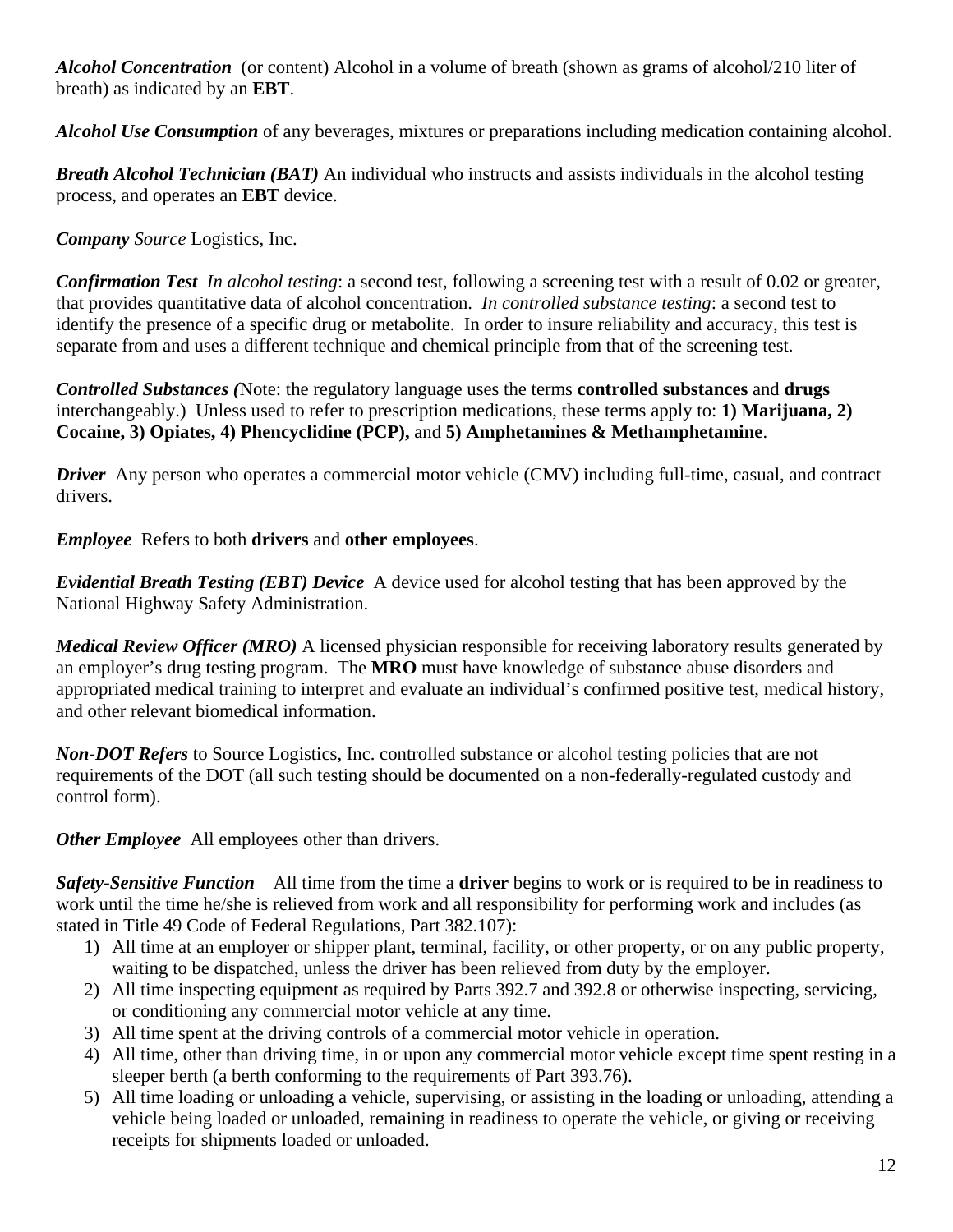6) All time repairing, obtaining assistance, or remaining in attendance upon a disabled vehicle. For all **other employees**, safety-sensitive functions include operating forklifts, front-end loaders, or other motor vehicles, fueling, vehicle and equipment maintenance, and mechanical, electrical, or other equipment repairs.

*Screening Test (*initial test) *In alcohol testing:* a procedure to determine if a **driver** or **other employee** has a prohibited concentration of alcohol in his/her system. *In controlled substance testing:* a screen to eliminate "negative" urine specimens from further consideration.

*Substance Abuse* Refers to patterns of use that result in health consequences or impairment in social, psychological, and/or occupational functioning.

*Substance Abuse Professional* A licensed physician, licensed or certified psychologist, social worker, employee assistance professional, or certified addiction counselor with knowledge of and clinical experience in the diagnosis and treatment of alcohol and controlled substance, and related disorders.

#### **What are the Alcohol and Drug Prohibitions?**

DOT refers to the restrictions for the use of both alcohol and controlled substances as prohibitions. These prohibitions are tied to the performance of safety-sensitive functions:

- 1) No **driver** shall report for duty or remain on duty requiring performance of safety-sensitive functions:
	- a) With an alcohol concentration of 0.04 or grater. **Drivers** with an alcohol concentration greater than 0.02, but less than 0.04 shall not perform safety-sensitive functions until the start of their next scheduled tour of duty or 24 hours, which ever is greater.
	- b) If in possession of alcohol (unless it is being transported as cargo).

Note: This includes any product (medication, food, or other product) containing alcohol, regardless of alcohol content.

- c) Within four (4) hours after using alcohol or any controlled substance, except when the use is pursuant to the instructions of a physician who has advised the **driver** that the substance does not have an adverse effect on the driver's ability to safely operate a commercial vehicle. Positive test results will result in disqualification of the **driver**.
- d) If using alcohol or drugs.
- 2) A **driver** who has an accident may not use alcohol until post-accident testing is done or for a period of eight (8) hours, whichever comes first.
- 3) **Drivers** cannot refuse to submit to alcohol testing. Refusal to submit to testing will be considered a positive sample.
- 4) If Source Logistics, Inc. managers or supervisors have knowledge that any **driver** is guilty of any of the above acts, the manager or supervisor will not permit the **driver** to perform a safety-sensitive function.
- 5) Prior to performing any safety-sensitive function, Source Logistics, Inc. requires **drivers** to report to an appropriate Supervisor the use of any therapeutic drugs that may have an adverse effect on the driver's ability to safely operate a commercial vehicle.

The Federal Highway Administration bans the use of controlled substances by **drivers**. **Drivers** who use drugs are considered medically unqualified to drive in interstate commerce. Source Logistics, Inc. absolutely prohibits use, consumption, possession, distribution, trade, offering to buy, and/or sales of illegal drugs and controlled substances on company premises or while on duty. This prohibition also applies to alcohol. This policy and its enforcement shall apply to all employees, owner-operators, employee leasing companies, fleet owners, and their employees, and will be strictly enforced. "Company Premises" shall include, but is not limited to, all Company-owned land, buildings, structures, installations, automobiles, trucks, and all other vehicles. "Company Premises" also includes any lodging room or facility provided (or paid for) by the Company. Any violation to this policy will be subject to disciplinary action up to and including termination of employment or contract. Source Logistics, Inc. reserves the right to carry out reasonable searches of employees, their effects,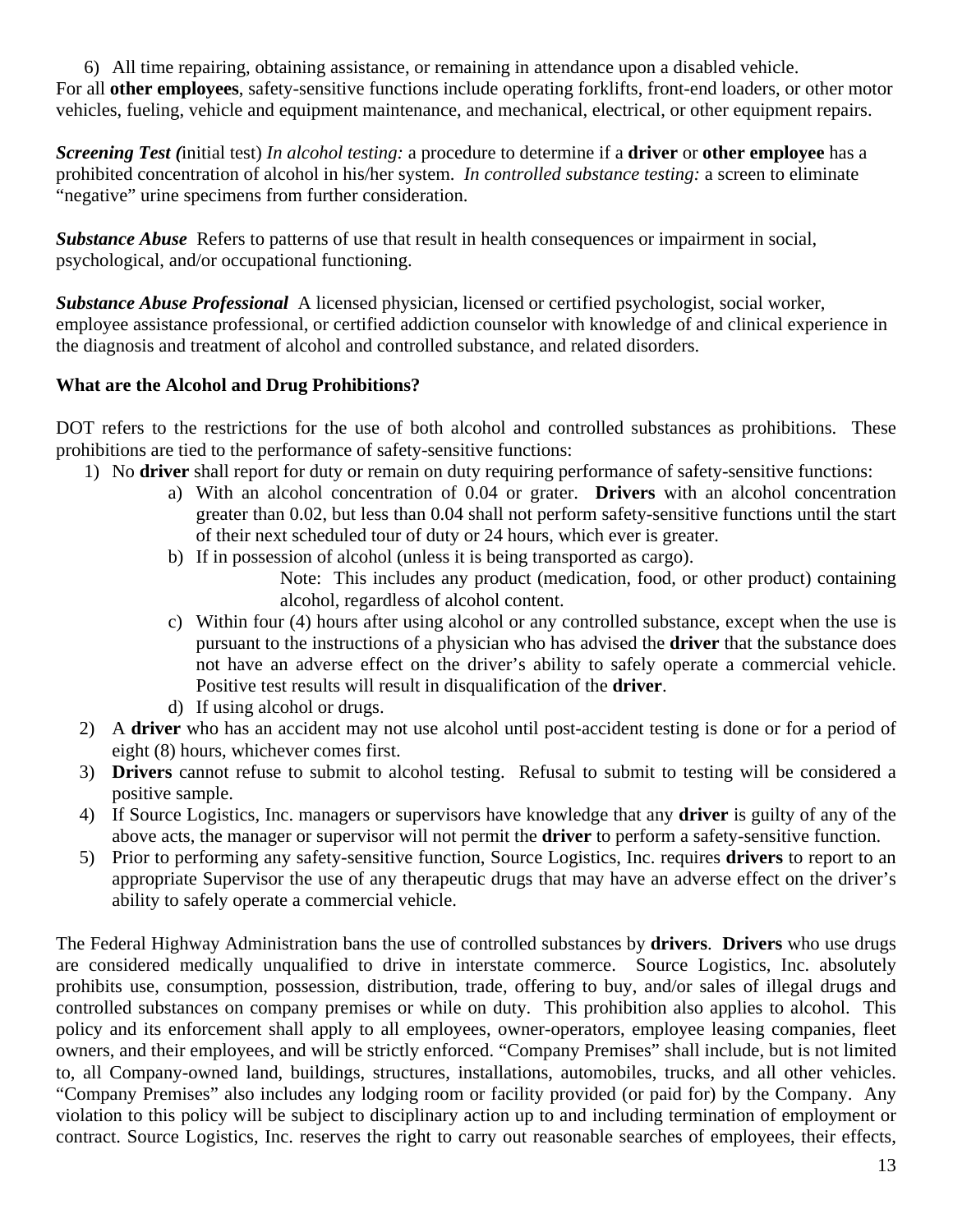and vehicles entering, while on, and while leaving "company premises". These searches will be without prior announcement (other than this policy). Submission to such searches is strictly voluntary; however, refusal will be cause for expulsion from the premises and for disciplinary action, which can include dismissal from employment and/or disqualification.

The above prohibitions and other policy provisions also apply to **other employees**.

#### **Controlled Substance Testing**

The testing procedure will be carried out so as to produce individual privacy, insure accountability and integrity of specimens confirm any positive test, regulate the testing laboratory, protect confidentiality, and be nondiscriminatory to the individual. The results of the tests, including any substance(s) for which a positive test is confirmed, will be reported to the employee.

Source Logistics, Inc. employees will be asked to submit to drug testing for five groups of drugs. The drugs are: Amphetamines, Opiates, Phencyclidine (PCP), Cocaine, and Marijuana. These are the drug groups specifically targeted by the Federal Highway Administration for testing purposes. A urine sample will be collected for the test. The collection-site employee—in the presence of the specimen provider—divides the urine specimen into two containers (except that non-DOT tests may or may not divide the urine specimen into two containers). These two samples, called "primary" and "split", are sent to a testing laboratory certified by the Department of Health and Human Services. At the laboratory, a screening is performed on the primary sample. A second confirmatory test from the same specimen will be performed if the initial screen is found to be positive. The confirmation test must use a specialized procedure called gas chromatography/mass spectrometry. If the confirmation is positive, the Medical Review Officer (MRO) will contact the specimen provider to inquire if there is a medical reason for the drug use. If there is an acceptable, documented reason for the presence of the substance, and if the MRO determines that the substance is present resulting from a legitimate medical use, the test may be reported as negative to the employer. After notifying the specimen provider that the test was positive, the MRO (or Safety Department for non-DOT tests) will make him/her aware that he/she has 72 hours to request a test of the 'split' (or additional test of the original non-DOT) specimen. If the request is made, the split specimen (or original non-DOT specimen) is sent to another DHHS-certified laboratory for the test. If the MRO is not contacted within 72 hours, but the specimen provider can prove to the MRO that he/she had a legitimate reason for not doing so, the MRO can order a 'split' (or original non-DOT) specimen test, if the sample is still available for testing. (Please note that removal from safety-sensitive duty, as required by the DOT following a positive drug test, is not delayed to await the result of the split specimen test or re-testing of the original non-DOT specimen.) If the analysis of the 'split' (or original non-DOT) sample does not confirm the presence of a drug, the MRO cancels the test and reports this to the DOT, the employer, and to the specimen provider.

Source Logistics, Inc. employees will be asked to submit to alcohol testing. Testing will be done by a Certified Breath Alcohol Technician (BAT) who will collect a breath sample using a federally approved Evidential Breath Testing Device (EBT). The BAT will ask for identification. Source Logistics, Inc. employees may ask for the BAT's identification as well. To complete the test, the subject must blow forcefully into the mouthpiece of the testing device. The BAT must show the subject the test results on the testing device. A screening test is done first. If the reading is less than 0.02, the subject will sign the certification and fill in the date on the form. If the reading is 0.02 or over, a confirmation test must be done (after 15 minutes but within 20 minutes of the first test). The subject will be asked not to eat, drink, belch, or put anything in his/her mouth. These steps prevent the build-up of mouth alcohol, which could lead to an artificially high result. If the screening and confirmation test results are not the same, the confirmation test result is used. If the subject refuses to be tested or sign the testing form, the BAT will immediately notify his/her employer.

Any **driver** testing positive for the specific agents described in this policy will be considered unfit to operate a motor vehicle by the DOT. A person who refuses to submit to testing shall not be permitted to operate a motor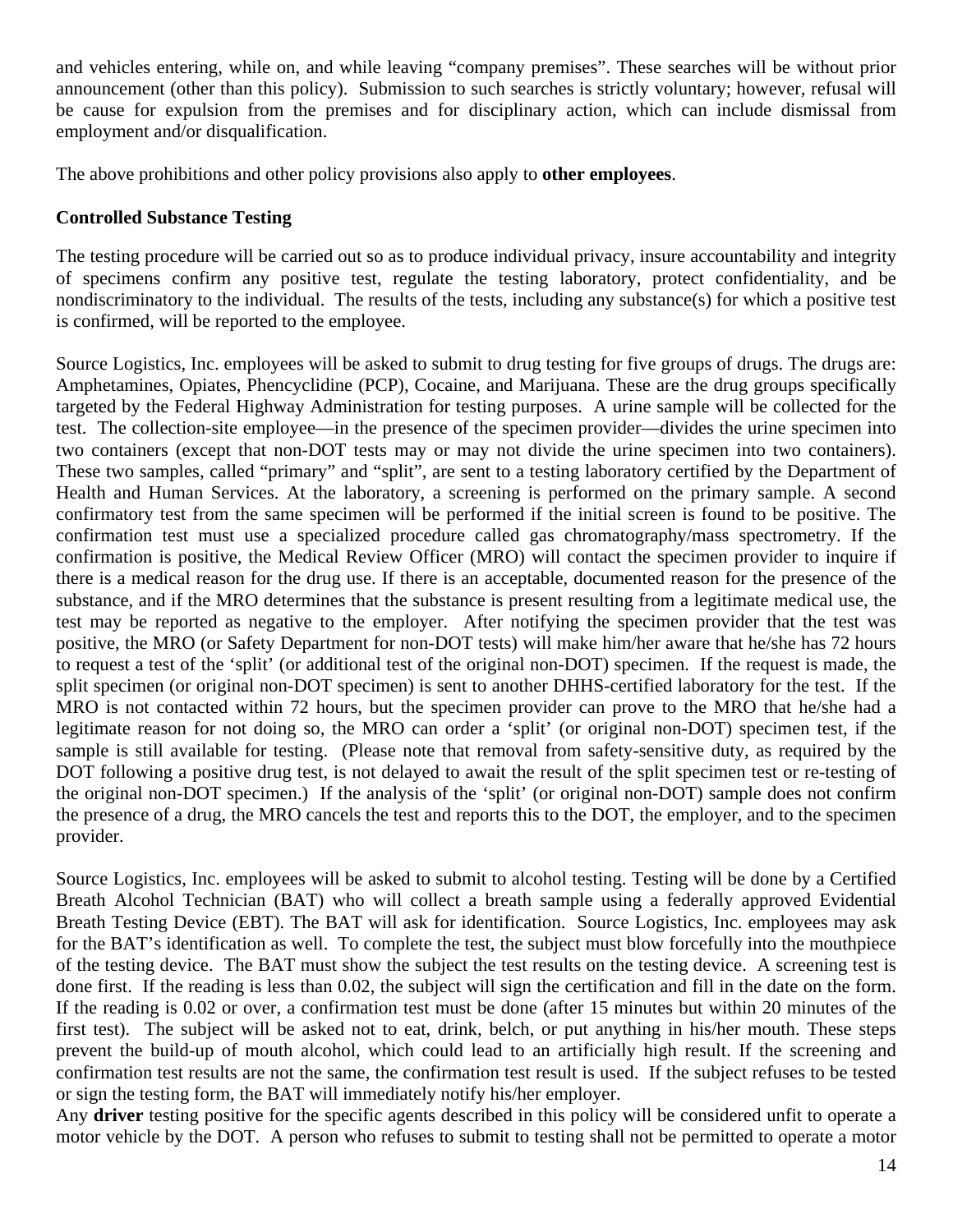vehicle, since such refusal shall be considered to be the same as a positive test. Those who test positive shall be discharged from employment, or in the case of an independent contractor, released from their contractual agreement.

Refusal to submit to an alcohol or controlled substance test means that an employee:

- Fails to provide adequate breath for testing without valid medical explanation after he/she has received notice of the requirement for breath testing.
- Fails to provide adequate urine for controlled substances testing without a valid medical explanation after he/she received notice of the testing.
- Engages in conduct that clearly obstructs the testing process.

#### **Testing Requirements**

1) **Pre-employment Drug Test**: All Source Logistics, Inc. employees will be tested prior to (or on the first day) of employment.

All **driver** applicants seeking employment or a contract as a commercial motor vehicle driver with Source Logistics, Inc. will be required to submit to pre-qualification testing. Individuals with a positive test result will not be offered employment. A candidate who is not offered employment may be notified of the results within sixty (60) days of being notified that he/she is not being offered qualification.

**Negative Dilute** Any pre-employment test that results in a "negative dilute" test will not be accepted until a second urine sample is collected and tested. If the second sample also yields a "negative dilute" result, no further tests will be performed and the results of the second test will be accepted as "negative". An applicant or employee that provides a specimen that tests "positive" in the second test, or an applicant or employee that refuses to immediately submit to a second test will not be offered employment, or employment will be terminated.

Refusal to submit to a controlled substance test means that an employee:

- Fails to provide adequate urine for controlled substances testing without a valid medical explanation after he/she received notice of the testing.
- Engages in conduct that clearly obstructs the testing process.
- 2) **Post-accident Drug/Alcohol Test**: Shall be required following an accident. A **driver** (or driverqualified **other employee**) shall submit to a federally regulated (DOT) drug/alcohol test following his/her involvement in an accident involving:
	- A fatality,
	- An injury demanding immediate medical treatment away from the scene of the accident, if the **driver** (or driver-qualified **other employee**) was cited, and
	- One of the vehicles involved received disabling damage, requiring it to be removed from the scene by tow truck or other vehicle, if the **driver** (or driver-qualified **other employee**) was cited.

These tests shall be recorded on a Federal (DOT) Drug Testing Custody & Control form.

For accidents not involving the DOT regulated circumstances as mentioned above, a **driver** or **other employee** involved in an accident shall submit to drug/alcohol test that will be reported on a Non-DOT custody and control form.

A **driver** or **other employee** involved in an accident shall provide a urine specimen to be tested for the presence of controlled substances and a breath sample to be tested for the presence of alcohol. Postaccident alcohol testing should be done within two (2) hours of the accident. If a test cannot be done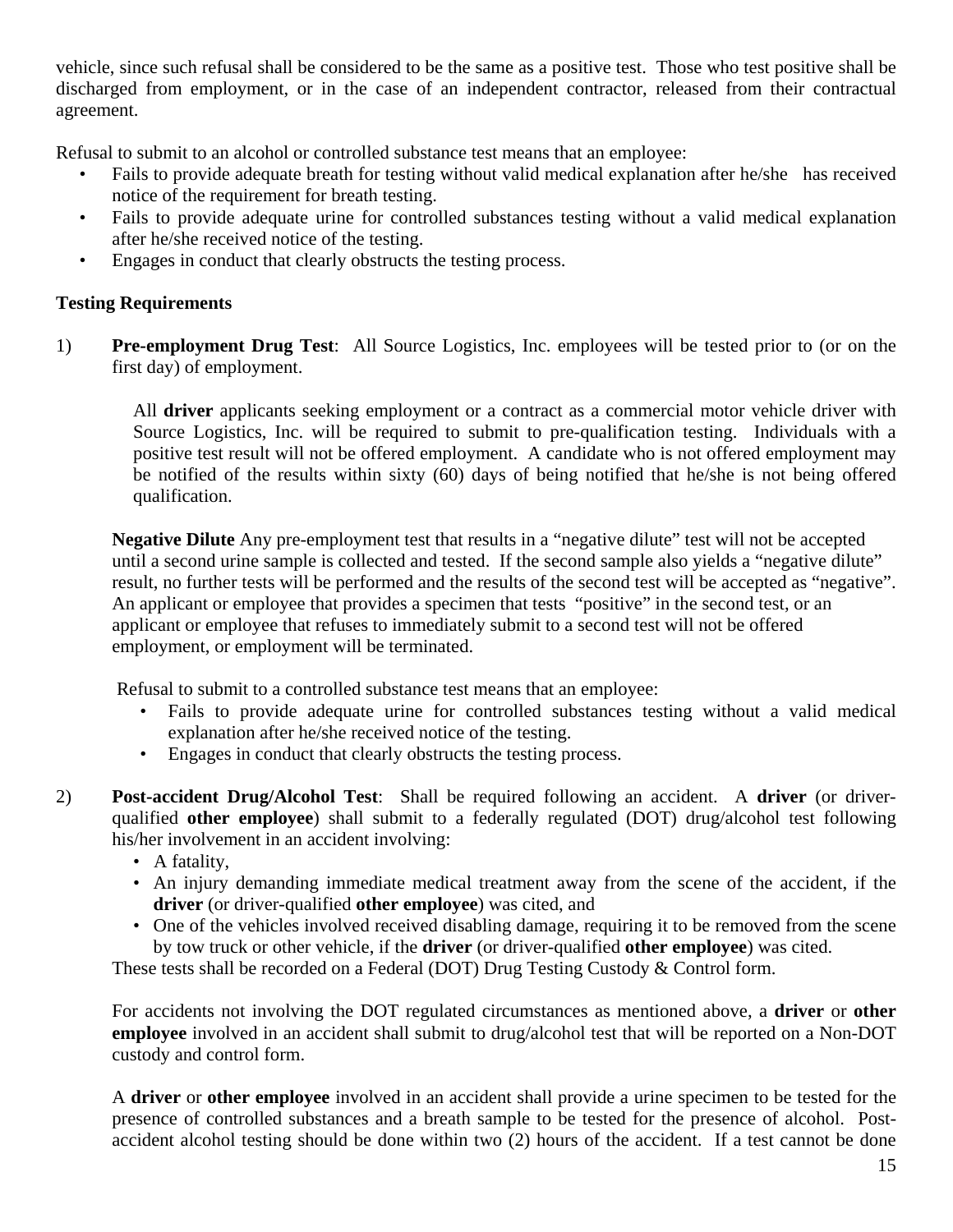within eight (8) hours, it should not be done. Post-accident drug testing should be performed as soon as possible, but no later than thirty-two (32) hours.

3) **Random Drug/Alcohol Test**: Unannounced random testing is required by DOT for a certain percentage of drivers each year. All Source Logistics, Inc. **drivers** and **other employees** will be subject to unannounced random drug and alcohol testing. The random selection process used will insure that each **driver** or **other employee** has an equal chance of being tested each time selections are made. Source Logistics, Inc. uses a Consortium to make the random selection.

For **drivers**, random testing for alcohol must be completed just *before, during,* or immediately *after* performing safety-sensitive work. For all **other employees**, random testing for alcohol can be done any time an employee is at work. Random testing for drugs can be done any time a **driver** or **other employee** is at work, or required to be in readiness for work, for Source Logistics, Inc. A company official will notify the employee when he or she has been selected and will instruct the employee to report to a collection site immediately. Once he/she is notified that he/she has been selected for testing, he/she must proceed IMMEDIATELY to the test site. DOT regulation also requires that all names selected be placed back in the random pool, therefore, allowing a **driver** to be selected more than once during a twelve month period or not at all. Source Logistics, Inc. will perform random selections throughout the year in order to comply with the percentage of drivers required to be tested per year by DOT regulation—for both alcohol and controlled substances.

- 4) **Reasonable suspicion Drug/Alcohol** Test: If the employer has reason to believe that an employee's behavior or appearance may indicate alcohol or drug use, a reasonable suspicion drug and/or alcohol test may be conducted. Testing for reasonable suspicion must be based on:
	- The observations of a trained supervisor or lead driver, and
	- Specific, clearly stated observations concerning appearance, behavior, speech, or body odor.

 For **drivers**, observations for alcohol testing must be made just before, during, or just after the performance of a safety-sensitive function. However, a **driver** may be required to submit to a non-DOT reasonable suspicion alcohol test any time the **driver** has reported to work or is performing any work. For all **other employees**, observations for alcohol testing may be done anytime the employee is at work.

The supervisor who makes the observation and determines that reasonable suspicion testing should be done *may not conduct the alcohol test on the driver or other employee.* Alcohol testing for reasonable suspicion must be done within two (2) hours of the observation. Tests that cannot be done within eight (8) hours of the observation should not be done.

5) **Return-to-duty/follow-up**: Return-to-duty testing is required for **drivers** who violate prohibitions and are returning to work. An alcohol concentration of less than 0.02 or a negative drug test is required. Source Logistics, Inc. will follow the same procedures for all **other employees**.

Follow-up testing is required when a **driver** returns to a safety-sensitive function. The ruling calls for a minimum of six (6) tests during the first year back in a safety-sensitive position. However, follow-up can continue for up to five (5) years. Source Logistics, Inc. will follow the same procedures for all **other employees**.

If the **driver** notifies the company he or she is in violation of DOT prohibitions, the following actions will result:

- a) Removal from safety-sensitive functions.
- b) Following a violation, a **driver** cannot return to a safety-sensitive function until an evaluation has been done and any recommended treatment has been completed, and a verified negative test is produced.
- c) Anyone with an alcohol concentration of 0.02 or greater, but less than 0.04, cannot return to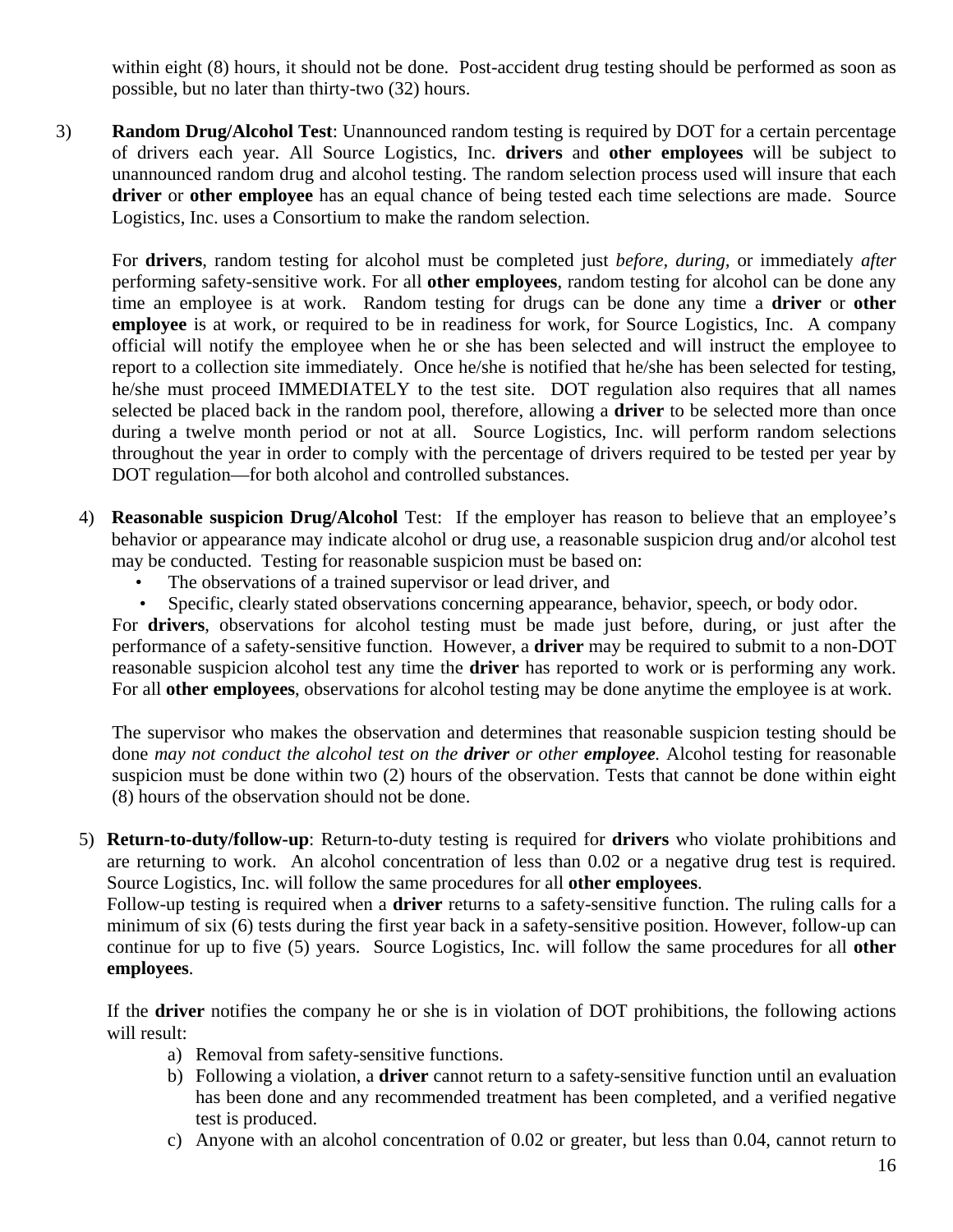safety-sensitive duties for at least twenty-four (24) hours.

- 6) **Return-to-work (RTW)**: RTW controlled substance testing is required for all **drivers** and **other employees** who perform safety-sensitive functions, and are returning to work after a leave-of-absence of 30 days or more.
- 7) **Post-injury/illness Drug/Alcohol Test**: All **drivers** and **other employees** that claim a workers' compensation injury or illness are required to submit to a Non-DOT drug and alcohol test.

A **driver** or **other employee** involved in an accident shall provide a urine specimen to be tested for the presence of controlled substances and a breath sample to be tested for the presence of alcohol. Postaccident alcohol testing should be done within two (2) hours of the accident. If a test cannot be done within eight (8) hours, it should not be done. Post-accident drug testing should be performed as soon as possible, but no later than thirty-two (32) hours (but may be done anytime the injury is reported). If a medical condition or injury prohibits the normal testing processes for drugs and alcohol, a blood test for drugs and/or alcohol may be performed by the testing facility.

#### **Confidentiality**

The confidentiality of any information received by Source Logistics, Inc. through a substance abuse testing program shall be maintained, except as otherwise provided by law.

#### **Substance Abuse Professionals**

The DOT alcohol and drug regulation requires that employers provide their employees with an opportunity for substance abuse treatment. The ruling does not, however, require employers to pay for rehabilitation or to hold a job open for an employee, until after the employee finishes rehabilitation. For treatment and evaluation, a Source Logistics, Inc. employee may choose to call the following organizations for assistance: Alcohol and Drug Free Referral Hot Line (800) 252-6465, National Cocaine Hot Line (800) 262-2463, National Institute on Drug Abuse and Treatment Information (800) 662-4357. Also, an employee might consult the yellow pages (under Drug/Substance Abuse Counseling or Drug/Substance Abuse Rehabilitation) of the local phone company in the employee's geographic area. For additional information on this subject or on a Substance Abuse Professional in your area, please contact the Company.

Employee's acknowledgement form is in the appendix.

NOTE: This receipt shall be read and signed by the participant. A responsible company supervisor shall countersign the receipt and forward it to the Home Office for filing.

## **3.4 Sexual Harassment**

It is the policy of this Company to maintain a working environment free from all forms of harassment and intimidation (including sexual harassment). Unwelcome sexual advances, requests for sexual favors, and other verbal or physical conduct of a sexual nature are serious violations of our policy and will not be condoned or permitted. Not only is sexual harassment a violation of our policy, but it also violates Title VII of the Civil Rights Act. Any employee who is subjected to sexual harassment or intimidation by a fellow employee, manager, or supervisor should contact Management. All complaints of sexual harassment will be promptly and confidentially (as possible) investigated. Any employee, manager, or supervisor who violates this policy will be subject to appropriate disciplinary action up to and including discharge.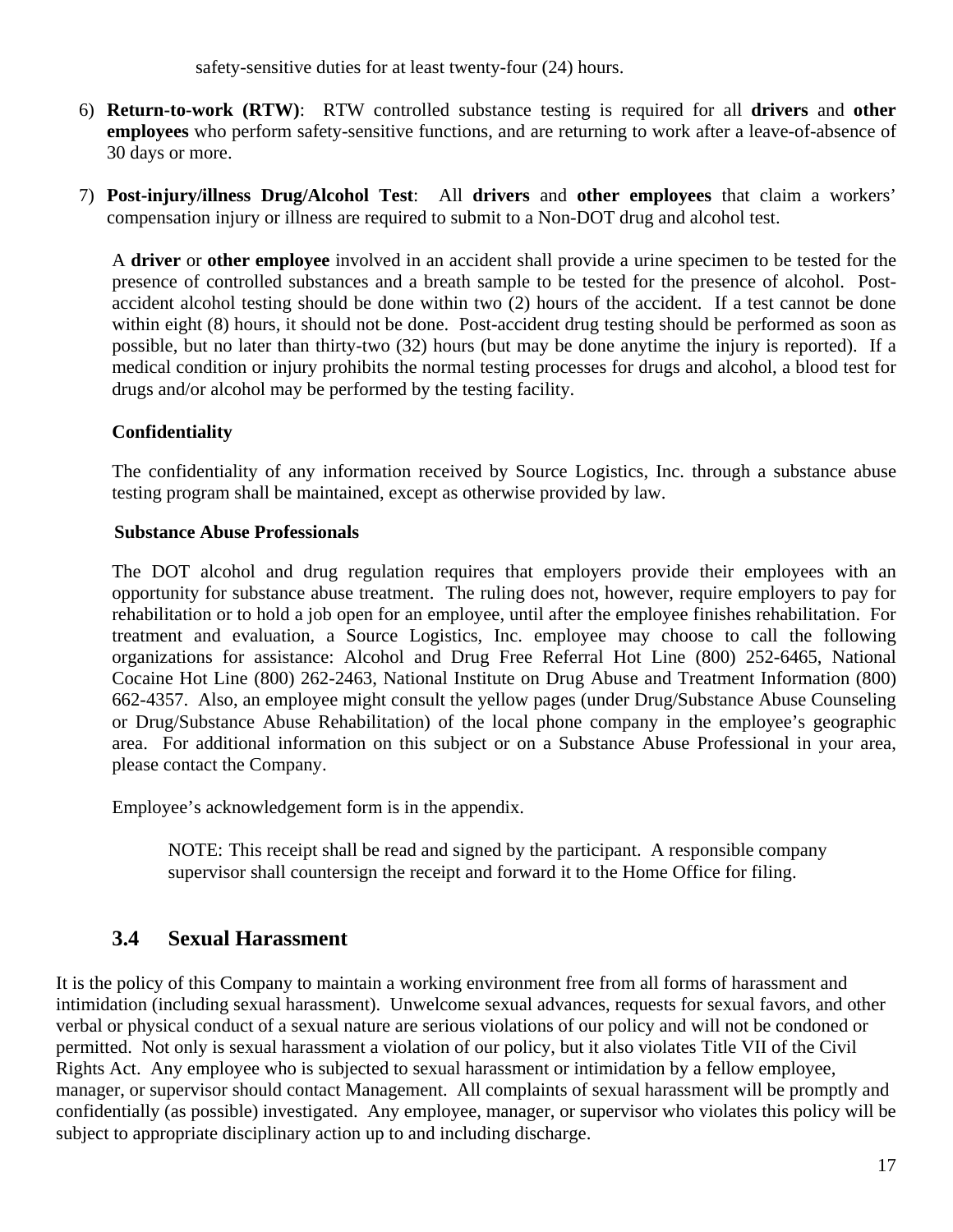## **3.5 Conflict of Interest**

Source Logistics, Inc. has no desire to restrict outside activities of employees, nor to interfere in their personal lives. Nevertheless, conflicts of interest must be avoided for the protection of both the employee and the Company.

Conflicting interests include engaging in employment that is inconsistent with the interest of the Company, could have a derogatory effect on the Company, or could require devoting so much time and effort to the conflicting interest as to develop inefficiency in performing the work requirements at Source Logistics, Inc. Conflicting also includes Company employees using their positions to secure any item or benefit for themselves or for friends or relatives. Accepting compensation, gifts, or credits from Source Logistics, Inc. vendors is in violation of Company policy.

If you aren't sure whether or not an activity is a conflict of interest, immediately discuss it with Management to prevent possible jeopardy to your job.

## **3.6 Attendance**

Regular, punctual attendance to work times and schedules is imperative to the on-going commitment to Source Logistics, Inc. customers. Any tardiness or missed work must be immediately reported to Management. Unless there is an acceptable reason, the employee must be the one to contact Management. Any missed work in duration of one day without proper notification to Management will be considered a voluntary resignation, unless it is proved that circumstances prevented proper notification. Management reserves the right to make determinations in such instances.

Any missed work due to injury or illness in excess of two days, depending upon the circumstances, may require a statement from a treating medical physician.

## **3.7 Dress Code, Hygiene, and Personal Protective Equipment**

Source Logistics, Inc. drivers are often the only Company representatives that are seen by our customers. Therefore, we expect our drivers to project a professional attitude in both conduct and attire. Drivers are required to wear long pants (good jeans are OK), a pullover or button up shirt, and work boots with slipresistant soles, ankle support, and steel toes. Source Logistics, Inc. requires that shirttails be tucked into your pants, jackets and coats to be snapped or zipped at the bottom, and that no free-flowing, torn, loose fitting, open sleeves, or neckties be worn at their site. You and your clothes should be clean and well groomed. Clothing with vulgar or offensive language or scenes is prohibited.

## **3.8 Probationary Period**

The Company uses a 90-day probationary period for each new employee which commences the first day of employment. During this period and after the period, each new employee is evaluated on job performance, attitude, and compliance with Company and regulatory agency rules and standards. If an employee fails to meet the standards of performance, attitude, and compliance, Management may require an additional 30-day probationary period for further evaluation, or it may require termination of employment either after or within the probationary period. Keep in mind that Source Logistics, Inc. is an "at will" employer which means that the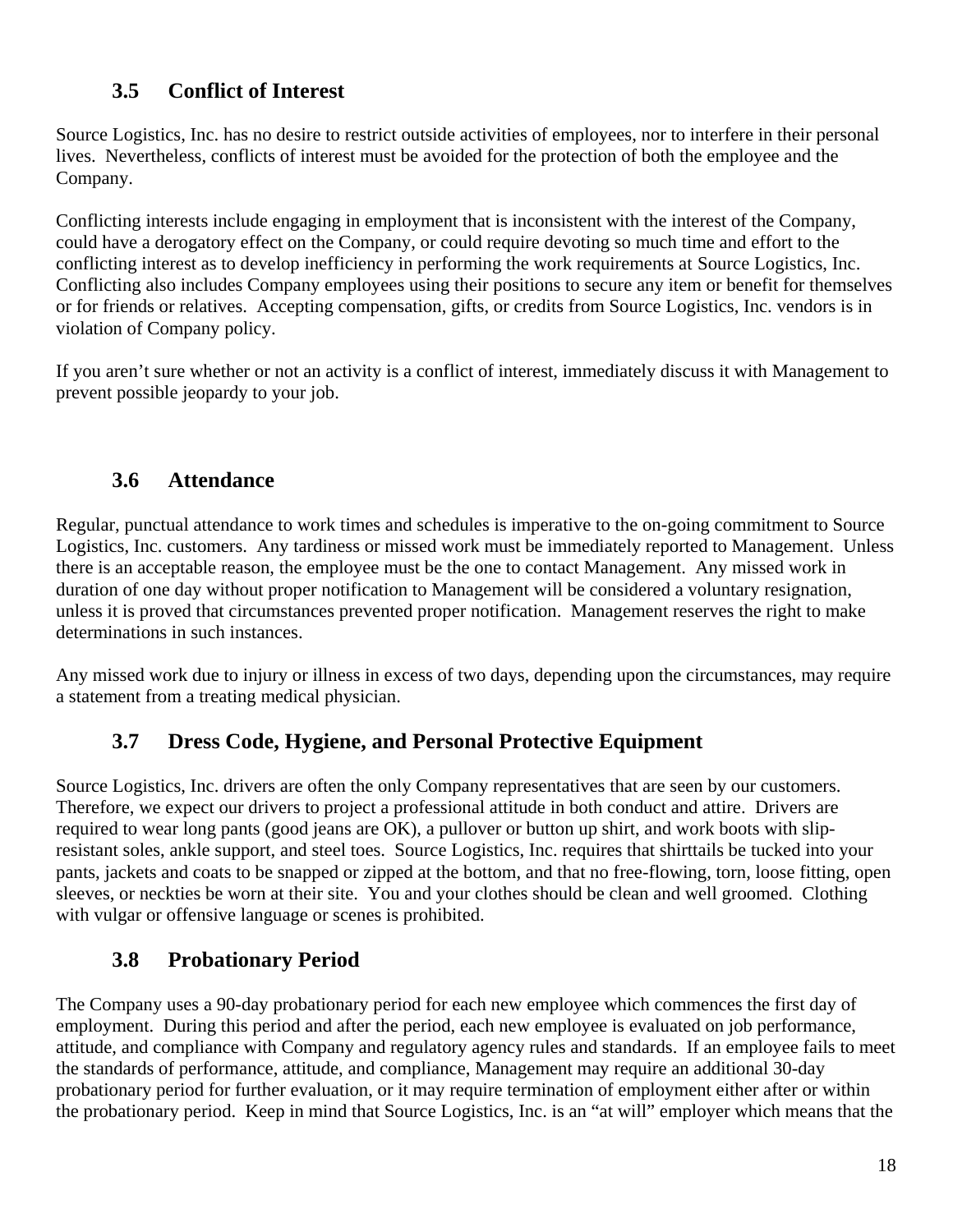employee or the employer may terminate employment at any time with or without cause and with or without notice.

## **3.9 Disciplinary Policy**

Source Logistics, Inc. uses three basic classifications of disciplinary action: 1) Verbal Counseling/Warning; 2) Written Reprimand/Warning; 3) Discharge/Termination. These disciplinary processes are meant to be progressive and not punitive in nature. Therefore, the Company generally progresses from the most minor action to the most severe, but the Company may skip any disciplinary step if circumstances so warrant. (See **Standards of Conduct – 3.1)**

## **3.10 Payroll**

Payroll checks/direct deposit shall be issued on Friday of each week, unless circumstances require or allow payment on a different day of the week.

To insure wages are properly and promptly paid, all trips must be turned in within 24 hours of delivery. Every driver will be provided with trip report envelopes to be used for this purpose. Please follow the instructions and examples below to prepare your payroll so that your paperwork can be processed and paid on schedule.

- **1. Trip Records:** Start a new trip report for every order number assigned by dispatch or if you re-power. **IMPORTANT NOTE:** The order number must appear on each and every trip report. If assigned a rental tractor, complete a trip report for the rental company (if applicable) and a regular trip and turn both in for processing. Enter the odometer miles at the beginning of the trip (at the first loading point) and at the final destination. **All maintenance expenses** must have P.O. numbers and be placed in the correct trip jacket for payment. All P.O. requests must be received by Dispatch BEFORE (Empty) an E" call.
- **2. Bills of Lading:** The original BOL must be signed by the receiver. Please double check for the time, date, and signature. Return signed BOL in your trip pack as soon as possible.
- **3. Shipment Profile:** Should be properly completed and remain with bill of lading. This profile should include pallets in and out.
- **4. Lumpers:** If the load requires a lumper, the driver must obtain prior approval from their Fleet Manager. A Driver may choose to do the unloading himself or hire a lumping service. A driver will be reimbursed for approved lumper service with receipt. If the driver does the unloading, a Source Logistics, Inc. unloading receipt is required. Driver must obtain a PO number for all unloads. All unloading receipts must be turned in weekly with the BOL. No late unload receipt will be reimbursed.
- **5. Fuel Receipts:** Original tickets must be signed by the driver and attached to matching Trip Record. Each ticket must also include the date, unit number, odometer reading, gallons, and issuing location. Separate receipts must be obtained for tractor and refrigeration units. Total gallons must also be recorded on the trip record for both tractor and reefer units adjacent to the corresponding mileage entry. This is used as a cross-reference in the event a fuel ticket is lost.
- **6. Fuel-ATM Cards, Advances, and Express Checks:** We use fuel cards as a convenience to our drivers. However, you need to exercise care in using the card. You are responsible for the security of the card. The card is assigned to you, not the truck. DO NOT loan the card to anyone. The cards are the only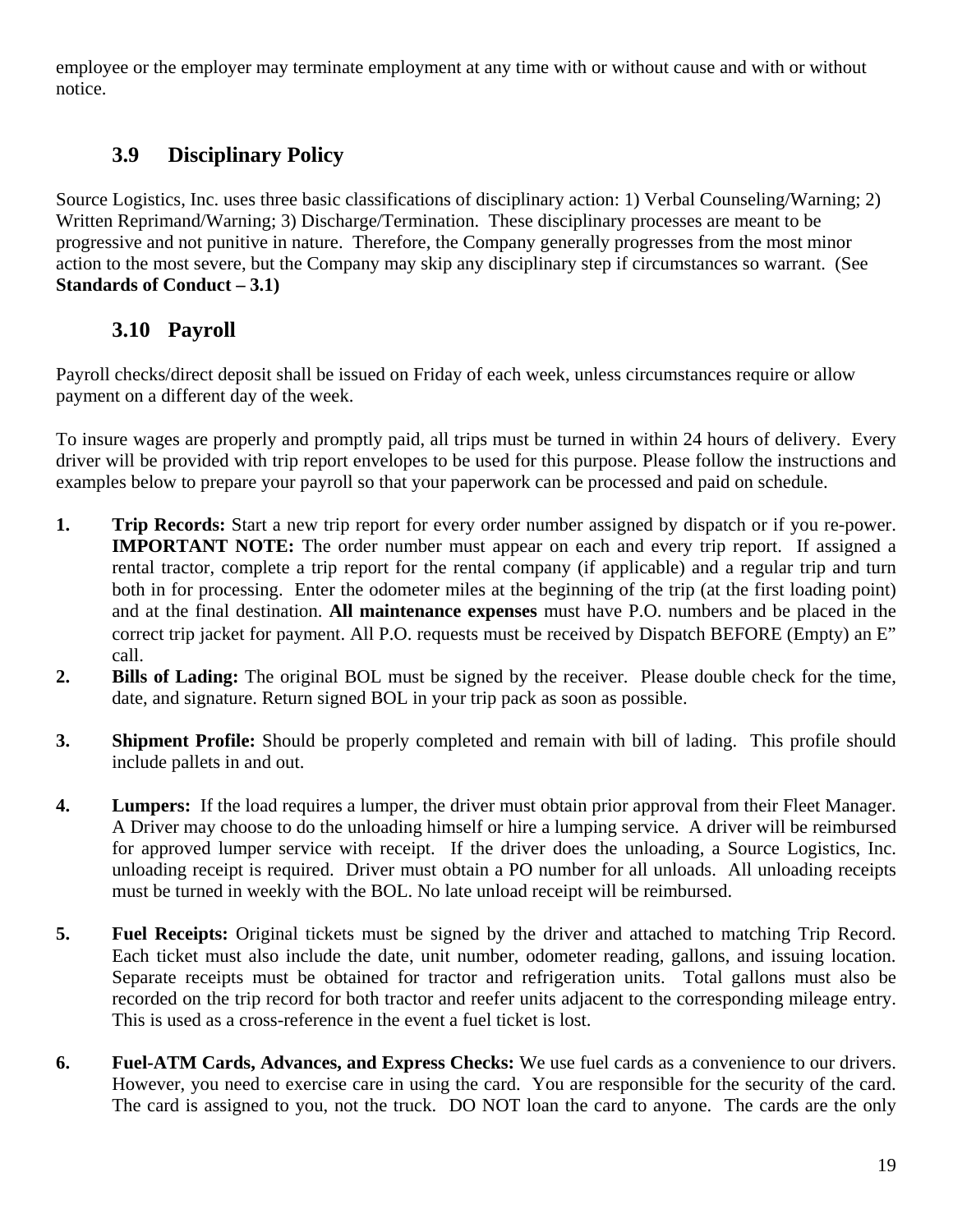way we pay for fuel. The authorized fuel stops are already set up to accept your fuel card. If a particular authorized fuel stop has trouble with your fuel card, call your fleet manager.

Personal advances are limited to \$150 per week. These advances will be deducted during the payroll period in which the trip is processed. The week ends on Saturday at midnight. If you take an advance without buying fuel, a service charge will be assessed to you.

The fleet manager can issue an express check for lumpers and truck washes. Express checks are treated as advances; therefore, a receipt is needed for reimbursement.

At the end of every trip, check your Trip Report to make sure that you have the following items enclosed:

- a) All expense receipts with P.O. numbers
- b) Bills of lading and/or shipping papers
- c) Signed proof of delivery for every stop
- d) Charge fuel receipts
- e) Drivers logs for the trip
- f) Vehicle inspection reports
- g) All unloading receipts, including driver unloading receipts

The outside of the Trip Report envelope must be completed. Failure to include any of the previous information or paper work will result in delayed or short pay. Remember, to be paid for the current trip, your trip report must be received in a timely manner. If the trip report and BOL are not turned in for processing, you will not be paid.

**Pay Rates:** A drivers pay is based on the driver's job and location. Payment of wages for work performed outside the drivers regular duties will be compensated at their hourly rate. If you have any questions about how you fit in the pay structure, contact your fleet manager or the recruiting department in Russellville.

**Stop Off Pay:** Drivers will be paid a flat amount for each stop off or pick up excluding the origin and final destination.

**Payroll Deductions:** Various laws require deductions be made from your paycheck such as Federal Income Tax Withholding, Social Security, and depending on your place of residence, State, County, and/or City Taxes. On the same token, when a court order is received garnishing an employee's wages, the employer must retain funds due the employee and must disclose to the court the amount of wages currently due the employee. The court will instruct us to deduct and send a certain dollar amount from each check of the garnished employee until satisfaction of the creditors claim is received. In those cases where the court allows the Company to charge an administrative fee to the employee for the garnishment, such fees will be deducted from the  $emplovec$  wages.

Other deductions such as group insurance premiums and 401(k) contributions are made at your request. Some of these benefits are part of the 125 Cafeteria Plan regulated by the Internal Revenue Service (IRS), which allows for pre-tax deductions. Termination of any deductions requested by the employee must be made in the form of a written request at the allowed times. Each employee is responsible for their portion on their insurance premiums regardless if he/she is out on work comp, short term disability, or on a leave of absence.

You should review your paycheck stub weekly, which shows your deductions and reimbursements for the current pay period. If you have any questions about the details in your check stub, contact your fleet manager.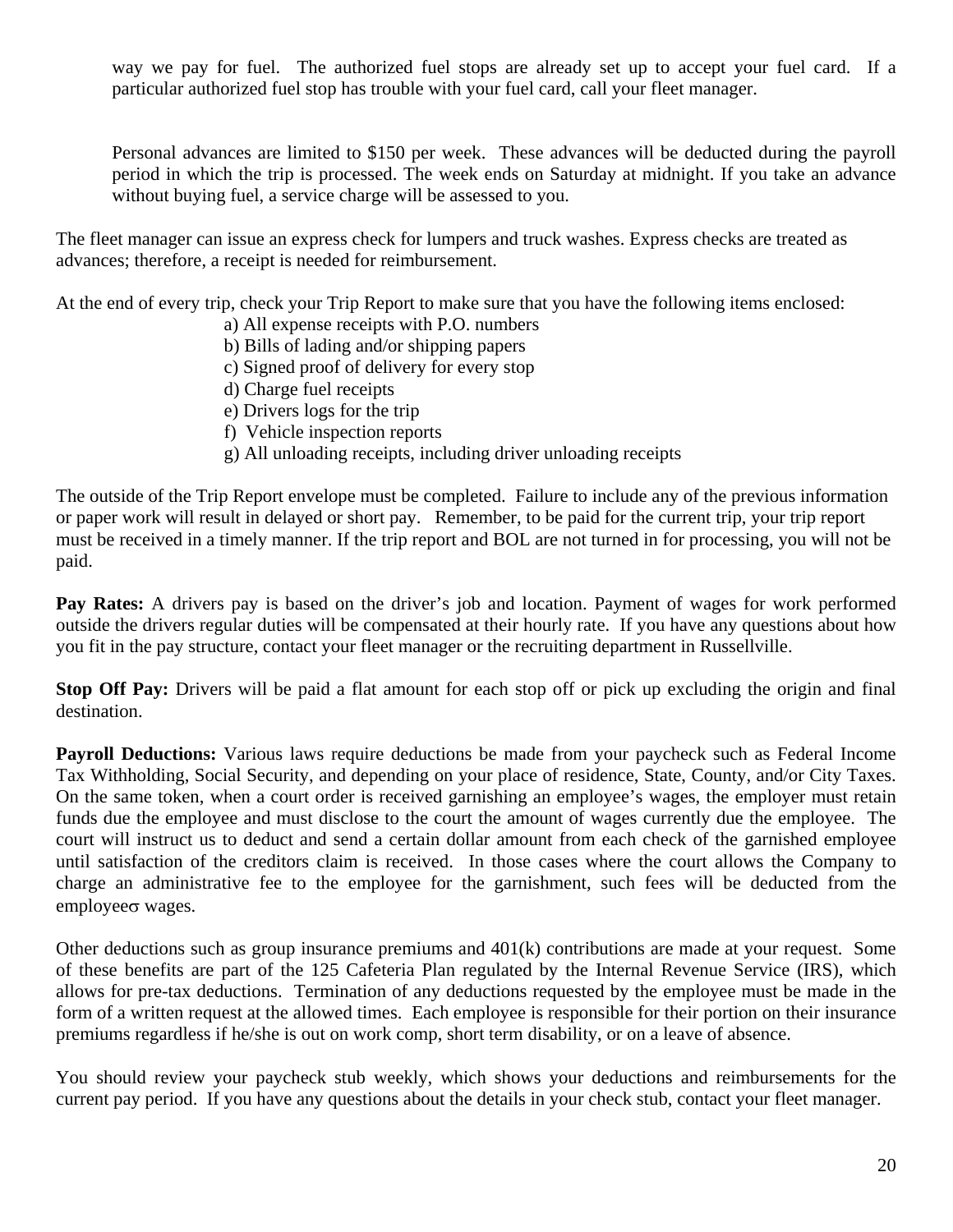**Unauthorized Expenses:** Other expenses incurred by a driver as a result of actions that are unauthorized or outside company policy may be subject to payroll deductions. For example, misuse of company equipment (tractor/trailers) will be charged at the rate of \$600.00 per day. Unauthorized out-of-route miles will be charged to the driver at the rate of \$1.25 per mile.

**Company Cell Phones:** Drivers are required to have a personal cell phone preferably one with a camera. Drivers will be reimbursed \$25.00 per month for cell phone use.

**Escrow Accounts:** Each driver will develop an escrow account. All newly hired drivers will have a weekly payroll deduction of \$20.00. These funds are put into an interest-bearing account. This deduction will remain in effect until a balance of \$500.00 is established. When the driver=s employment ends, any amount owed to the company will be deducted from this account. If the driver does not complete his or her 90-day probationary period, pre-employment and orientation expenses will be deducted. The driver will receive the balance in the account within 60 days of their separation or at the time all company property (including completed trip jackets) have been turned in.

## **3.11 Confidentiality and Release of Information**

Some of the information that you may acquire or encounter concerning Source Logistics, Inc. is confidential in nature. While we want our employees to be involved in our Company business and to be proud of our accomplishments, it is imperative that only information approved for dissemination be shared with those outside our Company. Employees that gain access to confidential information of any kind are required and expected to keep such information confidential.

Similarly, personal information that our employees provide to Source Logistics, Inc. becomes confidential to the Company. This information will only be released by your consent, or without your consent on written demand by government agencies or by proper subpoena for law suit.

Company employees are to refer any request for information to Management and employees must not release any information without Management's express approval. Any requests from the following entities must be referred to Management: EEOC, Office of the Federal Contract Compliance Program, DOL, DOT, Department of Fair Housing, Civil Rights Bureau, National Labor Relations Board, OSHA, Justice Department, EPA, and any other official-sounding agency. In addition, refer to Management any request from insurance companies, adjusters, any attorney, or Local, State, or Federal official.

# **Employee Benefits**

## **4.1 Holidays**

Source Logistics, Inc. observes New Year's Day, Memorial Day, Independence Day, Labor Day, Thanksgiving Day, and Christmas Day. Holiday pay is provided by Source Logistics, Inc. after 90 days of continuous employment with regular full time status.

#### **4.2 Vacation**

Employees/Drivers receive: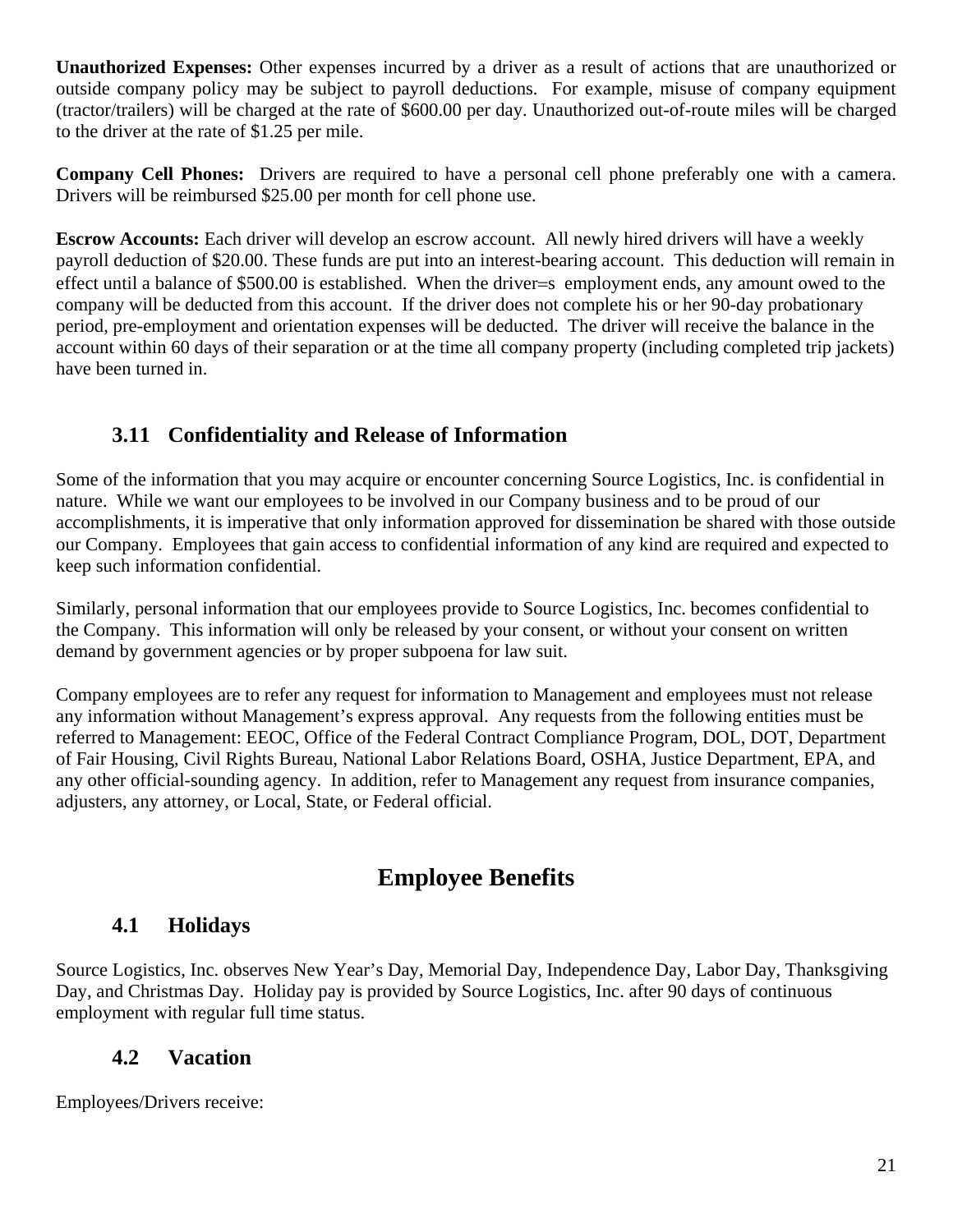- a. 2 weeks (10 work days) of paid vacation after 1 year of continuous employment with Source Logistics, Inc.
- b. 3 weeks (15 work days) of paid vacation after 5 years of continuous employment with Source Logistics, Inc.

*Vacation pay will not accrue on a pro-rated basis for employment periods of less that one year (52 weeks) of continuous employment*.

Vacations are scheduled on a first-come-first-served basis. Requests for vacation must be submitted to the employee's supervisor. An employee should never take vacations time without the approval of management.

Hourly/Salary employees will receive forty (40) hours of pay at their regular rate of pay for each week of vacation earned. All drivers will receive vacation pay based on applicable mileage rate multiplied by 1800 miles.

Vacation time will not be cumulative beyond a one year period. If allotted vacation time is not taken within one year, it must be forfeited. At least one (1) week of vacation time must be taken as time-off and on continuous days.

## **4.3 Personal Leave**

Source Logistics, Inc. may grant any full-time employee a personal leave-of-absence without pay for a period of up to one week. This leave is not available to employees during any probationary period. Such leave will only be granted if it is in the best interest of both the Company and the employee. The leave must be requested in writing at least 30 days prior to the requested leave beginning date.

## **4.4 Jury Duty**

Source Logistics, Inc. will fully cooperate with local, state, and federal courts in allowing employees to serve on juries. No pay is provided by the Company for work missed for jury duty.

## **4.5 Military Leave**

Source Logistics, Inc. complies with all statutory requirements concerning military service and military training. A Company employee must supply copies of military orders stating that he/she must be present at activities requiring leave. The duration of the leave is restricted to the time of actual service or training required by a recognized branch of the Military, a Reserve Component, or the National Guard. Employees entering the military service for extended active duty are granted full re-employment rights as provided by the Universal Military Training and Service Act.

## **4.6 Bereavement Leave**

Leave may be granted at the death of an immediate family member—your spouse, child, step-child, parent, brother, sister, mother-in-law, father-in-law, daughter-in-law, son-in-law, grandchild, grandparent, or relative living with you. An employee may request up to two days of paid leave if circumstances warrant.

## **4.7 Insurance**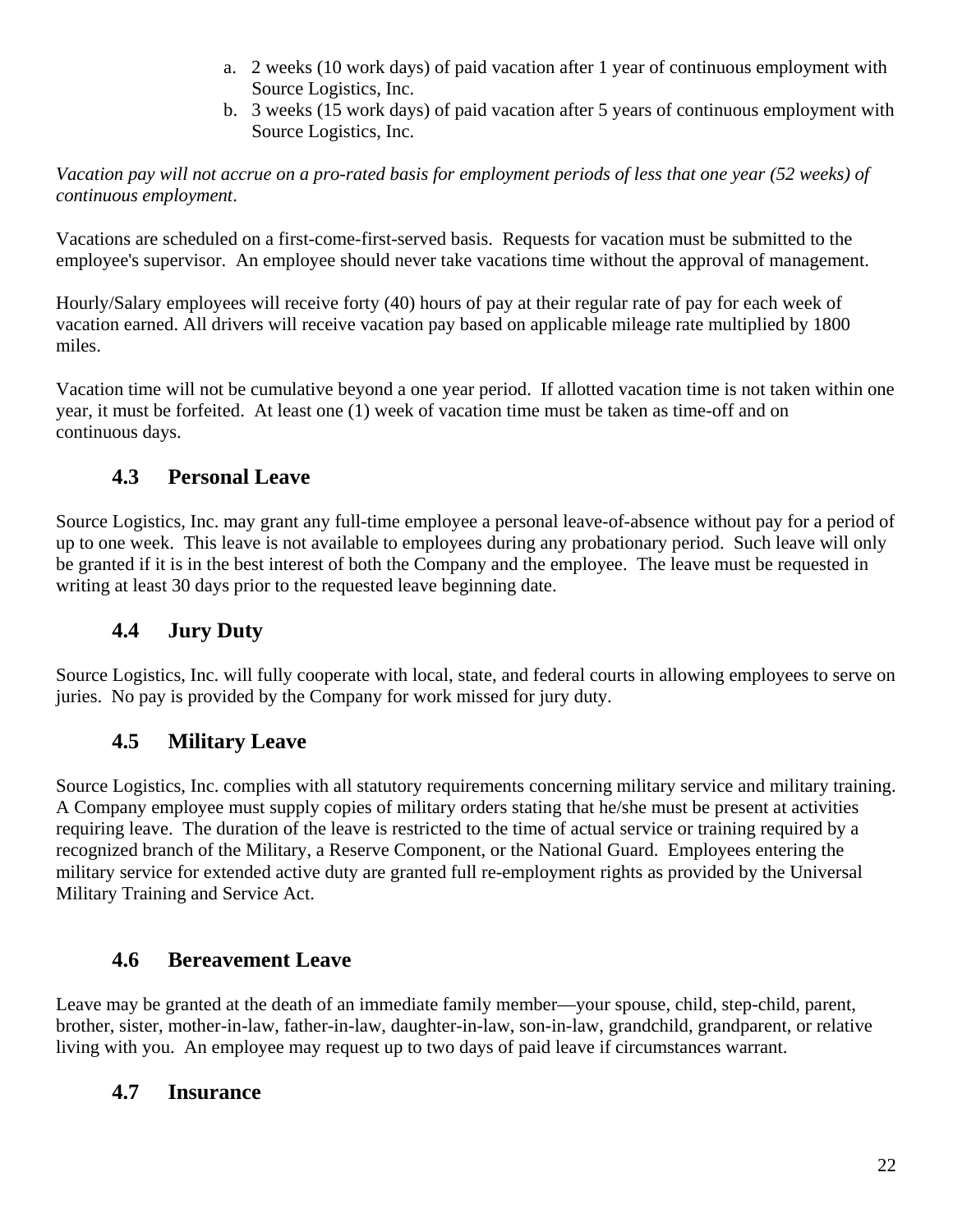Source Logistics, Inc. offers medical, dental and vision coverage to our employees after 60 days of full time employment. Source Logistics, Inc. will pay a portion of the employee's medial premium only with the employee contributing the difference. Even though the company offers coverage to your family, the company DOES NOT pay for any of the coverage. This also includes vision and dental for all enrollees. When an employee is off work for more than one week (for any reason), the employee must send in payments for their premium contributions. Employees on leave or work comp will be turned over to COBRA 90 days from injury. Once on COBRA the employee is responsible for their premiums. Contact the Payroll Department for more information. Coverage options are subject to change as deemed necessary.

# **Safety Policies**

## **5.0 Federal Motor Carrier Safety Regulations Statement**

Title 49 of the Code of Federal Regulations relates specifically to motor carrier transportation. We will refer to specific regulations throughout this document to emphasize our focus on compliance. Further, our company safety policy demands consistent adherence to industry best practices, which are consistent with local, State, and Federal regulations governing workplace safety, worker health, and motor carrier transportation.

## **5.1 Driver Qualifications and Disqualifications**

Part 391 sets minimum qualifications for drivers. Motor carrier may set more stringent requirements for drivers. Part 391 sets the following regulations for driver qualifications:

- At least 21 years of age  $*$
- Can read and speak English
- Can safely operate a CMV by reason of experience and training
- Is physically qualified
- Has (only one) current CDL
- Has furnished Violation and Review (V&R)
- Has successfully completed a Company road test
- Is not disqualified based on the regulations of this part
	- a) CDL suspension, revocation, etc.
	- b) Disqualification due to the following while operating a CMV:
		- DUI for alcohol or drugs
		- Refusal to submit to drug/alcohol test
		- Transportation, possession, or unlawful use of controlled substances, narcotics, or amphetamines
		- Leaving the scene of an accident
		- Felony involving the use of a CMV
		- Operating a CMV on an out-of-service order

Disqualification period is for the duration of the revocation, suspension, withdrawal, or denial of CDL (usually a period of 3 years or less, depending upon whether or not the driver is a repeat offender)

\*In some instances a driver may be considered for employment if he or she has less than 2 years experience. In the event that the driver is hired he or she has to drive with a trainer for a minimum of 2 weeks. At the completion of the training program the decision will be made to release the driver to full driving status, continue training or to terminate his or her employment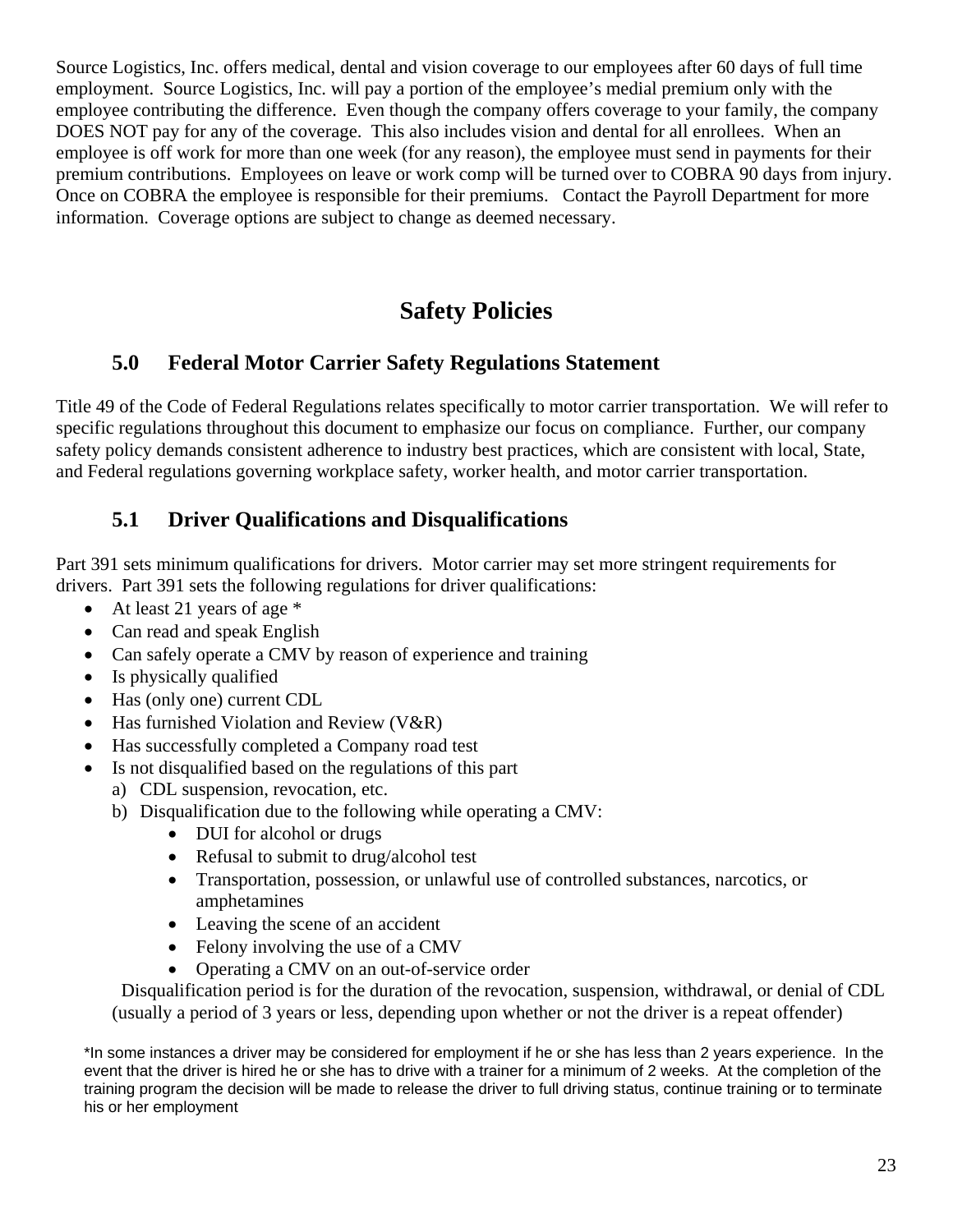## **5.2 Driver Background and Character**

#### FMCSR 391, Subpart C:

Driver Employment Application

- Can't drive unless application is completed as described
- Must be motor carrier's form
- Must be completed and signed by applicant
- Motor carrier can require additional information beyond DOT mandates
- Applicant must be informed (in writing) that the information provided may be used to contact former employers, and that applicant has appeal rights if employment is refused based on information gained from other employers

Information required on application:

- Name and address of employing motor carrier
- Applicant's name, address, DOB, and Social Security number
- Home addresses for the past 3 years
- Date on which application is submitted
- Issuing State, number, and expiration date of each unexpired CDL
- Nature and extent of commercial motor vehicle experience, and CMV type
- List of motor vehicle accidents and details of accidents for past 3 years
- List of violations of motor vehicle law, other than parking tickets, for the past 3 years (either convicted or paid)
- Statement of details of any CDL suspension, denial, or revocation (or statement that none has occurred)
- List of employers for the last 3 years, including addresses, phone numbers, dates of employment, and the reasons for leaving employment
- List of any additional employers for an additional 7 years wherein applicant operated a CMV, including addresses, phone numbers, dates of employment, and reasons for leaving employment
- Certification that application was completed (or caused to be completed) by applicant and that the information therein is true and complete

Investigation and inquiries shall be completed by Source Logistics, Inc. whenever possible prior to allowing the new employee to perform in Safety Sensitive function, but in all cases prior to the DOT regulations as stated below:

- Within 30 days of beginning employment, an inquiry into the driver's driving record for the past 3 years from all states wherein the driver held a CDL
- Within 30 days of beginning employment, an investigation of employment record for the past 3 years
- Within 30 days of beginning employment, an inquiry into the employee's drug and alcohol testing results from previous employers for the past 3 years to include (as specified in FMCSR Parts 40 and 382):
	- a) Alcohol tests with result of 0.04 or higher
	- b) Verified positive drug tests
	- c) Refusals to be tested (including verified adulterated or substituted drug test results)
	- d) Other violations of DOT agency drug and alcohol testing regulations
	- e) Information from employer (or employee) of any rehabilitation program subsequent to a positive test
	- f) Must also ask employee if he/she has tested positive on any pre-employment test
- Annual inquiry and review of driving record (MVR)
	- a) Must be done at least every 12 months
	- b) Must cover a period of at least 12 months
	- c) Inquiries must be submitted to the proper State agency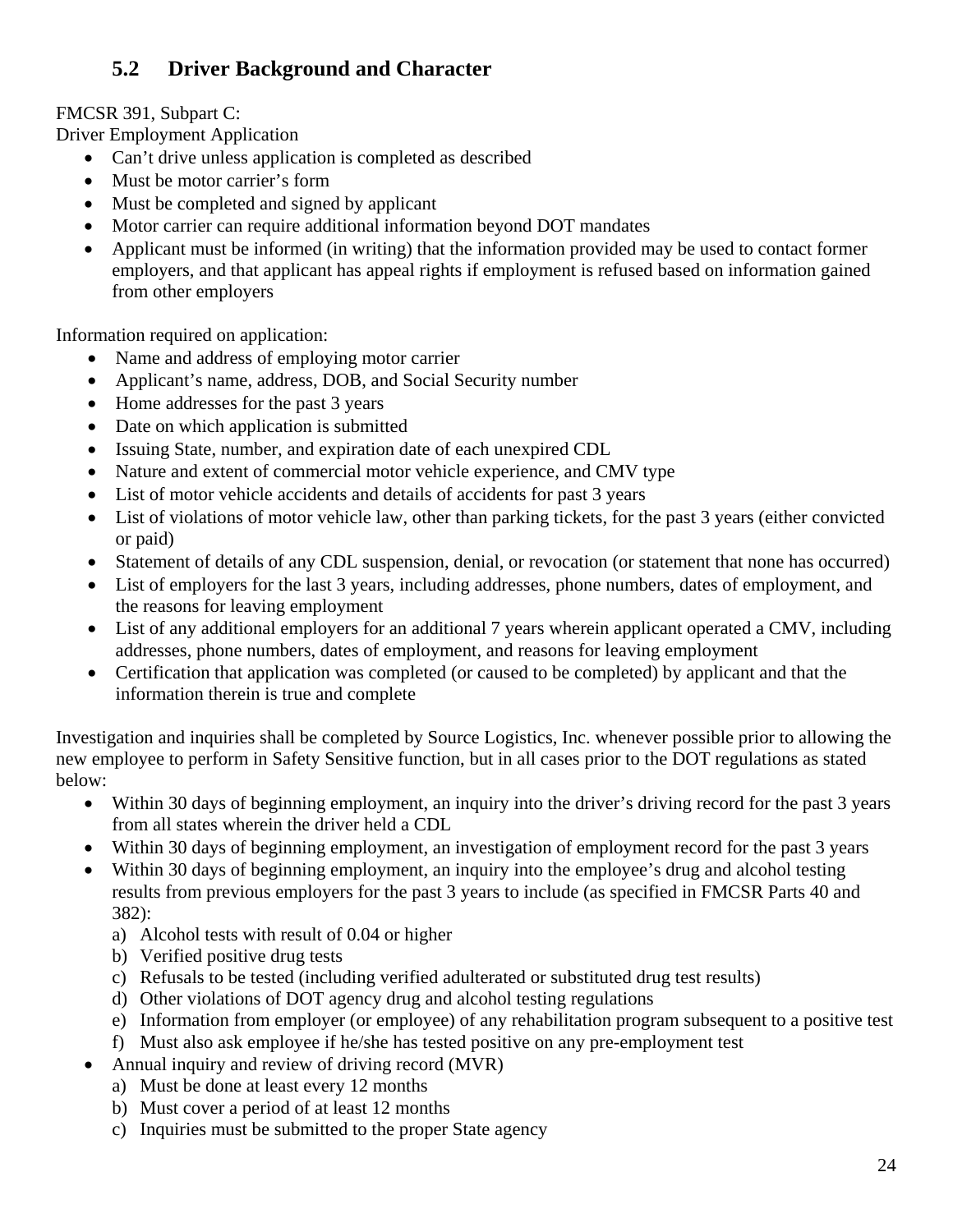- d) Motor carrier must consider violations of FMCSRs, accident records, traffic violations, and other violations
- e) A copy of response from State(s) must be kept in Driver's Qualification (DQ) file
- f) A note with name of person doing review and date of review must be maintained in DQ file
- Record of Violations (Violation and Review) from driver
	- a) Must be received from driver at least every 12 months
	- b) Driver must record all violations (other than parking) for which he/she was convicted or forfeited bond for the past 12 months
	- c) Driver must also certify if he/she received no convictions or forfeited any bond
	- d) Must be maintained in DQ file

## **5.3 Road Tests**

Although FMCSR (Part 391, Subpart D) only requires the driver to furnish a copy of his/her CDL to qualify to drive a CMV, Source Logistics, Inc. requires each applicant to satisfactorily complete a road test. The road test must be of sufficient duration to evaluate the driver's skill in the vehicle type that will be assigned. The examiner must complete the proper form and certify whether or not the driver passed the test. The minimum elements of the road test include:

- Pre-trip inspection
- Coupling and uncoupling
- Placing CMV in operation
- Use of controls and emergency equipment
- Operating in traffic while passing other vehicles
- Turning
- Braking and slowing of CMV
- Backing and parking

## **5.4 Driver Physical Qualification and Examinations**

According to 391, Subpart E, every driver is required to pass a physical qualification examination prior to operating a commercial vehicle. Also, every driver is required to report any diagnosis of the below listed medical conditions and any changes in a known medical condition to Kim Hill (Safety Department). Kim will ensure that any reports (or observed symptoms) of medical conditions that could adversely affect the driver's safe operation of a vehicle are addressed by our designated clinic according to DOT instructions.

#### **Waivers**

Any driver granted a waiver of physical disqualification through a Skill Performance Evaluation (SPE) Certificate granted by the FMCSA, must provide documentation of the waiver to the Supervisor.

#### **Medical Examination and Certification**

Every commercial vehicle operator must be examined and certified by a DOT-approved physician every 24 months, unless a clinically diagnosed medical condition requires the examinations and certifications to be completed more often. Each driver is required to submit to medical examination and certification prior to his/her expiration date and submit the new certification to his/her Supervisor prior to the expiration date

Driver is physically qualified to drive a CMV as long as he/she:

- Has no loss of foot, hand, leg, or arm (unless granted a DOT waiver)
- Has no impairments that affect ability to operate a CMV safely of hand, finger, arm, foot or leg (unless granted a DOT waiver)
- Has no insulin-dependent diabetes (unless granted a DOT waiver)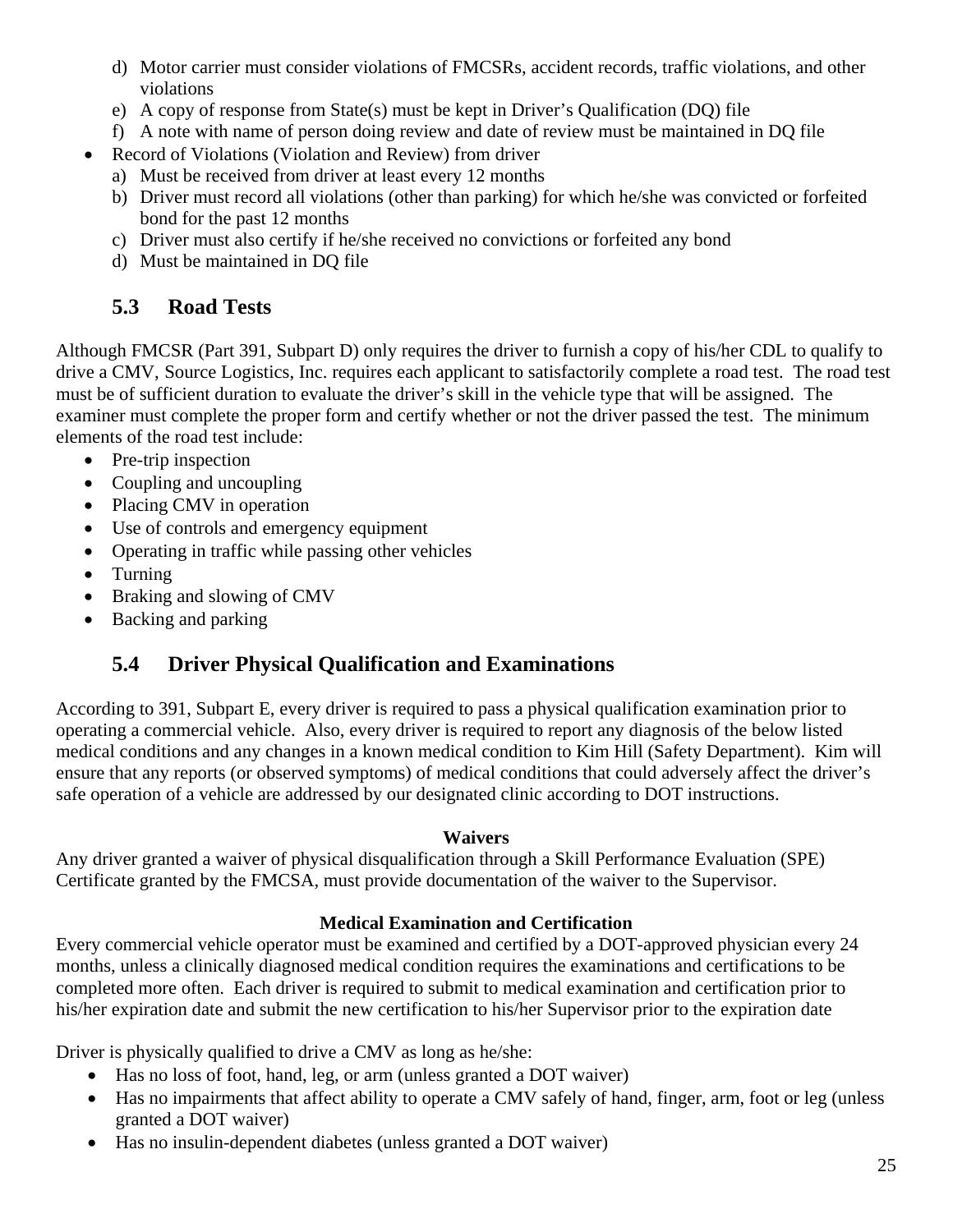- Has no heart problems that cause syncope, dyspnea, collapse, or congestive heart failure (MI, angina pectoris, coronary insufficiency, thrombosis)
- Has no respiratory dysfunction likely to interfere with safely operating a CMV
- Has no hypertension likely to interfere with safely operating a CMV
- Has no rheumatic, arthritic, orthopedic, muscular, neuromuscular, or vascular disease likely to interfere with safely operating a CMV
- Has no epilepsy or other condition likely to cause unconsciousness
- Has no mental, nervous, organic, or functional disease or psychiatric disorder likely to interfere with safely operating a CMV
- $\bullet$  Has proper eyesight: 20/40 in each eye(corrected or uncorrected), 70 $\degree$  peripheral vision in each eye, and ability to recognize colors (unless granted a DOT waiver)
- Hearing ability in good ear to first receive a forced whisper at 5 feet
- Has no current clinical diagnosis of alcoholism
- Does not use a 21 CFR 138.11 *Schedule 1* controlled substance, an amphetamine, a narcotic, or other habit forming drug except:
	- $\triangleright$  A driver may use such a drug (except Schedule 1 drugs) if prescribed by a licensed medical examiner who is familiar with the drivers medical history and assigned duties, and has advised the driver that the prescribed medication will not adversely affect his/her ability to safely operate CMV

Note: Source Logistics, Inc. will require such advisement in writing before allowing the operator to operate a CMV

Drivers are required to be medically certified by a licensed medical examiner if he/she:

- Hasn't been examined and certified
- Hasn't been examined and certified within the past 2 years
- Has physical or mental injury or disease that has impaired his/her ability to perform normal duties (since last examination)
- Any driver whose physical has expired

To be accepted, the physical form must be complete and accurate. We require our drivers to accurately complete the "health history" section of the report and fully explain to the examiner the elements of any "yes" answer on the report. Inaccurate, incomplete, or false statements will invalidate the medical examination report.

## **5.5 Driver Qualification (DQ) Files and Records**

As mandated by 391, Subpart F, the following documentation must be maintained in the Driver's Qualification (DQ) file:

- Complete employment application
- Written employment verifications
- Certificate of driver's road test (if required)
- Annual driver record review (MVR)
- Note relating to annual review
- Violation and Review
- Medical Examiner's Certificate (Physical)
- Skills Performance Evaluation (SPE = DOT waiver) if applicable
- Drug and Alcohol Program employee receipt
- Driver's drug and alcohol pre-employment statement
- Hazardous Materials training documentation (where applicable)
- Negative pre-employment drug test and COC (may be kept in separate file)
- Driver's statement of on-duty hours (must be kept for 6 months)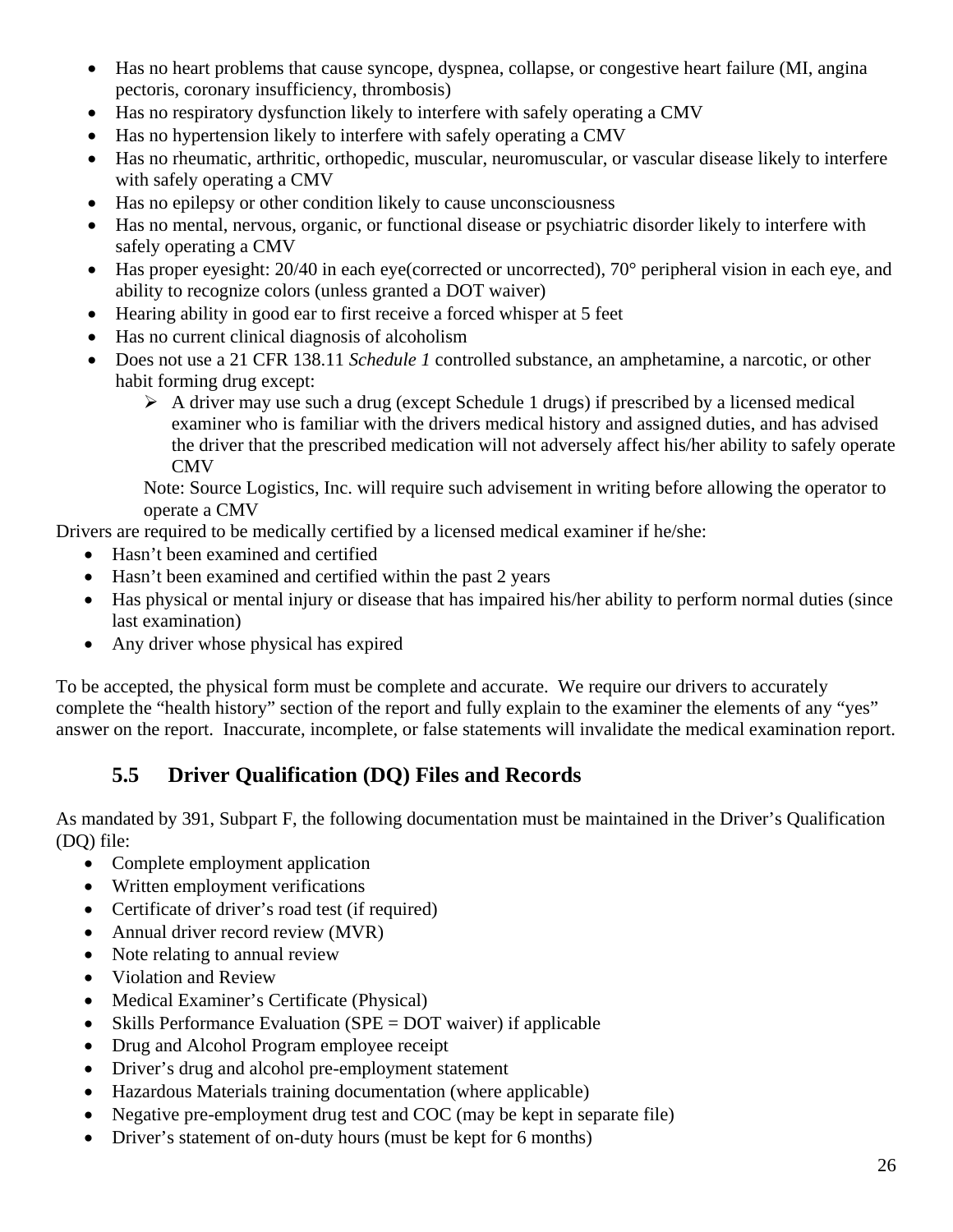Driver's rights pertaining to release of driver's information (proof of provision of this information to the driver)

## **5.6 CDL and CMV Operation**

According to 383, 390, and 393, CMV drivers may have only one CDL or Learner's Permit. Drivers must notify the State in which they hold their CDL of any driving convictions (except parking) within 30 days of the conviction. Although the DOT requires notification of convictions to the motor carrier within the same timeframe, Source Logistics, Inc. requires immediate notification from the driver if he/she receives a citation, and the Company requires notification within 10 days of any final conviction. **(See Citations/Suspensions/Inspections below)** 

As required by DOT regulations, Source Logistics, Inc. will not knowingly allow, require, or permit a driver to operate a CMV, and no driver shall operate a CMV:

- During any CDL suspension, revocation, etc.
- During period where the driver has more than one CDL
- During any driver, vehicle, or carrier out-of-service order or period
- In violation of any law pertaining to Railroad Crossings
- During any period wherein driver doesn't have a current medical examiner's certification
- During any period wherein driver is so ill or fatigued (or likely to become so) as to make it unsafe for him/her to operate a CMV (except in grave emergency wherein it is less hazardous to proceed to the nearest place where the hazard can be removed, than to remain at the point where he/she became ill or fatigued)
- During conditions that are so hazardous that an accident or injury is very likely to occur (such conditions may include, but are not limited to, severe weather, dust or smoke)

Source Logistics, Inc. maintains compliance with the regulations by requiring its employees to be knowledgeable of applicable DOT regulations. This is accomplished through proper orientation, seminars, personal study, and Company administered training. Additionally, Source Logistics, Inc. ensures that Company equipment is maintained within compliance, and instructs our drivers to properly inspect equipment and report any defects discovered. Following are several Company standards:

- Before operating Company equipment, each driver must be satisfied that the vehicle is safe to operate (392.7)
- Before operating Company equipment, each driver must be sure that emergency equipment is ready to use, and the driver shall use it when necessary (392.8)
- Drivers shall inspect cargo to make sure that it is secured properly and not leaking or spilling prior to beginning the trip and each time the driver stops (duty status change). Except for hazardous materials and sealed loads, the driver should inspect the cargo every 150 miles or every 3 hours (392.9)
- All drivers must slow down enough to stop before reaching a railroad crossing if need be, and hazardous materials haulers must stop before reaching the crossing (392.10 and 392.11)
- Hazardous conditions require extreme caution and may require stopping at a safe location, rather than continuing the run (392.14)
- All drivers must wear their seatbelts in accordance with DOT and Company policy (392.16)
- Emergency (four-way) signals and triangles must be properly displayed whenever a driver is parked on the roadway or shoulder (392.22)
- Fueling can only be done with the engine shut off and the fuel hose nozzle in contact with the fuel tank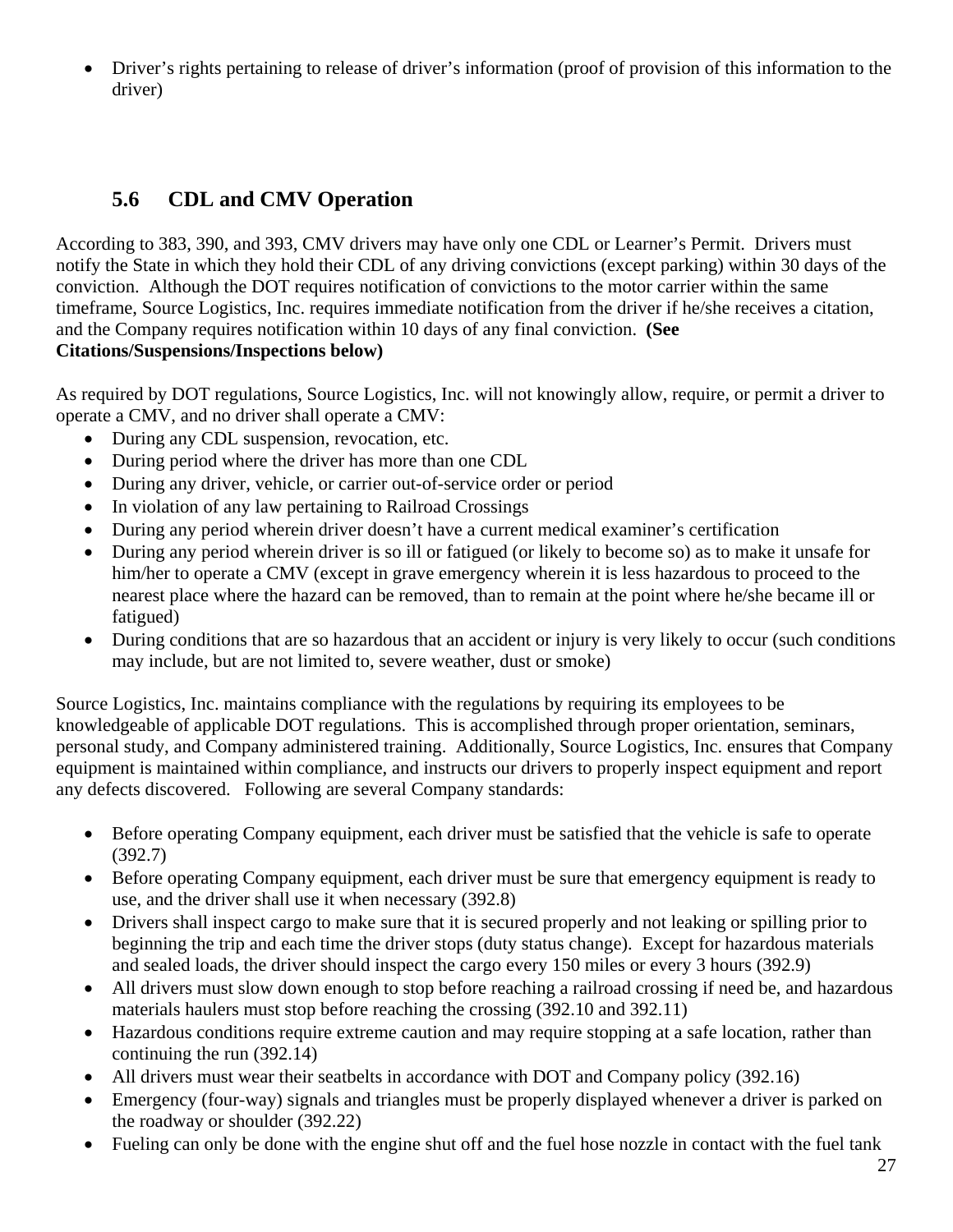intake pipe at all times. No smoking is allowed within 25 feet of fueling process (392.5)

- Source Logistics, Inc. prohibits unauthorized passengers—those without prior written authorization or Company employees (392.60)
- No pets are allowed in Company vehicles (without written permission)
- Radar detectors are prohibited (392.71)
- Firearms are prohibited in Company equipment or on Company premises

## **5.7 Accidents and Disabling Damage**

Definitions (Part 390):

- Disabling Damage = Damage to motor vehicles that precludes departure from the scene in the usual manner in daylight after simple repairs.
	- $\triangleright$  Includes damage to vehicles that could have been driven but would have been further damaged if so driven
	- $\triangleright$  Excludes damage which can be remedied temporarily at the scene without special tools or parts
	- $\triangleright$  Excludes tire disablement without other damage, even if no spare is available
	- $\triangleright$  Excludes headlight or taillight damage
	- $\triangleright$  Excludes damage to turn signals, horn, or windshield wipers which makes them inoperative
- Accident = An occurrence involving a CMV operating on the highway in commerce which results in:
	- $\triangleright$  Fatality; or
	- $\triangleright$  Bodily injury resulting from accident wherein victim receives immediate medical treatment away from the scene; or
	- $\triangleright$  One or motor vehicles receives disabling damage requiring towing

Does not include occurrence involving only boarding and/or alighting from stationary motor vehicle, or loading and unloading of cargo.

Source Logistics, Inc., as directed by DOT regulations, maintains an accident register (in accordance with the above accident definition) for the past 3-year period.

## **5.8 Accident Policy**

The following procedures prescribe methods and practices for reporting and investigating accidents. Though all accidents are preventable through establishment and compliance with safe work procedures, accidents happen occasionally due to human or system error. Therefore, these written procedures and guidelines are intended to standardize all workplace accidents and demonstrate our company's compliance with the reporting requirements of 29 CFR 1904. In addition, it is the policy of Source Logistics, Inc. to comply with all DOT and workers' compensation laws and regulations.

#### **INJURY REPORTING PROCEDURES**

Our injury reporting procedures include the following:

1. Employees injured on the job are to report the injury to Management as soon as possible after an incident/accident. "Near miss" accidents or incident should be reported as well, i.e., when an employee nearly has an accident but is able to avoid an injury or illness.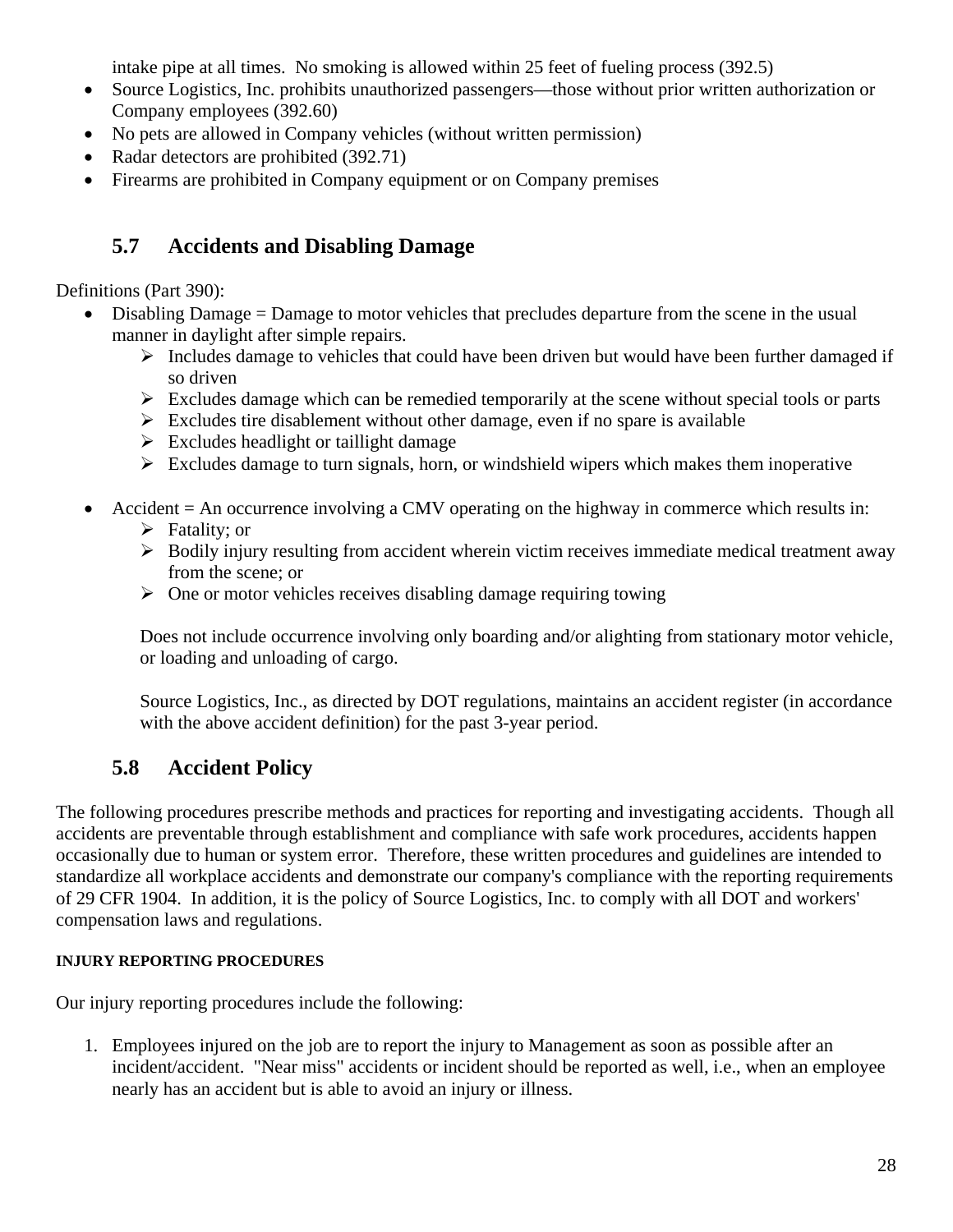- 2. Management will complete the appropriate company accident report form with the employee, any witnesses, and/or other relevant people. **(See the specific instructions for work comp and vehicle accidents)**.
- 3. Any employee witnessing an accident at work is to call for emergency help or whatever assistance appears to be necessary. In addition, the employee is immediately to report the accident to Management and take part in answering questions related to the accident report form and accident investigation form.

#### **ACCIDENT INVESTIGATION PROCEDURES**

Thorough accident investigations will help the company determine why accidents occur, where they happen, and any trends that might be developing. Such identification is critical to preventing and controlling hazards and potential accidents. For all accident investigations, Management (on-site where possible) will perform the following duties:

1. Conducts the accident scene investigation as soon as safely possible.

\_\_\_\_\_\_\_\_\_\_\_\_\_\_\_\_\_\_\_\_\_\_\_\_\_\_\_\_\_\_\_\_\_\_\_\_\_\_\_\_\_\_\_\_\_\_\_\_\_\_\_\_\_\_\_\_\_\_\_\_\_\_\_\_\_\_\_\_\_\_\_\_

- 2. Asks the employee involved in the accident and any witnesses, in separate interviews, to tell him/her in their own words exactly what happened.
- 3. Repeats the employee's version of the event back to the employee or witness and allows him/her to make any corrections or additions.
- 4. After the employee or witness has given his/her description of the event, asks appropriate questions that focus on causes.
- 5. Uses the accident investigation forms for:
	- Tracking and reporting accidents and injuries
	- Grouping accidents and injuries by type, cause, damage, body part affected, costs, time of day, and process involved
	- Determining if any trends in accident/injury occurrence exist and graphing those trends if possible
	- Identifying any equipment, materials, or environmental factors that seem to be commonly involved in accidents/injuries
	- Discussing with management/consultants the possible solutions to the problems identified
	- Proceeding with improvements to reduce the likelihood of future accidents/injuries

#### **EMPLOYEE INVOLVEMENT AND TRAINING**

This plan is an internal document guiding the action and behaviors of employees, so they need to know about it. Management or a designated trainer will conduct periodic training (normally annually) to thoroughly explain to all employees why the accident reporting and investigation procedures and guidelines were prepared and how they may affect employees. Employees are informed in how to report an injury, illness, or accident.

Our company does not discriminate against employees for:

- Reporting a work-related fatality, injury, or illness
- Filing a safety and health complaint
- Exercising any rights afforded by the Occupational Safety and Health Act

## **5.9 Auto Accidents**

**What is a company reportable vehicle accident/incident?** A company reportable vehicle accident/incident is an occurrence whereby any company vehicle, whether owned, leased, or rented, comes in contact with anything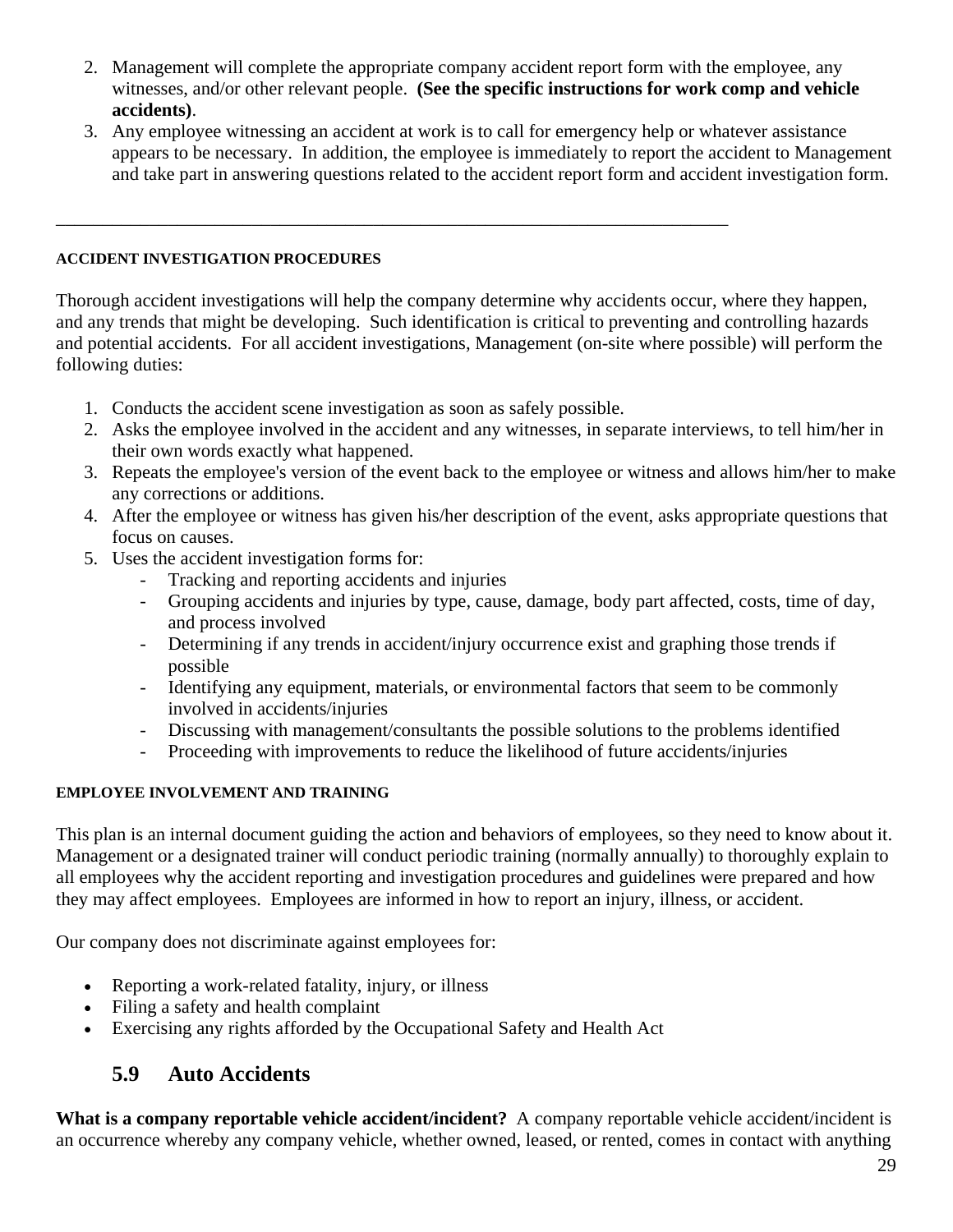other than the normal driven portion of the roadway while any company employee either is responsible for the vehicle or was the last person responsible for the vehicle. **The driver must report all accidents/incidents, regardless of severity, to Management in the required time frame established by Company policy.**

#### **================================================================== IF DEATH RESULTS FROM ACCIDENT, NOTIFY MANAGEMENT IMMEDIATELY! Phone: Call your Driver Manager or 866-231-3855**

**==================================================================** 

For every accident, drivers must provide the following:

- a. Was there a fatality?
- b. Was our driver issued a citation?
- c. Was any person taken from the scene for medical treatment?
- d. Was any vehicle disabled?
- e. Give a general description of the accident.
- f. Was there a fuel spill? If so, how much fuel was spilled (approximately)?
- g. Where is the accident? (Give the closest city and state, include street or highway).
- h. What tractor and/or trailer number involved?
- 1. Drug and alcohol testing may be required. **(See Drug and Alcohol Policy)** (\*If the driver is not on a return trip to the terminal, he/she may be requested to fax all information to the Company from the layover or relay point to ensure the timely reporting of the accident. The driver may also be instructed to perform the required drug and alcohol tests to ensure compliance with DOT regulations and Company policy, and may be required to give a telephone interview before finishing his/her route.)
- 2. If possible, Management will proceed to the accident scene and record all evidence that the scene provides.
- 3. The driver is to follow all accident procedures including immediately stopping, securing the scene with emergency triangles and obtaining help for injured parties, supporting the facts by taking photos of accident and scene (if Management is not able to get to the scene to take photos), calling the police and Source Logistics, Inc., obtaining all information about the accident at the scene and completely filling out the Driver's Report of Accident. The driver must get the names, addresses, and phone numbers of any favorable witnesses, if possible.
- 4. After all initial reports have been completed, the driver must give a recorded statement about the accident, if requested. This should be done no later than the beginning of the next business day. The following is a list of some of the information the driver should have in order to conduct the telephone report:
- a. Citation(s) received.
- b. Injuries. Names, addresses, and phone numbers of the injured people, including passengers, and the hospital they were transported to, if applicable.
- c. Time and exact location of the accident.
- d. Owner's and driver's name, address, phone number, and type of vehicle involved, including license number.
- e. Other vehicle descriptions, license numbers, and damages.
- f. Insurance information on other vehicle(s).
- g. Police officer's name and badge number. Also, get the name of the state or local police department with which he/she is affiliated.
- h. Damage to tractor or trailer. Drivable?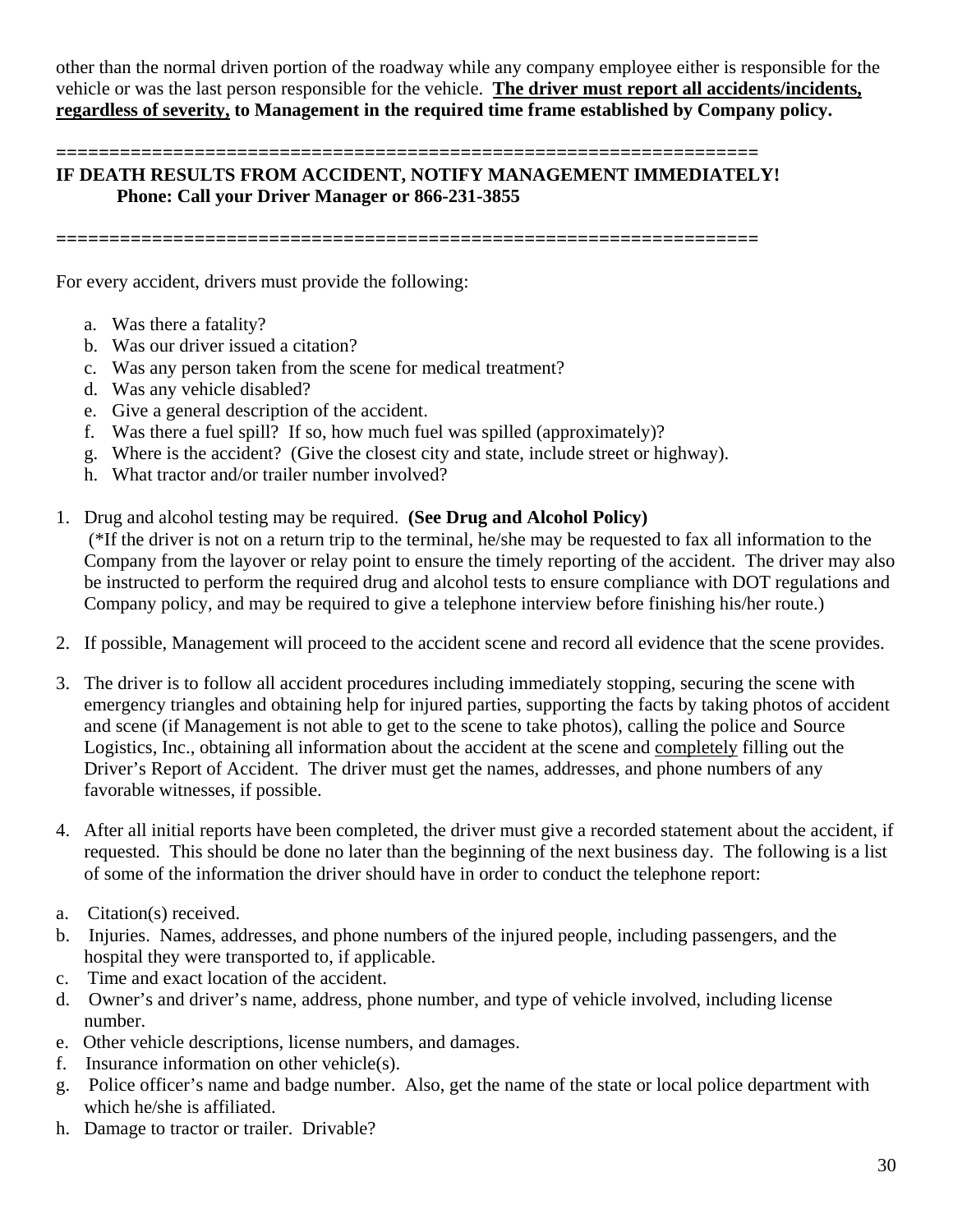- i. Damage to any other property (i.e., buildings, signs, rails, etc.)
- j. Witness names, addresses, and phone numbers.
- k. Name and phone number of towing service used, if not dispatched by supervisor.

#### **Forms needed on every accident:**

- Completed Driver's Report of Accident.
- Photos of accident and scene.
- Copy of citation and/or police accident report.
- Completed Worker's Compensation form, if applicable.

#### *Scene Containment and Wrecker Services*

Depending on the seriousness of the accident and if the accident occurs within 150 miles of our terminal (or if other circumstances warrant), Management may go to the accident scene to serve as the Accident Scene Manager. Management may also send another qualified person to handle this responsibility. For accidents that require wrecker service, the Accident Scene Manager should immediately confer with the proposed wrecker service (preferably the service that we select) and direct the number and type of both personnel and equipment that will be utilized at the scene. Our goal is to agree on an hourly fee and bring the equipment and personnel to the scene as they are needed and not until they are needed, then to dismiss any unnecessary equipment and personnel as soon as their job function is completed. Typically, the wrecker service will bring out all of their expensive equipment and attempt take control of the scene with the goal of expending as much time as possible.

Have the wrecker service provide the hourly rates and fixed rates for the equipment and personnel on your first contact. Ask them to give you the details of how they will undertake to right, move, protect, and secure the scene, equipment, and cargo. If the wrecker service owns airbags (an expensive service), they will always want to use them for overturned equipment, even though the situation doesn't require airbag use. Unless the equipment is in a negative incline, the wreckers can't be positioned to right the equipment using straps, or the cargo can't be effectively off-loaded, there is typically no requirement for the use of airbags. A better and more cost-effective method is to off-load the cargo onto another trailer and to use straps to right the equipment.

Due to liability considerations, always make sure that Source Logistics, Inc. personnel and all contractors working for us follow safe working practices and procedures at the scene. If there is ever a question as to proper procedure, or help is needed in negotiating rates, call Management for assistance. Work with the government officials at the scene with the common goal of protecting the general public and using the quickest and safest methods (within reason) for scene remediation. Provide for transportation of our driver to a medical facility, drug/alcohol test location, or motel, if necessary. **DO NOT ADMIT GUILT TO ANYONE OR GIVE STATEMENTS REGARDING THE ACCIDENT TO ANYONE OTHER THAN LAW ENFORCEMENT INVESTIGATING THE ACCIDENT.**

## **5.10 Accident Cameras and Scene Instructions**

Each driver may be issued an accident camera and accident forms. Drivers are to keep this material with them at all times while operating Company equipment and use it to document any company accident event. The camera and forms must be kept dry and free from damage. Following are directions for employees concerning accident reporting and the use of cameras.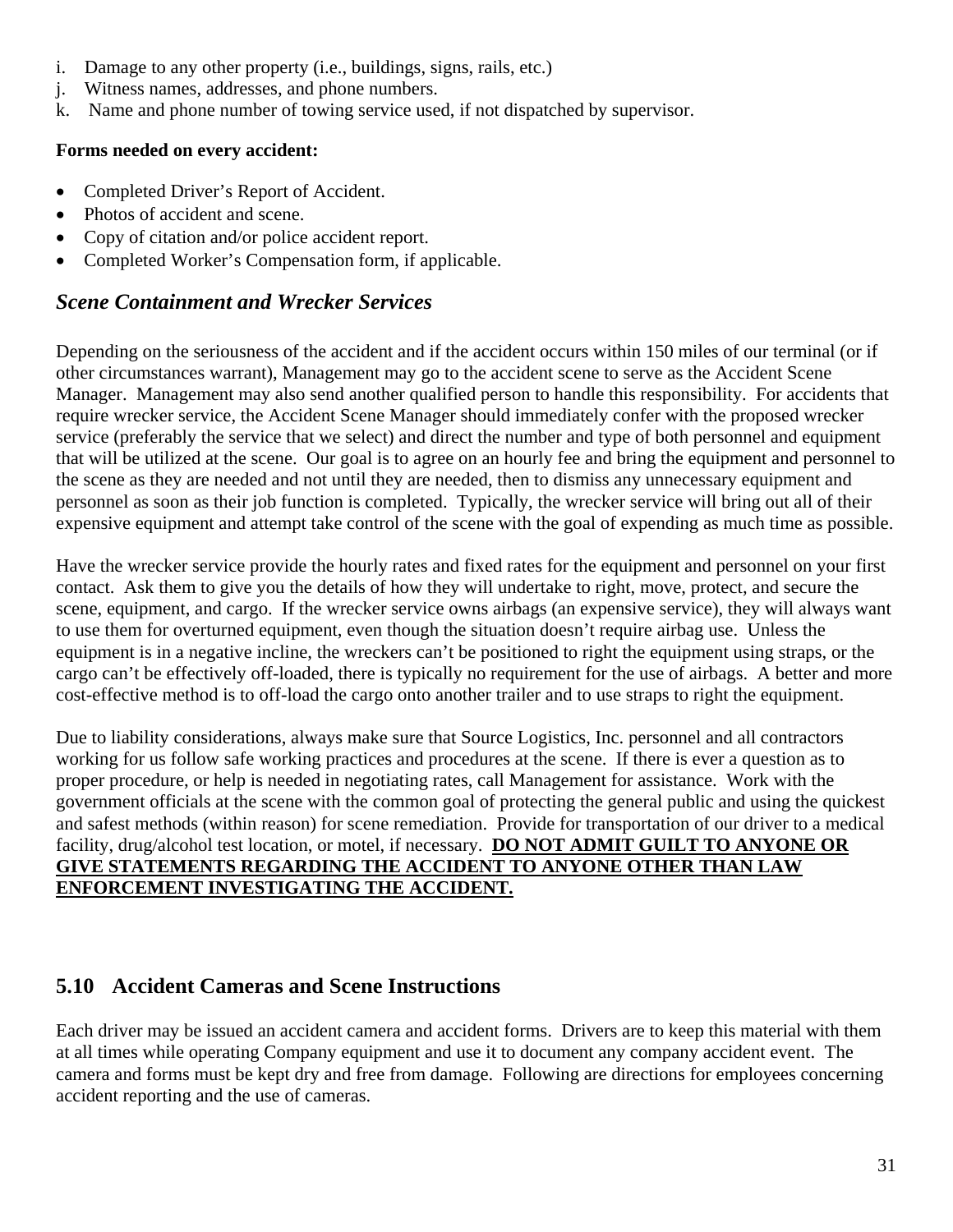#### **HOW TO REPORT AN ACCIDENT**: **TO REPORT ALL ACCIDENTS, IMMEDIATELY CALL MANAGEMENT**

#### *WHAT TO DO AT AN ACCIDENT SCENE*

At the scene on the accident, complete an accident report. Obtain the names, addresses, telephone numbers, license numbers and employment information for all involved parties and witnesses. Get complete vehicle descriptive and insurance information.

Take pictures which support the facts of the accident. At a minimum, take the following pictures:

- $\triangleright$  the overall accident scene (see below)
- $\triangleright$  all involved vehicles (including license plates, unit numbers, company information, overall condition, occupants and damage)
- $\triangleright$  all involved parties or other property
- $\triangleright$  skid marks, traffic signs, roadway conditions or defects
- $\triangleright$  the overall condition of all vehicles as well as vehicle damage
- $\triangleright$  anything else which helps to explain what happened.

You should take an initial picture from about 3 feet away from the subject and then take several steps backwards and take another picture of the same subject. Continue to take steps backwards and take progressively wider view pictures until you see the entire accident scene in the camera's viewfinder. Repeat this process from as many different angles as possible. Before backing up or moving to take pictures, be careful that where ever you are stepping is safe and does not place you in physical danger, especially if you are taking pictures along side of a roadway.

Immediately after an accident, you are to turn the camera and completed accident forms along with any other material you received in connection with the accident to the Company.

#### *HOW TO OPERATE THE CAMERA*

To take a picture, remove the camera from its package and look through the viewfinder at the subject. While holding the camera steady, press the shutter release button located on the top of the camera. If you have any problems with the operation of the camera, call Management for assistance.

Your camera is equipped with a flash unit. To use the flash, press and hold the flash button as indicated on the front of the camera. When the flash is ready, the small red "flash ready" light will start to flash on the back of the camera by the viewfinder. When the light is flashing, the camera's flash unit is ready for use. After taking a picture, you will have to press the flash button again before the camera is ready to take another picture. The small red "flash ready" light will again flash to indicate that the flash unit is ready for use.

After each picture, you must wind the film to the next picture frame. To advance the film, slowly turn the firm advance disc in the indicated direction. The disc is on the back/side area, to one side of the viewfinder. A small numbered counter on the top of the camera will tell you how many pictures are remaining on the roll.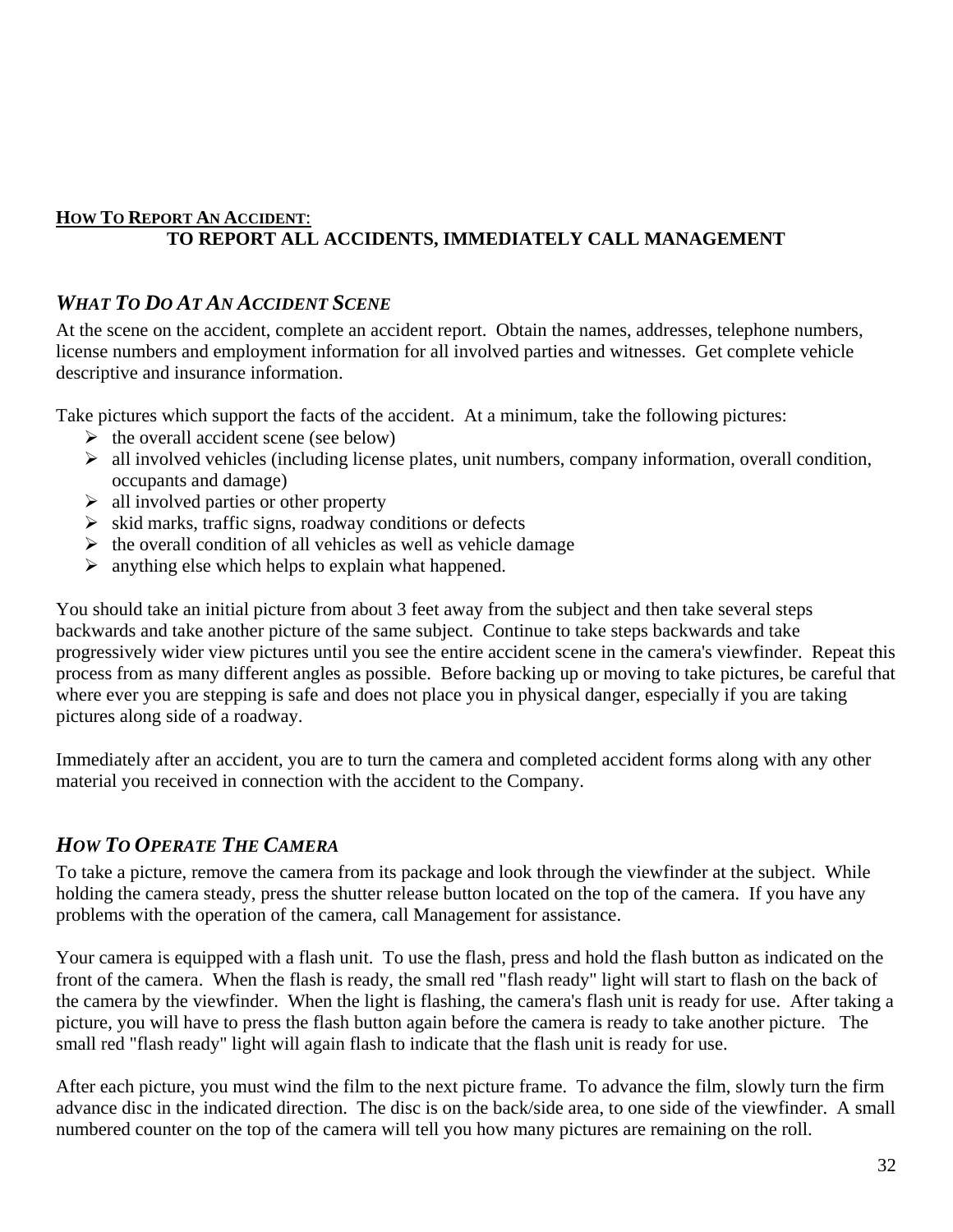#### *EMPLOYEE RESPONSIBILITY*

You are responsible for having the camera and accident forms with you at all times while you are operating company equipment. If you do not have the material with you or you fail to properly use or document an accident you may be subject to discipline.

If for any reason you do not have the camera with you at the time of an accident, it is your responsibility to obtain pictures of the accident from whatever means are available. If necessary, purchase a disposable camera when Management asks you to do so.

If your camera needs to be replaced, contact the Company. When you use an issued camera to document an accident, you will be given a replacement camera. If the camera has reached its expiration date, it will be replaced.

If the camera has been abused, neglected or damaged, you will be given a replacement camera but you will be charged for the replacement cost.

If your need additional accident report forms, contact your supervisor.

## **5.11 Driver Accident Report**

Forms are listed in the appendix along with an acknowledgement form.

## **5.12 Parked Vehicle Accidents/Incidents**

Due to the high number of industry accidents/incidents reported as "hit and run" we have adopted these procedures and policies. In addition to providing the information as described in the **Accident Policy** above, drivers must adhere to the following procedures:

- 1. Inspect your equipment anytime you have left it even for a few minutes.
- 2. Note any new damage and take photos of the damage, debris, skid marks, scene, etc.
- 3. Look for witnesses and record names, addresses, phone numbers, and description of what they saw.
- 4. Notify the police. If they will not come to the scene, notify the manager of the facility where your vehicle was parked. Record the name of the business, the manager's name, and business phone number.
- 5. Immediately notify the Company of the damage and provide the information collected in the above procedures. **(Management will go over all the procedures with the driver, obtain all the information the driver collected, and advise the driver as to any other issue or information that needs to be covered.)**

(Note: if the driver doesn't follow the above procedures, it is likely that he/she will be charged with an at-fault accident or incident).

#### **5.13 Citations, Violations, Inspections, and Suspensions**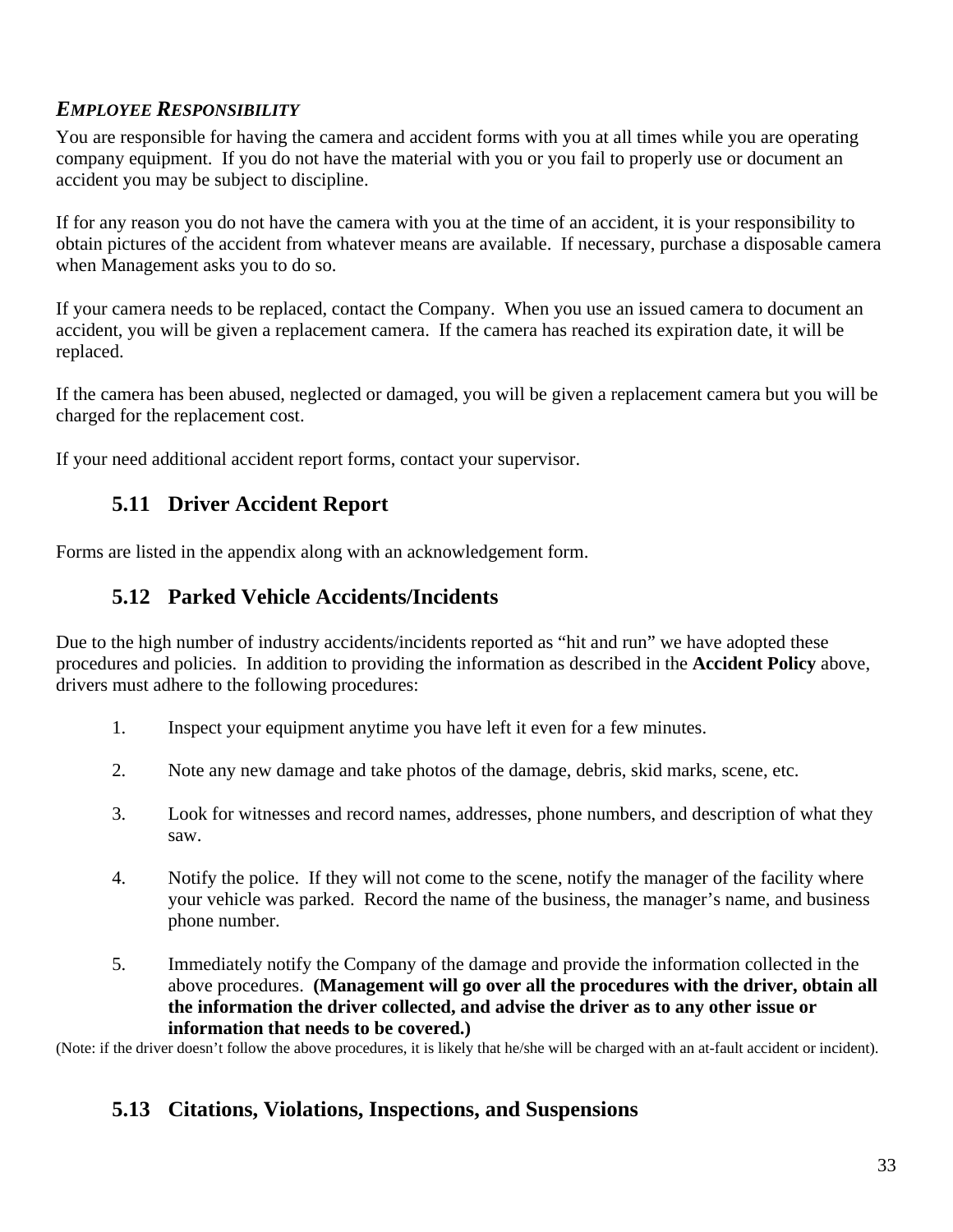#### **Citations**

Every Source Logistics, Inc. driver must report all citations (except for parking violations) to the Company within 24 hours. A **Notification of Citation, Violation, Inspection, or Suspension Form** should be used. A copy of the citation must be presented to the Company within 10 days of the citation. In addition, every driver who is cited outside the state wherein he/she is licensed must provide notice to his/her licensing state within 30 days of receiving the citation. The information required in this state notification is detailed in 49 CFR, Part 383.31. All citations, whether received in a commercial vehicle or personal vehicle, must be reported to Source Logistics, Inc. and to the state that issued the driver his/her CDL.

#### **Suspensions**

Any license suspension, revocation, disqualification, cancellation, or loss of rightful operation shall be reported to Source Logistics, Inc. within 24 hours of the occurrence.

## *Out of Service (OOS) Violations/Roadside Inspections*

All Source Logistics, Inc. drivers are required to comply with all hours of service, inspection, repair, and maintenance regulations as stated in 49 CFR, Parts 395, 396, and other specific regulations. Any driver undergoing a roadside inspection **or** is declared "out-of-service" for any of these reasons shall comply with all the requirements of the "out-of-service" declaration, and shall immediately advise Management of the violation and/or the results of the roadside inspection. The written record of violation or roadside inspection must be delivered or mailed to Source Logistics, Inc. within 24 hours of receipt of the violation. A **Notification of Citation, Violation, Inspection, or Suspension Form** should be used.

Source Logistics, Inc. authorized personnel (managers and mechanics) shall tag any unsafe equipment out of service by affixing an "Out of Service Vehicle" to the vehicle. The Company shall not allow the out of service vehicle to be operated and no driver shall operate an out of service vehicle until all repairs required by the out of service notice have been completed. No person shall remove the "Out of Service Vehicle" sticker until all required repairs have been completed. It is an **acute** violation to operate "out-of-service" equipment without law enforcement permission to do so. **Violations will not be tolerated and the violator will be disciplined, up to and including termination.**

#### **5.14 Notice of Citation, Violation, Inspection, or Suspension**

Within 24 hours after receiving a citation for a moving violation of any kind (including but not limited to warnings or any inspection), you must properly report that citation to the Company by completing and turning in this form along with a copy of the citation. You must report any citation you receive, including those received while operating personal vehicles, any Company equipment or any vehicle operated for another employer.

#### Out of Service (OOS) Violations and Roadside Inspections must be reported to the Company **immediately upon receipt.**

License and Physical Certificate suspensions, revocations, disqualifications, and cancellations must be reported to the Company **immediately upon receipt**.

## **5.15 Workers' Compensation Accidents/Injuries**

**It must be stressed that workers' compensation is the law, not a benefit. Source Logistics, Inc. will fully comply with the workers' compensation laws governing this operation. Therefore, we will work to ensure that any employee that incurs a legitimate workers' compensation claim will receive the full benefits of the law. On the other hand, any employee**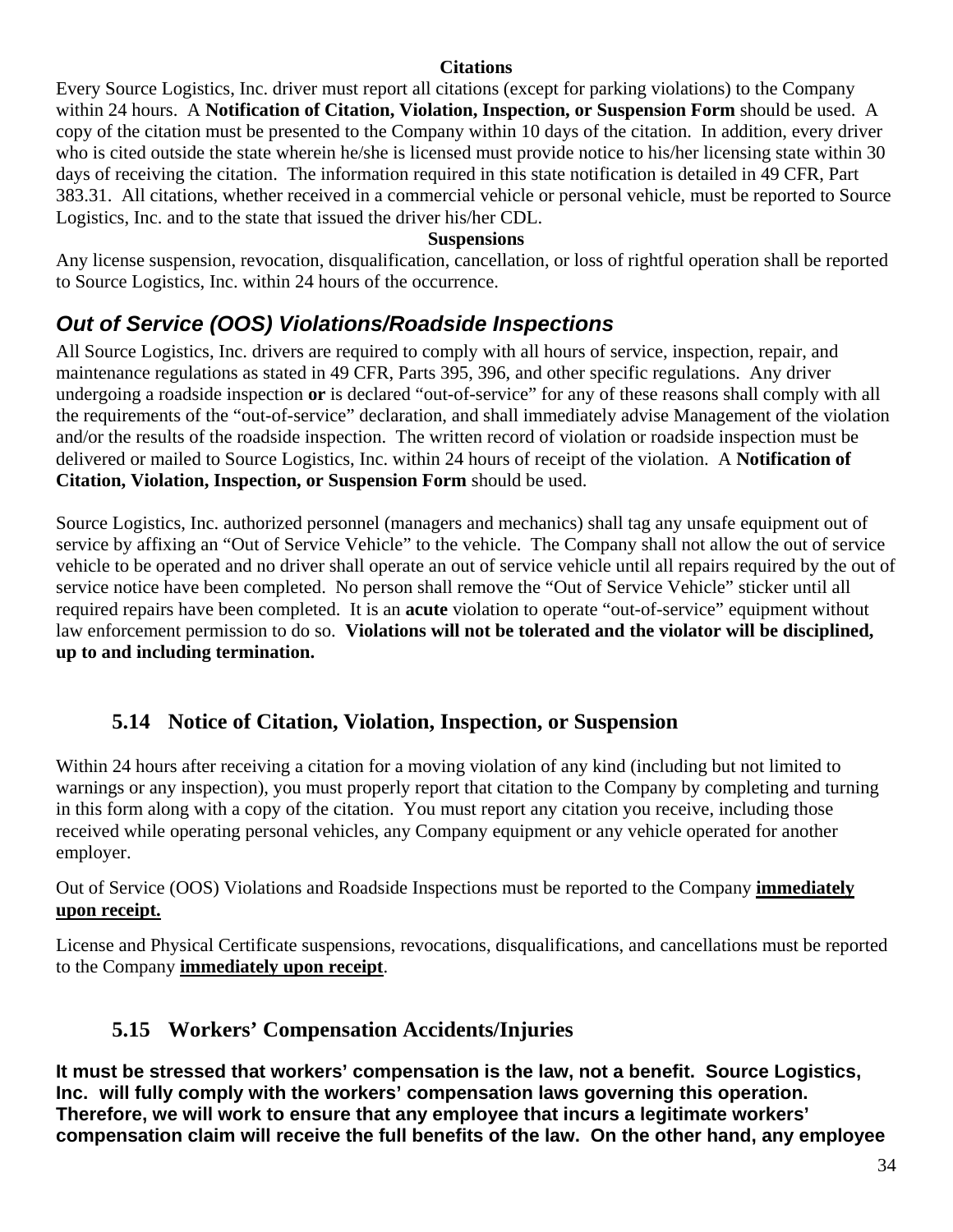**that commits fraud as defined by the law, must expect that Source Logistics, Inc** *.***will work to ensure that the full law is administered in such cases.** 

# *WHAT TO DO AS A MANAGER:*

**You should report all claims, other than first aid, to our insurance provider.** The definition of first aid is any abrasion, cut or similar injury that requires no medical attention by a Doctor. First aid is left to your discretion. However, if you have any doubt, the claim should be immediately reported. Any employee that complains of a back, shoulder or neck injury will not be treated as first aid.

**You should complete the non-state-specific "First Report of Injury" form.** Management may complete it in accordance to the verbal statement given over the phone.

**Fatality injuries are to be called immediately to the Company** (after hours phone: 886-231-3855) for OSHA reporting purposes.

**You must send the employee for a drug and alcohol screen immediately.** If applicable, use the same facility the employee will visit for his/her immediate medical needs. If that facility cannot perform the alcohol and/or drug screen function, then you will utilize the nearest facility to the employee or use the same facility you normally would use after the employee has received medical attention. A refusal by the employee for either an alcohol or drug test will be considered the same as a "positive" and discipline will apply in accordance to Company policy.

**Any employee that is under a Doctor's care for a work-related injury will normally not be allowed to take a vacation during that time.** However, the injured employee may elect to receive his/her vacation pay. This applies to any employee that has not been fully released by a physician for their work-related injury.

#### **Important**

Should an employee go to the company doctor or any other physician and obtain a full duty release immediately after the injury but later have a problem with the injury that may cause a change from full duty to another status, you must:

a. Have the employee report back to our company doctor (or specialist) for re-evaluation.

#### **Forward all workers' compensation medical bills to the insurance provider.**

After Hours:

The company clinic may be closed if the employee calls in after normal working hours. In such cases, have the employee report to the nearest hospital or medical facility that can give them immediate medical attention and the drug and alcohol testing.

## **5.16 Workers' Compensation Injury – Employee's Duty**

**It is the duty of the employee to immediately report an injury to the Company.** It is also the employee's duty to complete and sign the Employee's Notice of Injury form.

Failure to immediately notify the Company of an injury occurring on the job may result in a denial of coverage by the insurance company, and the employee may be subject to disciplinary action, which may include termination.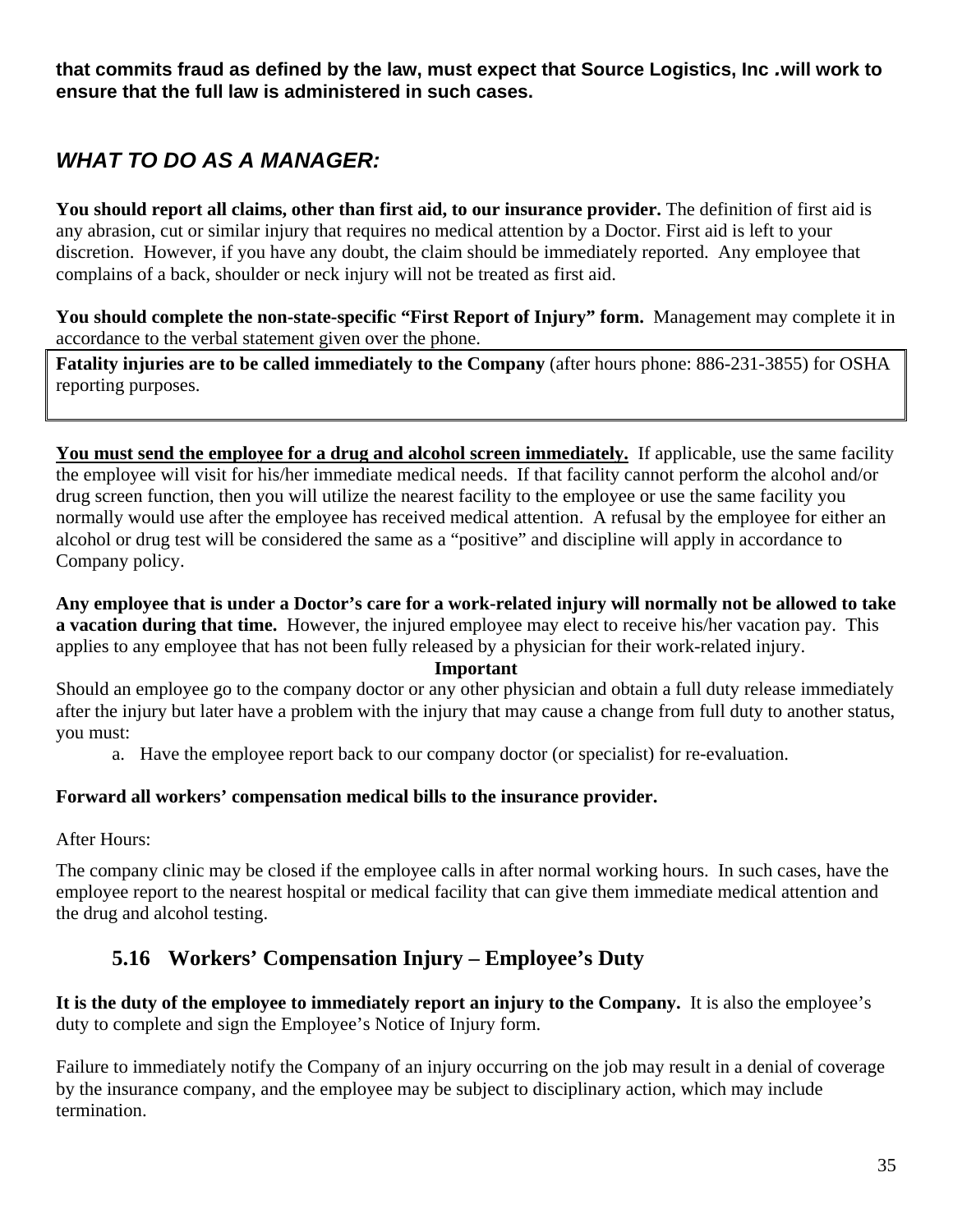It is the duty of the employee to immediately report to the nearest facility for an alcohol and drug screen. **The Company will assist you in determining the facility that is appropriate. Failure to immediately report to the facility as instructed or a refusal to submit to an alcohol or drug screen will be considered the same as a "positive" and discipline will apply in accordance to Company policy.** 

**If released by the company doctor or by any other physician to full duty with no restrictions, it is the employee's responsibility to immediately report directly to the Company for return to work instructions.**

**If the employee has been released to full duty but later has a medical change in his or her condition that is related to the work comp injury, it is the employee's duty to immediately report the medical change to the Company.** The employee then has to immediately report back to the company doctor or specialist for reevaluation.

It is the employee's duty to cooperate with our insurance carrier and its' representatives. **If requested by our insurance carrier, it is also the employee's duty to give a recorded statement. A rehabilitation nurse may be assigned to help the employee through the workers' compensation process.** 

**It is the employee's duty to keep all scheduled medical appointments and deliver all medical reports to the Company.** It is also the employee's responsibility to contact the Company to give weekly progress reports.

## **5.17 Workers' Compensation Employee's Notice of Injury Form**

See appendix.

#### **5.18 Work Comp Medical Authorization and Consent Form**  See appendix

## **5.19 Pre-trip, Post-trip, and Walk-Around Inspections**

#### **Vehicle Inspections (FMCSR Part 396)**

#### **DVIR (Driver Vehicle Inspection Report)**

Every Source Logistics, Inc. driver shall prepare a written report (DVIR) at the end of each day's work on each vehicle operated. Always complete a DVIR for each tractor operated and you must indicate all trailers towed (each trailer that is towed must also be indicated on the log either in the box provided or in the remarks section).

Each DVIR that is completed shall identify the vehicle and list any safety defect or deficiency discovered by or reported to the driver that could affect the safe operation of the vehicle. If no defects or deficiencies are discovered, the report should so indicate. Each DVIR shall be signed by the driver (or one member of the team). The original DVIR shall be submitted to the Company at the end of each trip (or as soon as possible). The copy shall be retained in the power unit until a new DVIR is prepared at the end of each day's work. The DVIR book copies should remain bound in the DVIR book.

Before driving a motor vehicle, the driver shall:

- (a) Be satisfied that the motor vehicle is in safe operating condition,
- (b) Review the last driver vehicle inspection report (*if safety defects were found and a book DVIR was completed*), and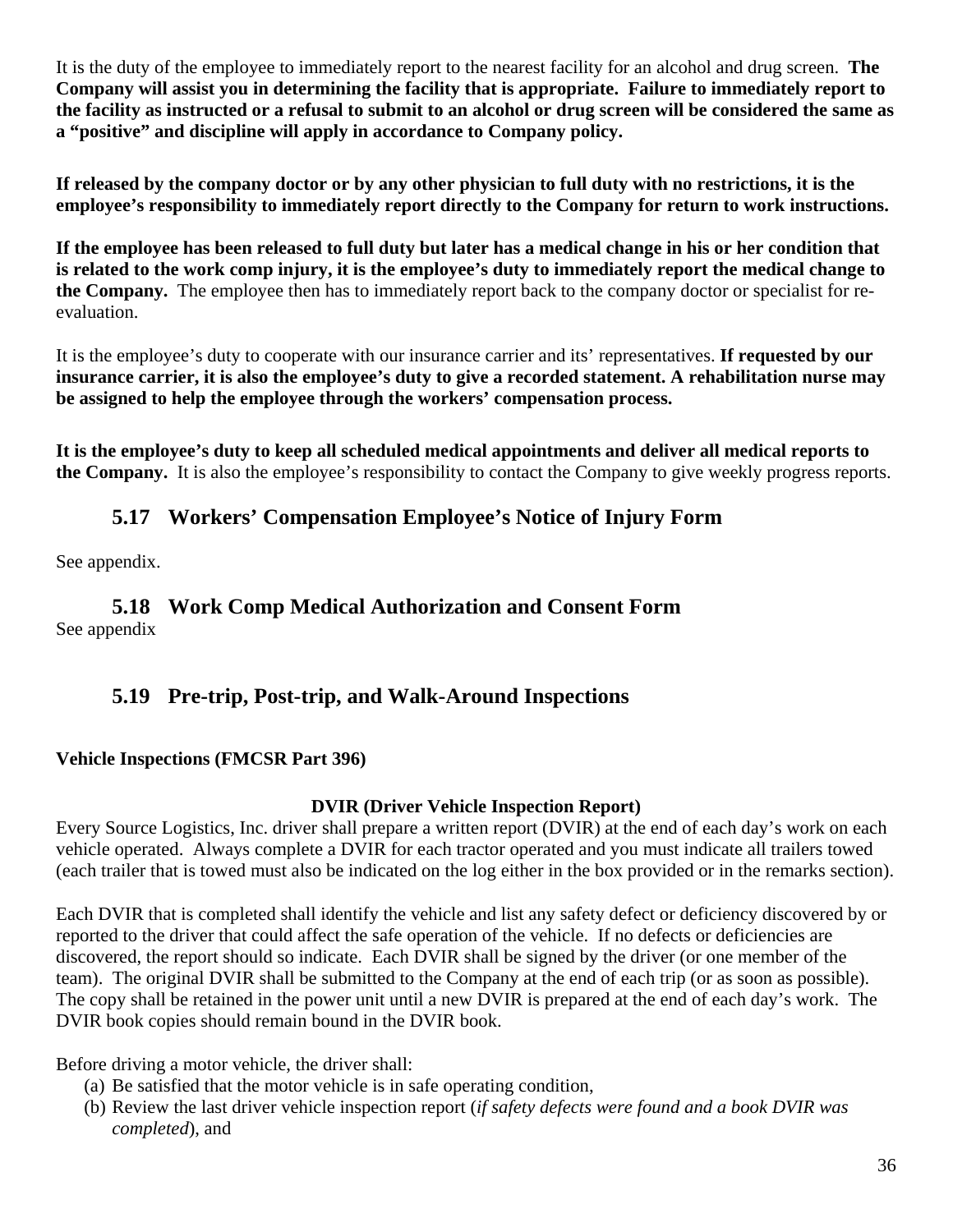(c) Sign the report if the previous driver noted defects, and the defects have been corrected (*or the defects listed are either not correct, or won't affect the safe operation of the vehicle*)

Source Logistics, Inc. shall not allow the operation of any vehicle until all known safety defects or deficiencies have been corrected, and shall certify in writing that all defects or deficiencies listed on the DVIR were either repaired or the repair was unnecessary before the vehicle is operated again. Original and copies of DVIRs shall be retained for 90 days before discarding.

#### **Pre-trip Inspection**

Every Source Logistics, Inc. driver shall perform a pre-trip inspection on each power unit and trailer unit operated prior to the operation of each unit. This inspection shall be performed at least once in each 24-hour period that the unit is operated and shall be indicated on the "Record of Duty Status." Any safety defect or deficiency must be immediately reported to the Company.

#### **Post-trip Inspection**

Every Source Logistics, Inc. driver shall perform a post-trip inspection on each power unit and trailer unit operated after the operation of the unit. This inspection shall be performed at least once in each 24-hour period that the unit is operated. Any safety defect or deficiency must be immediately reported to the Company. Completing the DVIR is an appropriate post-trip inspection.

#### **"Walk Around" Inspection**

Every Source Logistics, Inc. driver shall do a "walk around" inspection of each power unit and trailer unit each time the unit is left unattended while "en route" between the completions of the pre-trip inspection and post-trip inspection. Any safety defect or deficiency must be immediately reported to the Company. If any new damage is discovered, each driver must follow the procedures defined in the **"Parked Vehicle" Accidents/Incidents**  instructions.

#### **En Route Repairs**

Occasionally, mechanical defects may not be caught in the pre-trip inspection, necessitating repairs while en route. Also, equipment may be inspected by a law-enforcement official who may require repairs before allowing you to continue your trip (due to an out-of-service order). Anytime repairs are done, whether by the driver or by a vendor, documentation of the repairs must be placed in the vehicle maintenance file. The driver must ensure that the work order/invoice is delivered to the terminal. If the driver does the repairs, documentation can be as simple as the appropriate designation on a DVIR or other piece of paper.

#### **5.20 Hours-of-Service Regulations**

## *Hours-of-Service (FMCSR Part 395)*

All Source Logistics, Inc. drivers must comply with the federally mandated hours-of-service (HOS) procedures and regulations as contained in 49 CFR, Part 395.

For those drivers not required to maintain logs, you and your Company must maintain time records indicating the time you report for work each day and the time you leave work each day. You must be relieved of duty within 12 hours of reporting for duty and you can't driver more than 11 hours of the 12-hour period. The record must show the total on-duty time for the previous 7 days. At least 10 hours off-duty must be obtained after each 12-hour on-duty period for you to be eligible to drive again.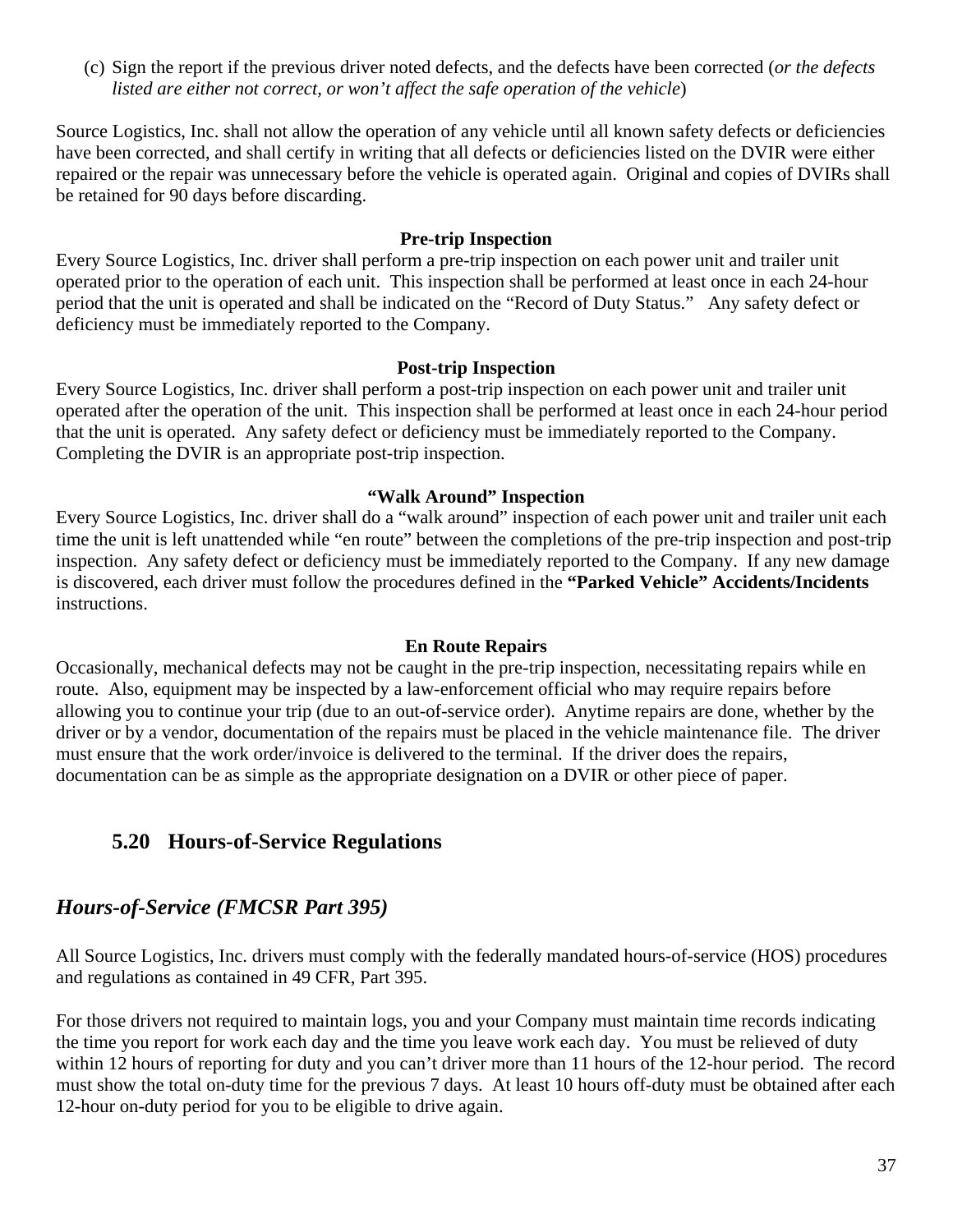The following are general requirements and regulations for those drivers that are required to prepare logs:

- 1) Manually recording hours of service in duplicate in a Company-approved Log Book. Unless circumstances dictate otherwise, every driver will use the Log Book supplied by the Company.
- 2) Every new-hired driver shall submit a completed Driver Data Sheet for the immediate seven-day period prior to the date of the first work assignment. In addition, every driver shall submit a completed Driver Data Sheet for the immediate seven-day period after returning from an extended leave-of-absence or other days off work.

*Note: Logs for each day may be submitted instead of a Driver Data Sheet.*

Every driver shall submit the logs as weekly. Every log shall be neat and legible with all information completed correctly. A straight edge shall be used to draw the hours-of-service grid requirements. Failure to complete the logs as specified shall not be tolerated. The driver must retain in his/her possession copies of the current day's log plus logs for the previous 7 days while operating a CMV.

#### *General Logging Rules*

- On-duty time shall include:
	- $\triangleright$  All time at any business facility, waiting to be dispatched, unless the driver is relieved of duty by the company
	- $\triangleright$  All time inspecting, servicing, or conditioning of the CMV
	- $\triangleright$  All driving time
	- $\triangleright$  All other time in or upon the CMV (except time in the sleeper berth)
	- $\triangleright$  All time loading, unloading, supervising, assisting, attending to equipment or load, and giving or receiving of receipts
	- $\triangleright$  All time repairing, obtaining assistance, or remaining in attendance of disabled vehicle
	- $\triangleright$  All drug/alcohol testing and travel time (except pre-employment)
	- $\triangleright$  Performing any other motor carrier-directed work
	- $\triangleright$  Performing any compensated work for anyone that is not a motor carrier
- Each change of duty status must be recorded, and nearest town (spelled) and state (abbreviated) designated
	- $\triangleright$  If change of duty status occurs in other than city or town, the highway number and milepost followed by the nearest town, or the nearest intersecting highways followed by the nearest town can be used (be sure to indicate the State abbreviation as well)
	- $\triangleright$  Logs must be current to the last duty status change
- The following information must be recorded on the log:
	- $\triangleright$  Date
	- $\triangleright$  Total miles driven today
	- $\triangleright$  Truck and trailer numbers
	- $\triangleright$  Name of carrier
	- $\triangleright$  Driver's signature
	- $\geq$  24-hour period starting time
	- $\triangleright$  Main office address
	- $\triangleright$  Remarks section (below the grid) is to be used to explain all details of the trip, including recording of inspections, additional equipment, etc.
	- $\triangleright$  Name of co-driver (if applicable)
	- $\triangleright$  Total hours
	- $\triangleright$  Shipper and commodity
	- $\triangleright$  Completed grid
- The time indicated on the log shall correspond to the Company home terminal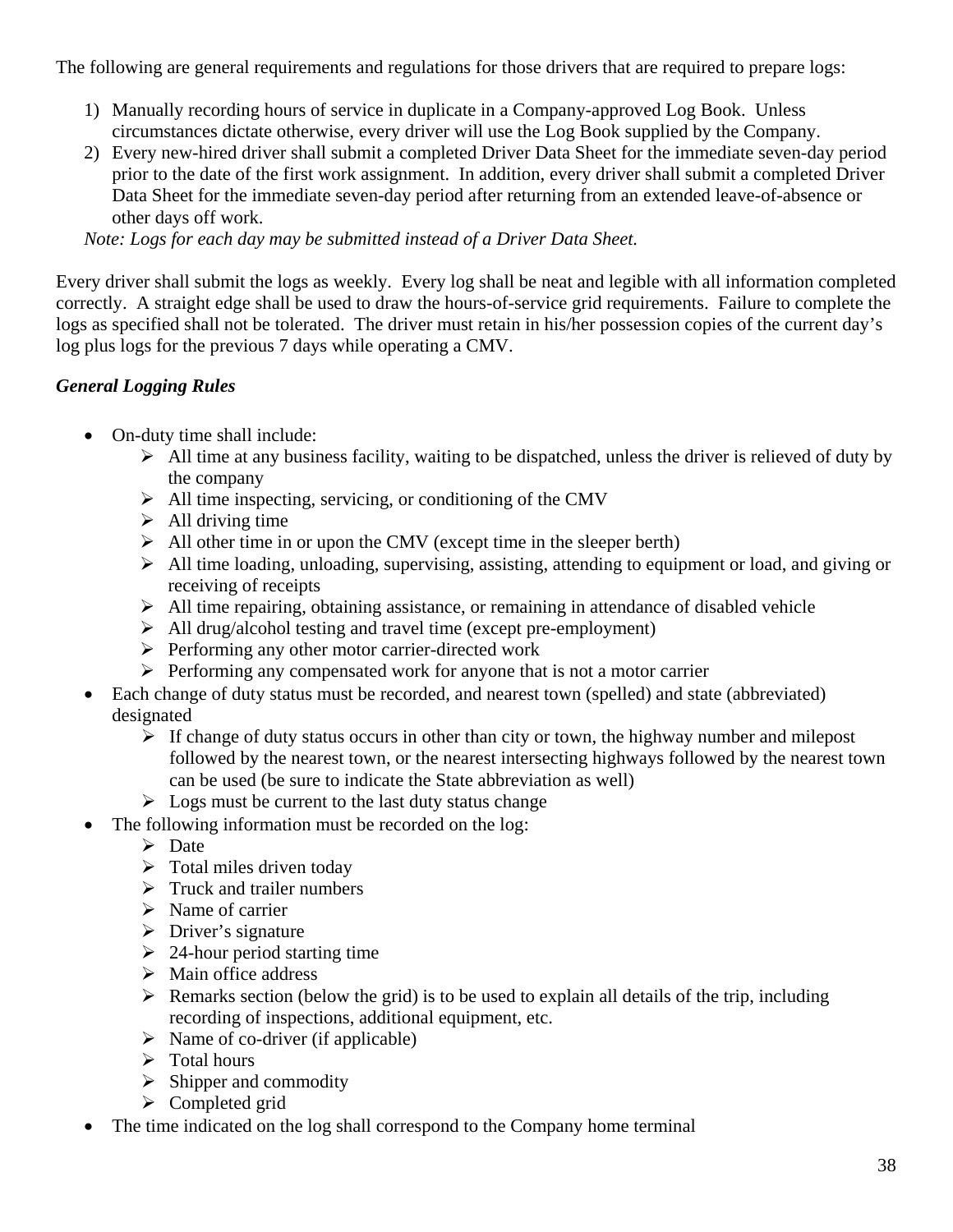- The Company shall retain the original logs (or electronic images thereof) for a period of six months
- Two or more off-duty days can be combined on one log, provided the period doesn't cross the month change
- Drivers must log the hours the way they are run
- Logs must agree with all other written documentation (i.e., DVIR, roadside inspections, law enforcement stops, citations, fuel receipts, drug/alcohol tests, accident reports, etc.)
- All entries must be legible and in the driver's own handwriting

#### **General Regulation Maximums (395.3)**

*11-Hour Rule* – A driver may drive a maximum of 11 hours after which he/she must have 10 consecutive hours off-duty before driving again. [There is one exception to these rules: If a driver encounters adverse weather or road conditions (snow, sleet, fog, or unusual road or traffic conditions) that could not have been foreseen before the trip began, and the trip could have normally been completed in 11 hours or less, then the driver may driver an additional 2 hours. However, the driver may not drive once he/she reaches the 14-hour maximum on-duty time. The reason for the additional driving must be recorded in the remarks section, and additional driving time must be the exception rather than the norm.]

*14-Hour Rule –* A driver can remain on-duty for a maximum of 14 hours after which he/she must have 10 consecutive hours off-duty before driving again. (There are no limits to the amount of time that a driver can remain on-duty, but he/she just can't drive again until incurring at least 10 consecutive hours off-duty. There is no "adverse weather or road" exception to the 14-Hour Rule). Off-duty time should still be logged as such, but all on-duty and driving time counts toward the 14-hour on-duty total, after which the driver can't drive again until obtaining a 10-hour consecutive break.

*Rest Break* – Per section 395.3 (3) (ii) of the Federal Motor Carrier Safety Administration regulations, driving is not permitted if more than 8 hours have passed since the end of the driver's last off duty or sleeper berth period of at least 30 minutes. Prior to being on duty any 8 consecutive hours, a driver is required to take a minimum 30 minute rest period either off duty or in sleeper berth.

*70-Hour Rule/60-Hour Rule –* A driver may be on-duty a maximum of 70 hours in 8 consecutive days (or 60 hours in 7 consecutive days) after which he/she can't drive until the number of hours on-duty total less than 70 for the previous 8 days (or 60 in the previous 7 days). Off-duty time does not count against the 70-hour limit (or 60-hour limit).

There is an exception to this rule: 34 consecutive hours off-duty allows the driver to start a new 70-hour clock (or 60-hour clock), without regard to the previous 8 days (or 7 days).

*10 Consecutive Hours Off-Duty –* A driver may obtain this 10 hours off-duty through normal off-duty time, sleeper berth time, or a combination of the two, but time spent in the sleeper berth and off-duty must be immediately consecutive—not broken by any driving or on-duty time. (There is one exception to this rule: The driver may obtain his 10 hours off-duty through two separate periods in the sleeper berth, as long as the first period is at least 8 hours long and the second period of sleeper berth/off-duty time is at least 2 hours. A driver can't take a portion of his/her 10 hour break and then drive an additional 11 hours, rather he/she can only drive a total of 11 hours between and after the two sleeper berth times.

*Split Sleeper Berth Rules* – The regulations allow the 10 hours off duty to be split into two, and only two, sessions in the sleeper berth, as stated above. However, these rules require that both the driving time and the on-duty time must be calculated before and after each sleeper berth session to ensure that neither maximum is violated. The driving time before and after each sleeper berth session can total no more than 11 hours. The on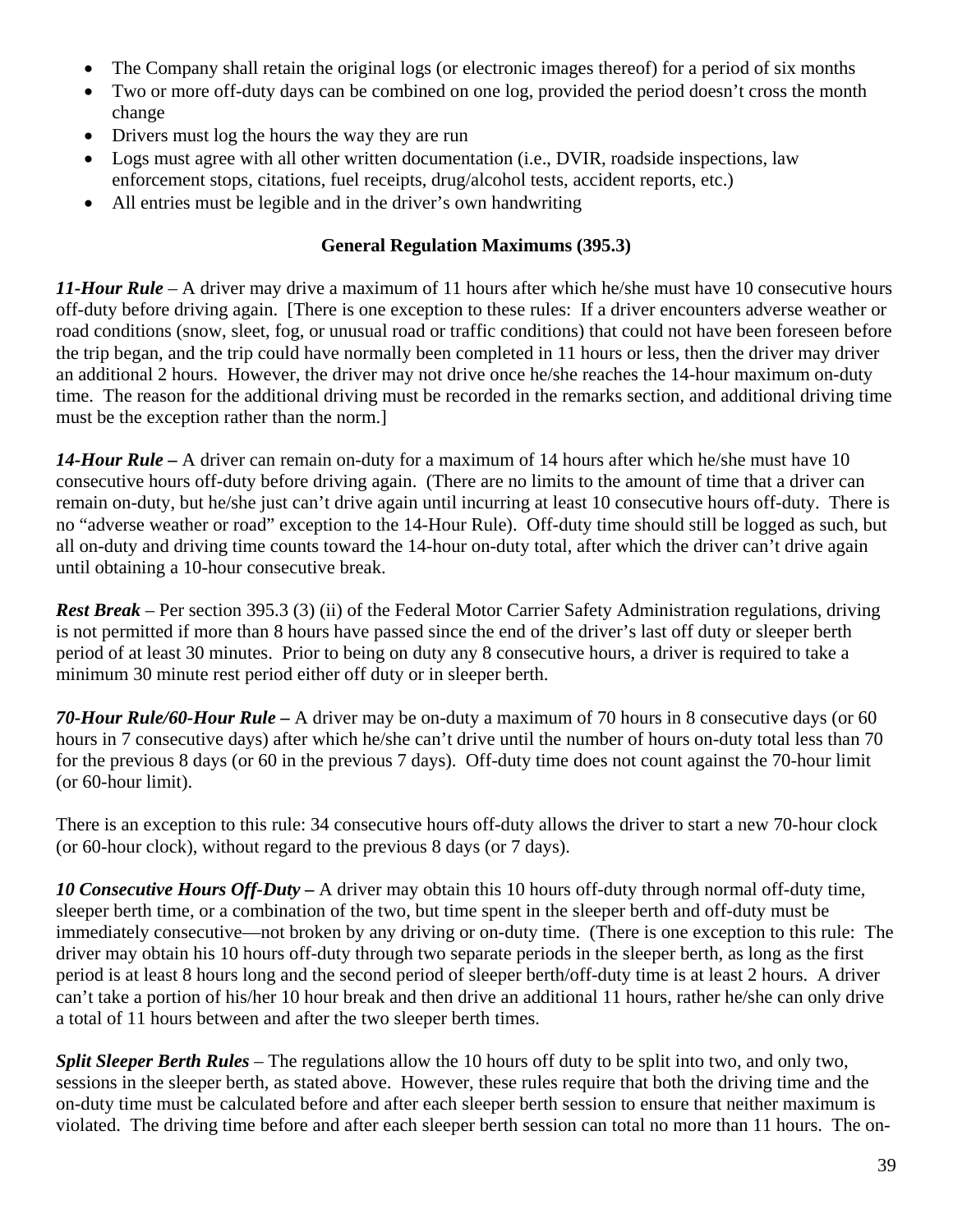duty time before and after each sleeper berth session can total no more than 14 hours, before the driver is allowed to drive again. The driver may use the sleeper berth for more than 2 sessions to get rest, but only two of the sessions count toward the 10-hour requirement.

*General Considerations* – Any off-duty time of less than 10 hours or sleeper berth time of less than 8 hours must be calculated in the 14-hour on-duty time (unless 10 consecutive hours of sleeper berth and off-duty time is achieved). If a driver exhausts either the 11-hour driving time or 14-hour on-duty time, he/she can't begin splitting the sleeper berth time, since 10 consecutive off-duty/sleeper berth time must be achieved, before he/she can drive again.

Keep in mind that you can continue to do non-driving work beyond the 14-hour time limit or the 60 or 70 hour time limit. You just can't drive again until you get the required off-duty time. Also, since off-duty time doesn't count against either the 60 or 70 hour time limit, all off-duty hours should still be logged as such.

Considering the difficulty of logging split sleeper berth under the new rule and the lack of advantage of doing so, it is best to just get the full 10 hours off duty after exhausting either your 11-hour driving time or the 14 hour on-duty time allowances.

Source Logistics, Inc. **trains all drivers on complete details of the DOT HOS regulations during orientation and recurrent training where needed.** 

## **5.21 General Safety Training**

Source Logistics, Inc. provides safety training through various means and sources. Normally, Company employees will provide safety training, but outside vendors may be used on occasion.

Each new employee will be provided basic safety training during orientation that will cover any hazards he/she may be exposed to including fire safety, emergency action, personal protective equipment, security, and other pertinent information.

Recurrent safety training for drivers, mechanics, and other personnel may be required due to accidents, incidents, injuries, contributing to an accident, near-misses, or other events. This training may include classroom instruction, video, interactive CD-ROM, courses, tests, equipment operation, demonstrations, drills, or any combination of these.

Safety training and information is also provided through newsletters, memos, email, posters, or other correspondence.

A "Recurrent Training Certification" form must be completed and submitted to the Safety Department for all training.

## **5.22 Recurrent Training Certification**

See forms in appendix.

## **5.23 Defensive Driving and Driver-Specific Training**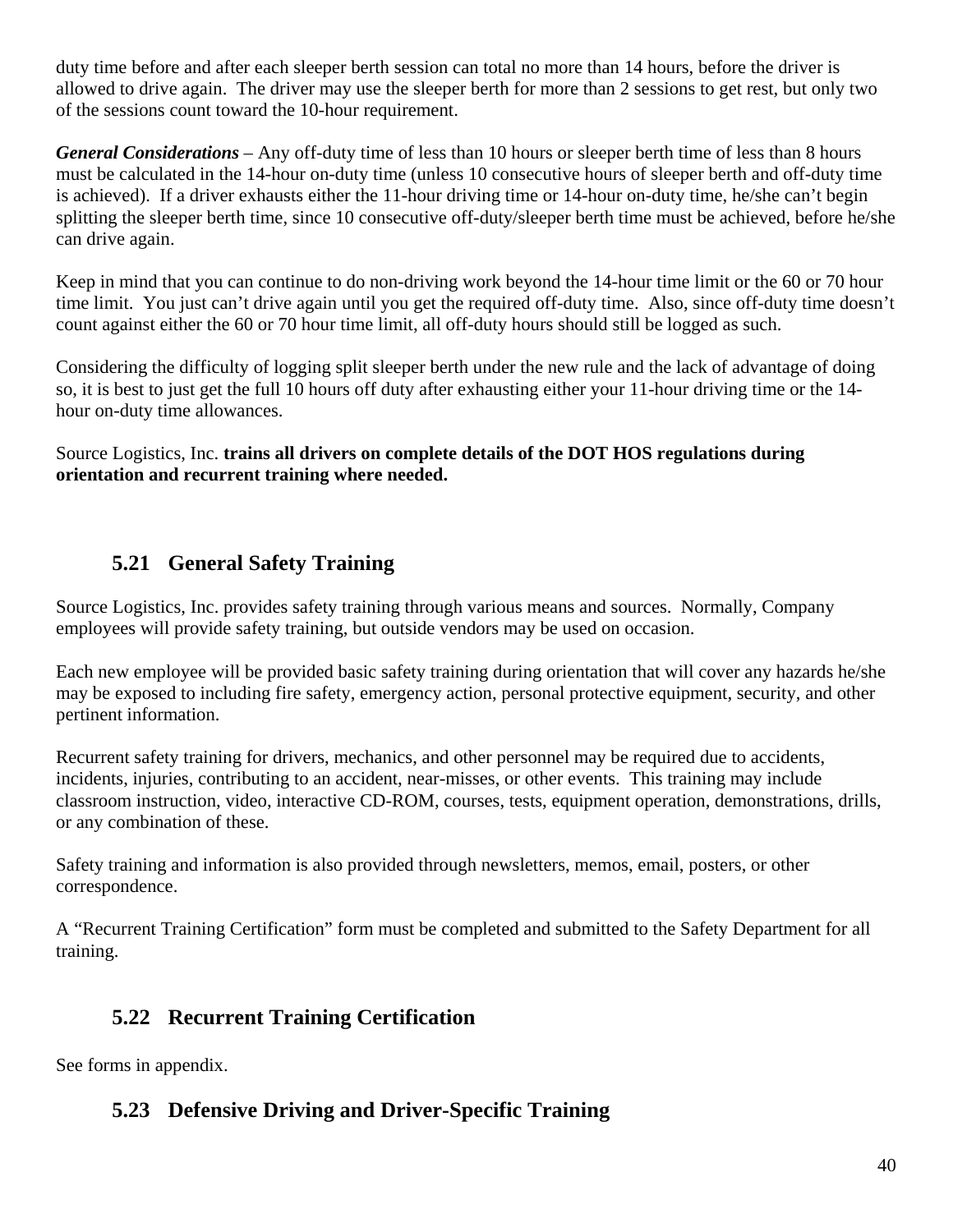#### **Table of Contents**

- A. Merging, Maneuvering, and Turning
- B. Interacting With Traffic
- C. Speed and Space Management
- D. Night Operations
- E. Extreme Driving Conditions
- F. Security Issues
- G. Hazard Perception
- H. Hazardous Situations
- I. Maintenance and Troubleshooting
- J. Routes and Trip Planning
- K. Cargo and Weight Considerations

#### **A. Merging, Maneuvering, and Turning**

#### **Merging into Moving Traffic**

Drivers must be sure that adequate space exists to merge safely. Sometimes this requires jackknifing the tractor around to gain better visibility, but once the decision is made to proceed, follow these steps:

- Clearly signal your intentions
- Accelerate to proper merge speed
- Check your mirrors often (every 3 seconds or so)
- Adjust speed if necessary
- Once you begin the merge, don't stop, unless to avoid an accident
- Don't move across multiple lanes unless it is necessary to do so to set up for turn
- Complete the maneuver and turn off your signal

Although a large percentage of our driving population thinks that they have the right-of-way while merging onto the interstate, this is certainly not the case. Possession of the traffic lane determines the legal use of the lane (where no traffic controls are present). The driver that is merging has possession of the merge lane only, and is required to safely enter the roadway.

#### **Exiting the Roadway**

Though usually not as risky as merging, exiting does require vigilance and the exercise of good driving skill:

- Signal early (several seconds from the lane change or turn in most situations)
- Check your mirrors often
- Move to the lane nearest the exit at least 6 or 7 seconds prior to exit if possible
- Gradually decrease to a safe exit speed (remember that ramp speeds are posted for automobiles and are generally too fast for a CMV)
- Be aware of the possibility of load shift
- When setting up for a turn, be careful for other motorists squeezing in beside you
- Stop (if you must) at the end of the ramp at least a car length behind the intersection or crosswalk, and always a car length behind any other vehicle

#### **Changing Lanes**

The key to a safe lane change is knowing the location of the other vehicles around you. The following steps will help insure your safety:

- Signal early [at least 3 seconds (5 is better) before starting the lane change]
- Watch you mirrors and lower door windows carefully
- Make sure there is adequate space to safely enter the other lane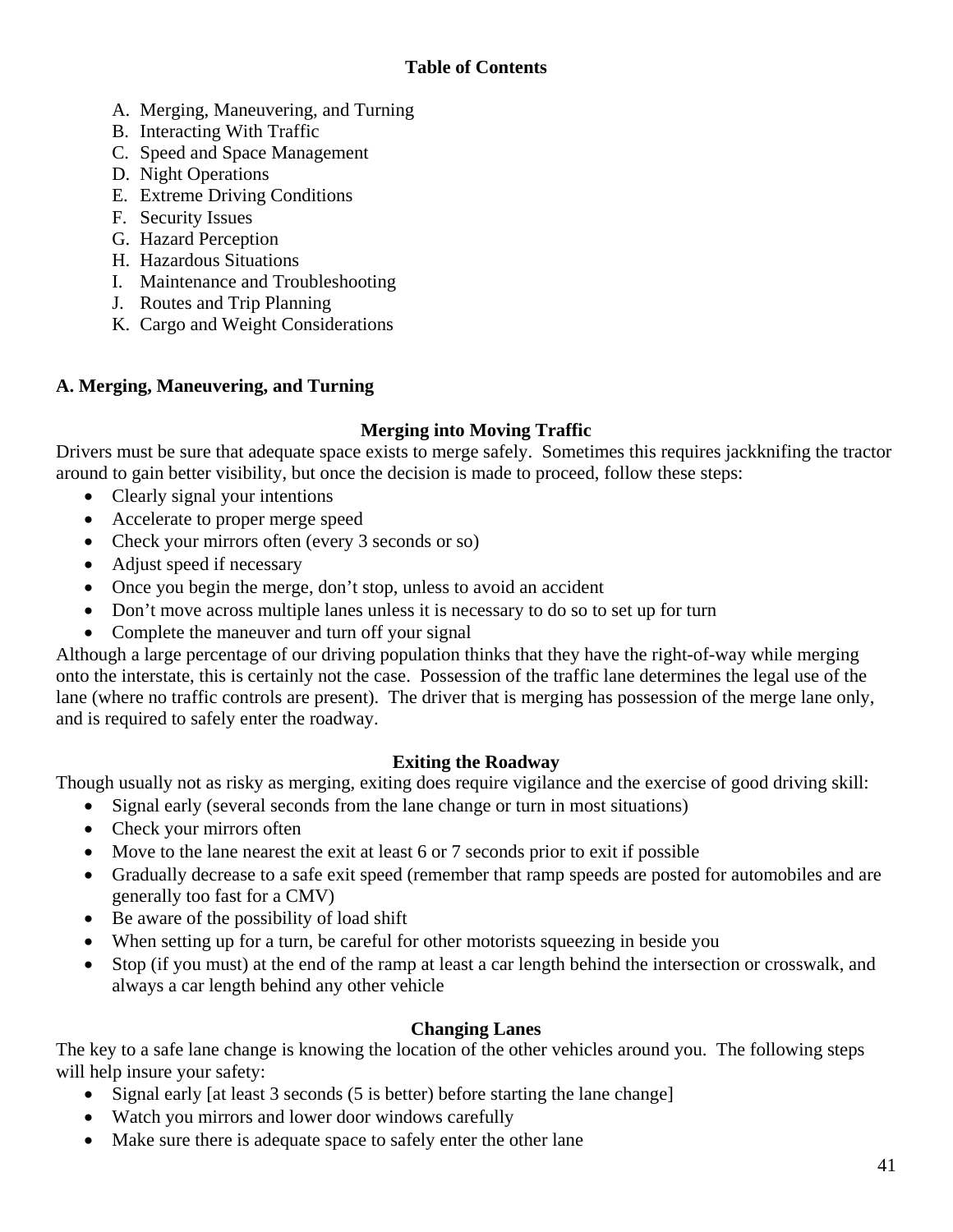- If you become aware of another vehicle in the path to the desired lane, quickly, but smoothly, move completely back into your lane
- Once you have completed the lane change, turn off your signals

This sequence should require 5 to 8 seconds when properly executed. Abrupt CMV lane changes have caused many accidents, so always maneuver smoothly.

#### **Negotiating Curves and Turning**

Proper set-up is critical for safely completing a turn or negotiating a curve:

- Signal early (turning)
- Smoothly reduce your speed to at least 5 to 10 mph below posted limit (further speed reduction is necessary in inclement weather conditions)
- Shift to the appropriate gear so that you can keep both hands on the steering wheel during the turn
- Watch your mirrors and side glasses closely
- Remember off-tracking potential (wheels of rearmost axle will follow to the outside of your turn path in the direction of the turn)
- Remember tail-swing (the section of your vehicle behind the rearmost axle will swing to the outside of your turn path in the opposite direction of the turn)
- Accelerate slightly as you are completing the turn (makes the turn back to straight easier and causes less scuffing to the steer tires)
- If you hear or feel anything unusual while making a turn, signal and stop immediately (and make sure that you didn't hit anything—stopping immediately will also minimize any damage done)

#### **Backing**

Truck drivers have more accidents going in reverse than they do moving forward. Although these accidents are normally not as severe as those that occur while moving forward, the frequency and the potential for serious injuries are great causes for concern. The most frequent cause for backing accidents is focusing too much attention on too little—inattention. There is no substitute for practicing the safest backing techniques and standards each and every time a driver backs. Following are some helpful practices:

- As you pull into the backing area, be aware of everything around you (front, back, sides, above, and below)
- Signal your intentions clearly by using signal lights, 4-way flashers, horn, etc.
- G.O.A.L. (Get Out And Look) and plan your backing maneuver
- Where possible, have cars or other obstacles moved, if you can't back with them there (remember, if you can't deliver your trailer safely to the dock, don't even try)
- When you are sure that it is safe to back, get back into your truck and begin backing without delay
- Watch all your mirrors and out every glass (focusing on what you think to be the biggest obstacle to backing safely often causes drivers to hit other objects)
- If at any time you are not sure you can complete your backing maneuver safely, G.O.A.L. some more
- Use a spotter only if you are sure that he/she knows what to do and that you are mutually agreed and confident as to the proper signals to use
- Above all, don't back unless there is no other alternative (pull through if possible)

#### **B. Interacting With Traffic**

Anyone who has operated a motor vehicle in congested city traffic within the past year knows how difficult it is to drive safely. Even the best of conditions present hazards that can quickly become emergencies.

Traffic has numerous variations: bikes, motorcycles, cars, trucks, trailers, wide loads, farm equipment, etc., all present different potential hazards. Any one of them can cause you to be inattentive to your driving task by focusing too much attention on them. There is no doubt that the leading cause of accidents is inattentive driving. As a CMV driver, you can't afford to take your attention away from your driving task.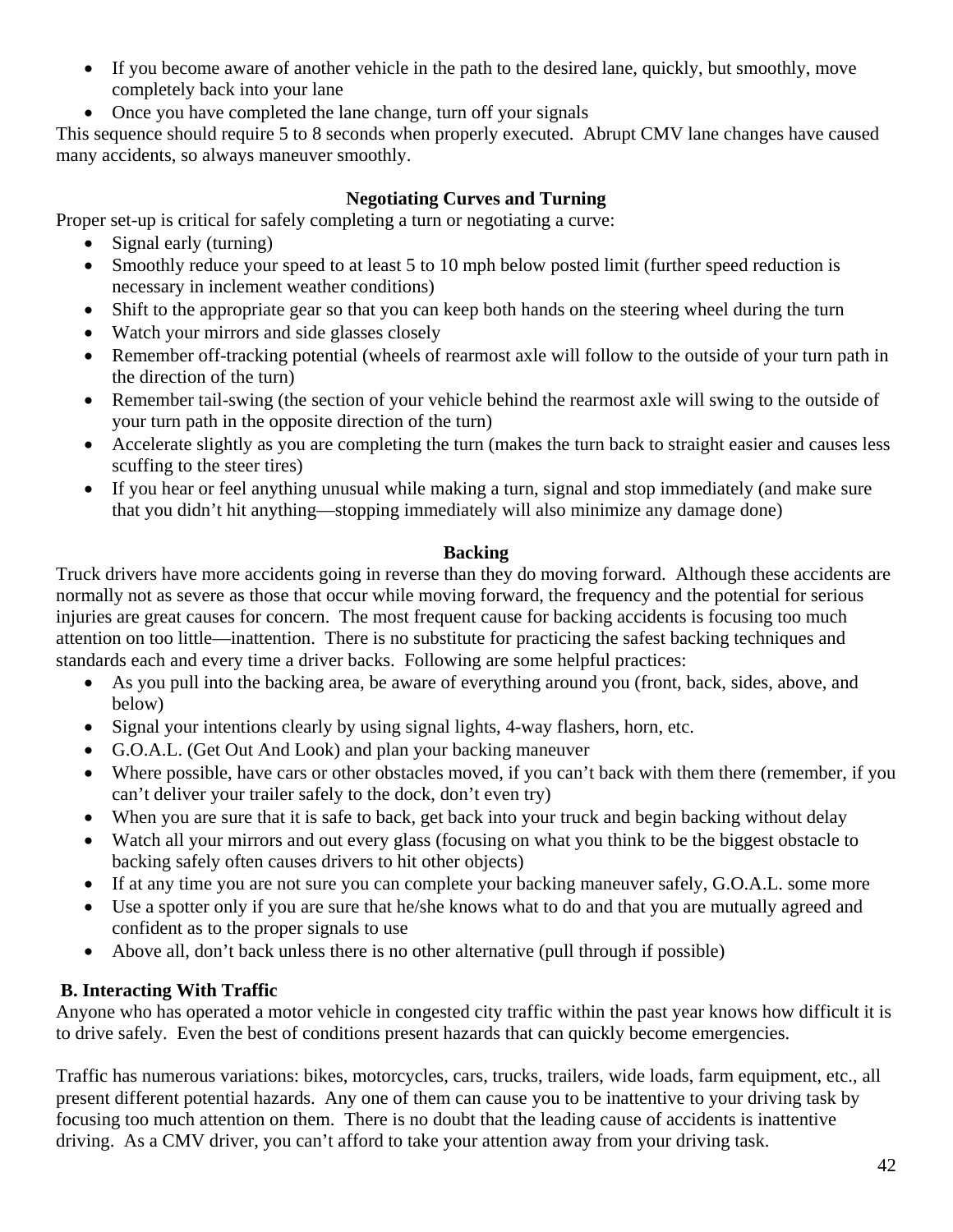#### **C. Speed and Space Management**

Normally, motorists should drive at or near the speed limit than very much below the limit. Of course there could be many reasons not to drive the speed limit, such as inclement weather or dangerous road conditions, but generally this is a safe practice. However in some states, posted speeds for commercial vehicles have climbed to 75 mph. Source Logistics, Inc. requires that our equipment be operated at speeds of less than 70 mph, but even at speeds of 45 mph, it is necessary to increase following distance to insure maneuvering and stopping room. Since speed management includes perception, reaction, and braking distance, drivers must apply the proper formula to make sure following distances are adequate. Rather than trying to calculate these distances based on stopping formulas, it is far easier to determine how much space is needed by counting seconds. In good driving conditions a commercial driver should allow one second of following distance (the distance between your vehicle and the vehicle in front of you) for every ten feet of overall length (if your rig is 70 feet long, you will need seven seconds of following distance). To compensate for additional hazards, you should add a second each for speeds over 40 mph, night driving, and inclement weather.

In your family vehicle your following distance should be four seconds on a clear, dry day. How much distance do you travel in a second? At 60 mph, you will travel 90 feet in one second (four seconds is 360 feet). At 30 mph, the distance traveled in one second is 45 feet (four seconds is 180 feet). But, count the following distance in seconds (it will always compensate for higher speeds).

Basically, the DOT speed regulations simply require that commercial drivers obey the posted speed limits. In addition, FMCSR 392.6 prohibits a motor carrier from requiring or permitting a driver to drive faster than the speed limits.

One final point—even though you are generally safer running near the same speed as the other motorists on the road, if you loose the space in front of your vehicle, you have lost your visibility and your stopping room. Even for a professional driver, this is a very dangerous situation. Don't grow accustomed to it—instead, increase your awareness, look for a way out, and be prepared to react quickly to emergency situations. Only by being prepared for emergencies, can you safely avoid them!

#### **D. Night Operations**

Many accidents result from drivers' misconceptions of the dangers of decreased visibility. This is especially true of nighttime driving. Normally, driving at night is inherently more dangerous than driving during the day. In fact, there are certain vision defects that render some people virtually incapable of driving after the sun begins to set. A number of weather conditions can cause decreased visibility even during the day, and these conditions are especially dangerous when they are present after dark.

Visibility is the distance you can see ahead and to the sides of your vehicle. It is composed of two elements:

- Line of sight
- Field of view

Line of sight is a straight line between your eyes and the object you are focusing on. **Field of view** is the entire scene you can see at any point of time.Anything that interferes with your line of sight or field of view can result in reduced (low) visibility and can increase your risk of accident. Slowing down is your best defense against the dangers imposed by visibility reduction.

After nightfall, your clear line of sight is only about 300 feet, so you can easily overdrive your headlights and miss many important details and potential hazards that would be clearly visible during the day under normal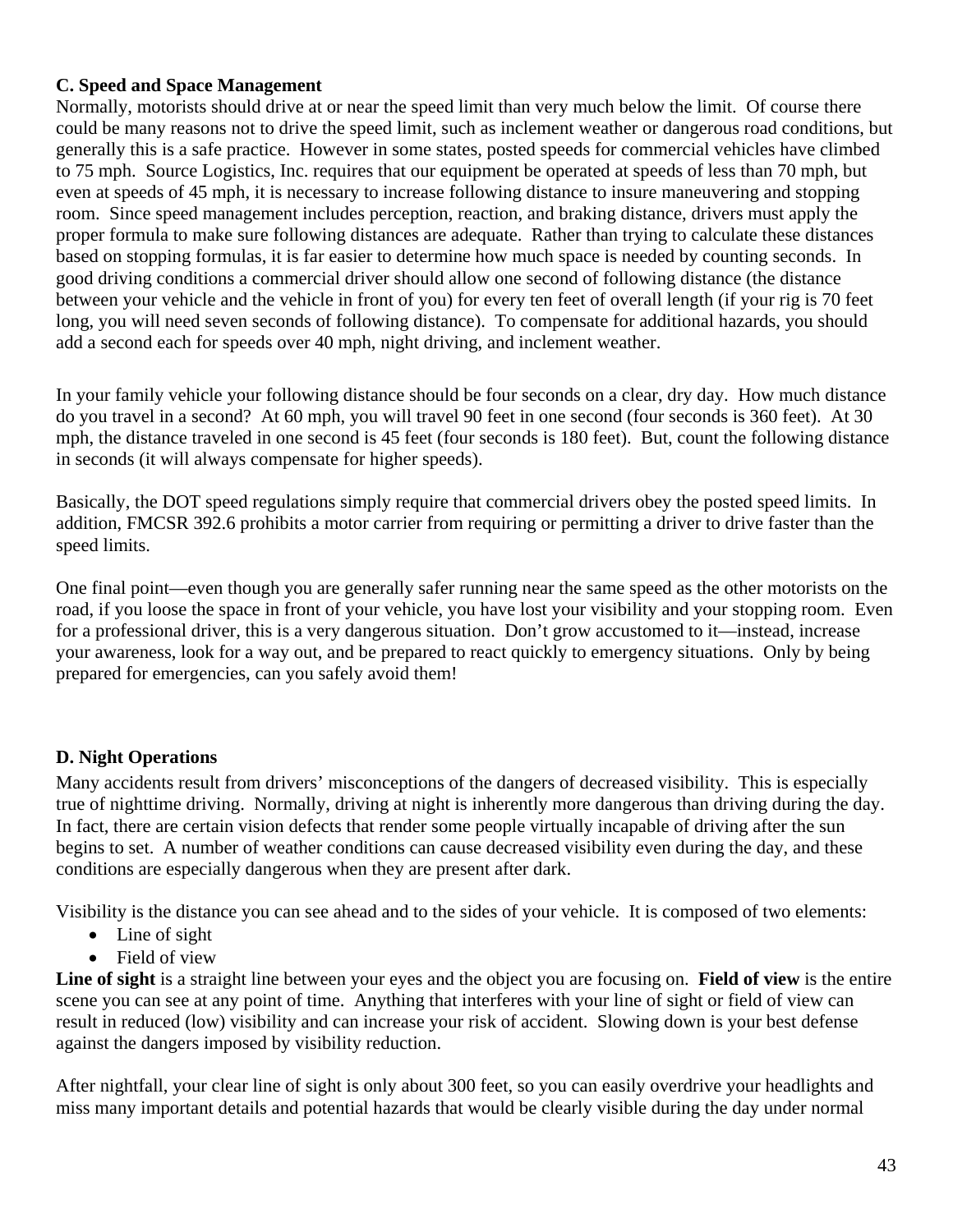light conditions (highway signs, parked vehicles, animals, pedestrians, etc.). Additionally, the faster you go at night the shorter your distance that you can clearly see ahead.

Driving defensively in the dark requires that you resist the human tendency to look only as far as your headlight spray shines. Many of the hazards during low light conditions are first perceptible only as shadows or flashes of reflected light (objects on roadway, animals, pedestrians or machinery crossing the road, animal eye reflections and the like).

The following suggestions will help insure your safety during nighttime and low-light driving conditions:

- Make sure your lights are working properly
- Make sure your headlights, mirrors, and windows (inside and out) are clean
- Wear sunglasses whenever you spend several hours outside in sunny conditions (helps retain your stores of "visual purple," a chemical that helps your eyes adjust to the dark)
- Turn your headlights on just before sunset (twilight) and remember that at twilight, objects seem further away than they actually are (also, at any time of day or night, the bigger the object, the slower it seems to be moving)
- Never drive faster than the speed limit (your ability to recognize objects decreases by 20 feet for each 10 mph increase in speed)
- Practice space-cushion driving (space between your vehicle and the vehicle in front of you should be at least four seconds plus an additional second for each 10 feet of overall tractor-trailer length over 40 feet long, plus an additional second for speeds over 40 mph, and a second each for the presence of each inclement weather condition)
- Drive defensively (gently steer around objects if possible—if not, then brake smoothly) and continually scan the roadway and your mirrors
- Use your high beams with care and switch to low beams at least 750 feet from an approaching vehicle or the vehicle you are following
- Don't look directly at the lights of an oncoming vehicle, but look forward and slightly to the right, using the right edge of the roadway as a guide
- Oxygen is the best stimulant to help your eyes adjust to the dark, so fresh air and the absence of smoke will help you see better
- Continue to use your headlights for at least an hour after sunrise

Low visibility, regardless of the cause, is a predominant factor in many vehicle accidents, especially those involving tractors and trailers, so if you have trouble seeing the road, slow down. And if you think your vision deficiencies may be due to a medical condition, you are required to notify your manager and seek medical help.

#### **E. Extreme Driving Conditions**

**Winter** weather presents dangers that test the skills of even the most experienced drivers. There are many obvious precipitation problems in winter such as ice and snow, but fog, black ice, freezing bridge surfaces, and vehicular malfunctions can also wreak havoc on schedules, safety, and the peace of mind of drivers and transportation managers alike.

More truck collisions occur in winter than any other season. The primary cause of these accidents is driving too fast for conditions. Adverse weather is dangerous for any driver, but especially for the driver of a tractor-trailer rig. Speed limits are posted for safe driving on a clear, dry day—not for rainy days, and certainly not for rainy nights. The best precaution for preventing an accident in inclement weather is to slow down and increase following distance. Following a few tips will help you cope with winter weather driving and other hazardous environments: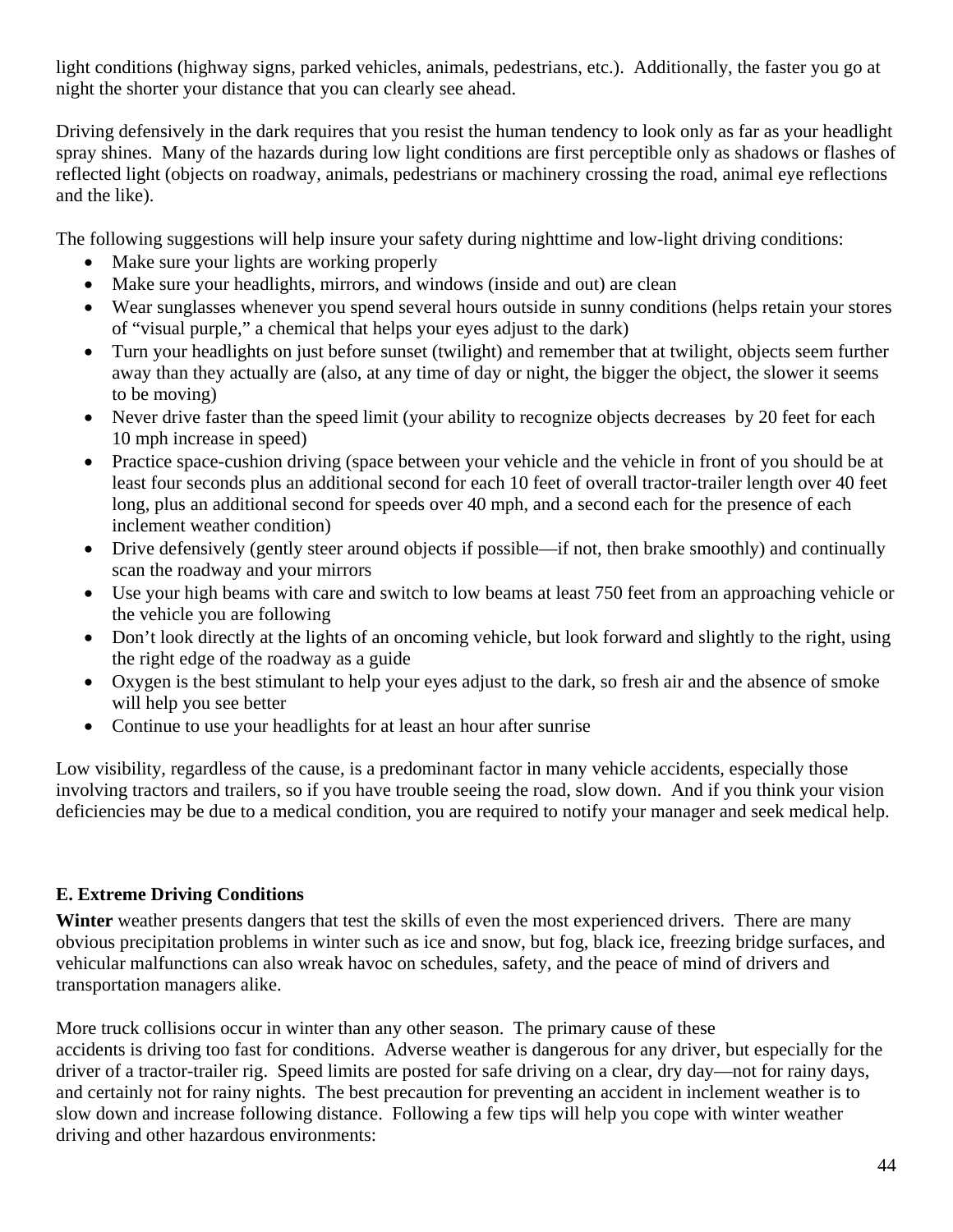- Perform a thorough pre-trip inspection and bring any problems to your mechanic's attention
- Check closely for air system leaks and drain moisture from tanks
- Check tires for proper tread depth and brakes for proper adjustment
- If dirty, clean lights, mirrors and windows (inside and out), and replace any defective wiper blades
- Take along tire chains if required
- Pack a snow scraper, extra warm clothing or blankets, water, high energy snack foods, sunglasses, flashlight and batteries, wet weather footwear, and perhaps a shovel
- Stay aware of the weather by radio, CB, and communication with your terminal
- Guard against erratic actions of other drivers
- Be extra careful when negotiating curves, bridges, or overpasses (never pass on a bridge)
- If you can't drive safely, find a safe place to exit the roadway
- Avoid quick or sudden turns, stops, or rapid accelerations
- Only park on the shoulder if it is an absolute emergency, and turn on your 4-way flashers and put out warning triangles
- Never park on the shoulders of highways, entrance ramps, or exit ramps to sleep or take a break (in inclement weather or clear weather). It is against the law.

**Fog** presents vision problems that are difficult to overcome. Remember to obey all fog-related warning signs, slow before you enter fog, turn on all of your lights (headlights on low beam), and be prepared for emergency stops.

**Hot** weather demands a proper pre-trip inspection as well. Special attention should be given to tires, engine oil, and engine coolant before and during your trip. If you can touch the radiator cap with your bare hand, it is probably cool enough to remove, but covering the cap with a cloth will help ensure that you are not burned by escaping steam. Also make sure your engine belts and hoses are in good shape. You may have to adjust your speed especially on up-hill pulls to avoid overheating. Always watch for bleeding tar on hot pavement, because these areas are especially slippery.

**Mountain** driving requires the practice of several skills including speed control, proper braking techniques, and the possible correct use of escape ramps. The setup for downhill mountain grades is critical to safely arriving at the valley. Always shift to the proper lower gear before starting down the grade. Never try to shift gears after you have built up speed because you may not be able to get the transmission back in gear. Your main braking action comes from your engine controlled by the proper gear. Your foot brakes are only auxiliary on downhill slopes. The "stab" method is generally the best way to use your brakes in the mountains.

**Wind** can quickly cause a CMV operator to jackknife or run off the road. Be aware of normally windy locations such as mountain passes, flat lands, cleared areas between forests, and outside of tunnels. In addition, storms present especially windy environments. Slow down where you expect to experience wind gusts. Be ready to quickly adjust your steering and watch out for other large-profile vehicles near you.

There is no substitute for proper pre-trip preparation, but it is extremely important that you remain vigilant, practice proper space management, and drive at a safe speed during unfavorable weather and in hazardous locations.

#### **F. Security Issues**

Security concerns for commercial transportation have dramatically increased over the past few years. Therefore, drivers have to be more vigilant about avoiding potential unsafe practices and questionable geographic locations. Following are some guidelines to help protect you, your cargo, and your equipment: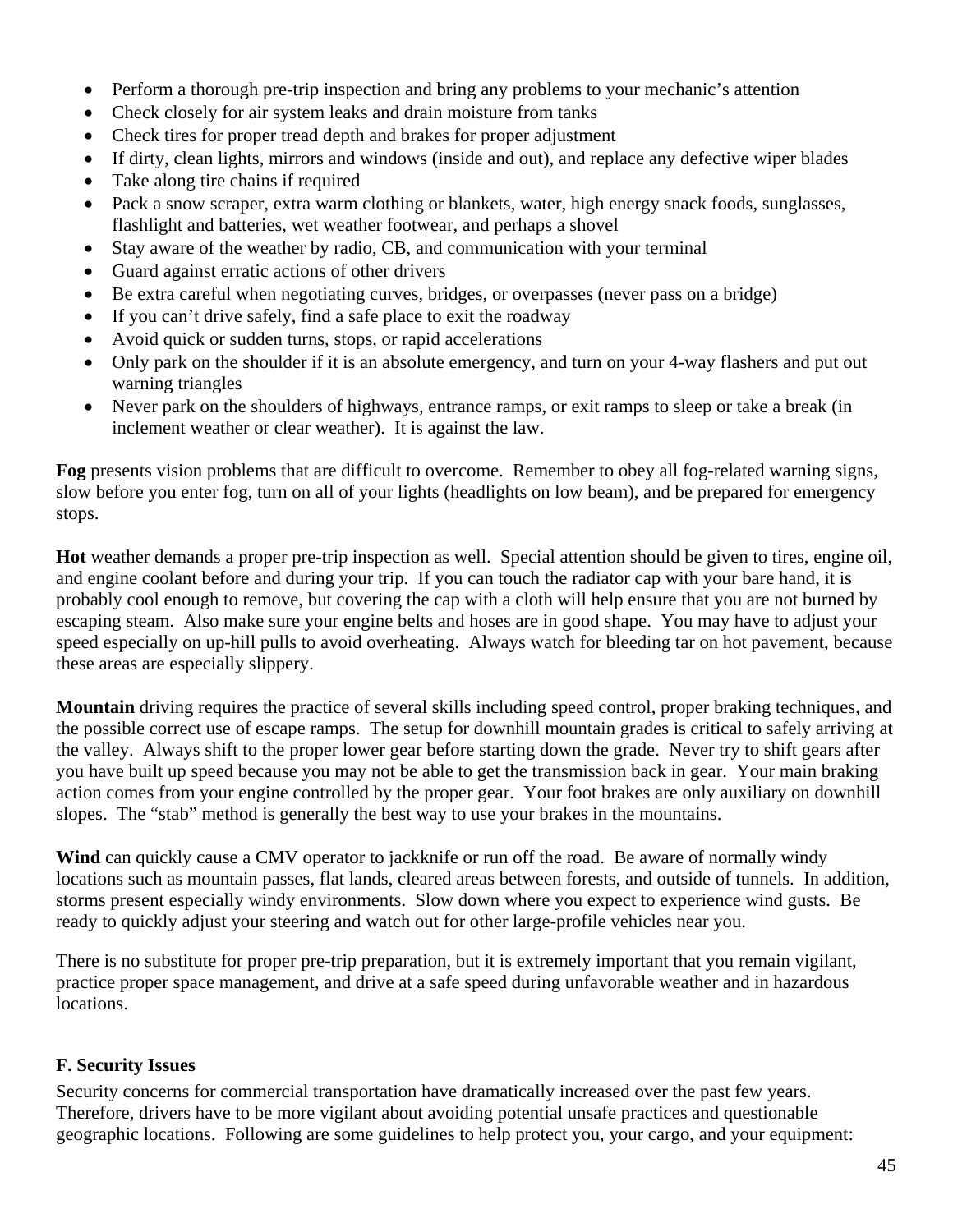- Use the authorized route only, unless permission is gained from your Supervisor to deviate (or law enforcement demands it)
- Be certain of your consignee and destination
- Be aware of vehicles following you, especially if there are 3 or more people in the car
- Stop en route only when necessary
- Stop only at secure locations with adequate lighting
- Do a "walk around" inspection after every stop
- Always keep your trailer padlocked (even when empty)
- Always keep your tractor doors locked (even when you are in the cab)
- Don't leave your engine running or your keys in the ignition when unattended
- Keep your seatbelt buckled when moving to remain in control of your vehicle
- Follow the 5 to 8 second mirror scan rule (even when moving across parking lots)
- Avoid casual conversations with strangers about cargo and routes
- While stopped at traffic lights or in traffic, be aware of anyone approaching your vehicle
- Don't allow strangers to enter your vehicle or to step up onto your truck steps
- Understand that terrorists come in all sizes, genders, and colors
- Immediately report any suspicion incidents to your Supervisor (and police if warranted)

#### **G. Hazard Perception**

A hazard is any road condition or other road user that is a possible danger. Your goal is to not allow hazards to become emergencies by recognizing them early and by executing a proper plan to avoid them. Your plan may involve making a lane change or using the shoulder to avoid an object or other driver, or it may involve stopping or at least slowing considerably to give another road user the opportunity to regain control of a vehicle. Although your proper hazard avoidance plan will almost always involve slowing down and driving very carefully, think about the following hazards and further rehearse your plan to avoid accident and injuries:

- Work zones narrow lanes, sharp turns, people working, uneven surfaces, road equipment
- Drop of f excavations, new pavement, spot repairs, pot holes, eroded shoulders
- Foreign objects animals, auto parts, wood, cardboard boxes, sacks
- Offramps/Onramps speeds posted are for cars and good weather; exits going downhill and turning at the same time
- Other drivers blocked vision, distractions, children, talkers, workers, ice cream truck, disabled vehicle, delivery trucks, parked vehicles, shoppers, accidents, confused drivers, slow drivers, drivers in a hurry, impaired drivers

#### **H. Hazardous Situations**

Any of the above-mentioned hazards can lead to dangerous situations. Other drivers can produce hazardous situations in a second's time. It is important to watch other drivers to determine what their likely actions will be. You may get a clue as to what another driver will do by the direction he/she is looking or from head or body movements. The geographic location where you encounter a possible hazard posed by another driver might indicate what action he/she will take.

Remember that you are in conflict when you are forced to change speed and/or direction to avoid a collision. Conflicts can present themselves at any time and any place, but are more likely at intersections, ramps, and lane changes. Other common conflicts are due to slow traffic, heavy congestion, construction areas, accident scenes, and inclement weather. Always be prepared, remain alert, and learn to recognize hazards as far away as possible. The key to executing your hazard avoidance plan in time to remain out of conflict is early recognition of the hazard.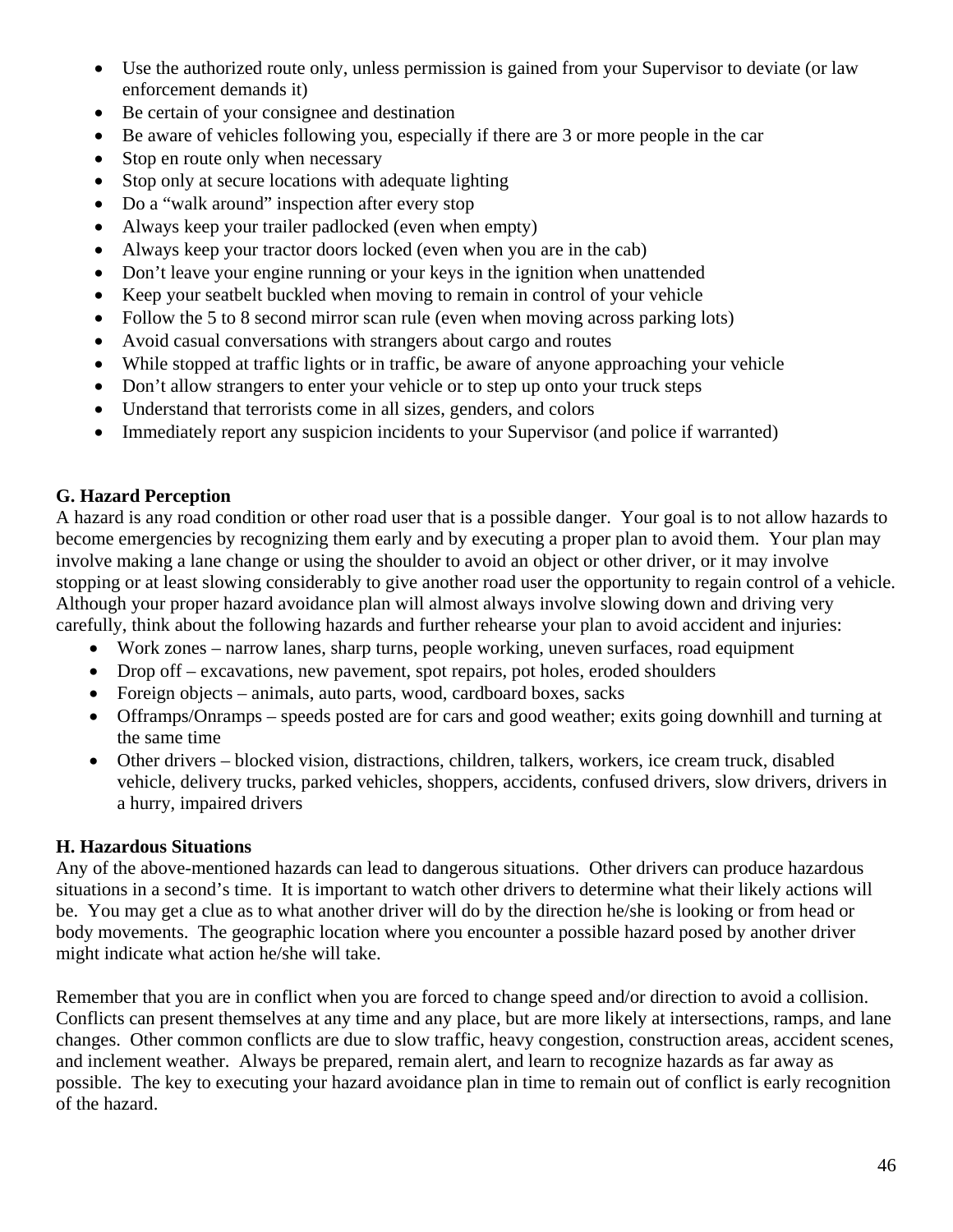#### **I. Maintenance and Troubleshooting**

One of your best tools to insure the security of you and your equipment is proper troubleshooting and maintenance. Driver, you are in the best position to catch mechanical problems before they result in a roadside breakdown. DOT sets minimum standards for vehicle inspections. Source Logistics, Inc. requires compliance with these standards and adheres to strict company maintenance schedules. *Consult our "Preventative Maintenance Guide & Policy" for detailed maintenance information.* 

#### **J. Routes and Trip Planning**

You must use the designated route. However, if a route deviation becomes necessary due to accidents, detours, etc., you must communicate your route to Management for permission. Always exercise extreme caution when traveling over unfamiliar roadways.

Nevertheless, it is important to use a map to plan your stops for fuel, food, bathroom, etc., in order to choose the safest and most secure places to make your stops. Ask your Supervisor for advice if questions arise.

#### **K. Cargo and Weight Considerations**

As part of your pre-trip inspection, make sure the truck/trailer is not overloaded and the cargo is balanced and secured properly. You must make sure that your tractor/trailer is not over gross weight and/or over axle weight.

## **5.24 Proper Entry/Exit and Lifting**

Care must be taken when entering and exiting equipment, whether the entry/exit is into the tractor, a building, dock, or a trailer. First, be sure that you are wearing shoes with good, slip-resistant soles. Then, plan your moves. Keep two hands and a foot, or two feet and a hand in contact with the surface at all times. If you are carrying anything into the cab of the truck or onto the trailer, reach up and put the items into the floorboard, seat, or trailer bed as soon as possible, then continue your climb. Watch where you step to keep from slipping or turning your ankle. Make sure your shoes are free from oil, mud, or other material that may cause you to slip. Also, watch where you are walking. Don't assume that the terrain is level and free from defects.

Use caution when lifting and carrying weight. Follow these steps:

- Size up the load to make sure you can lift it. Get help if you can't do so safely.
- Move as close to the load as possible.
- Bend your legs and tighten your abdomen muscles.
- Lift with your legs and not your back.
- Don't twist with a load in your hands.
- Hold the load close to your body and lead with your feet (don't twist).
- Watch where you are going.
- Reverse your movements to set the load down.

If you have to push or pull a load, **always push.** Pushing puts much less pressure on your back than pulling.

Use good sense when having to stress your muscles and especially your back and shoulders. If a tool is available to take the stress off your body, use it. Use pallet jacks, two-wheelers, tandem pin pullers, cheater bars, and other tools where available.

## **5.25 Safety Program Summary**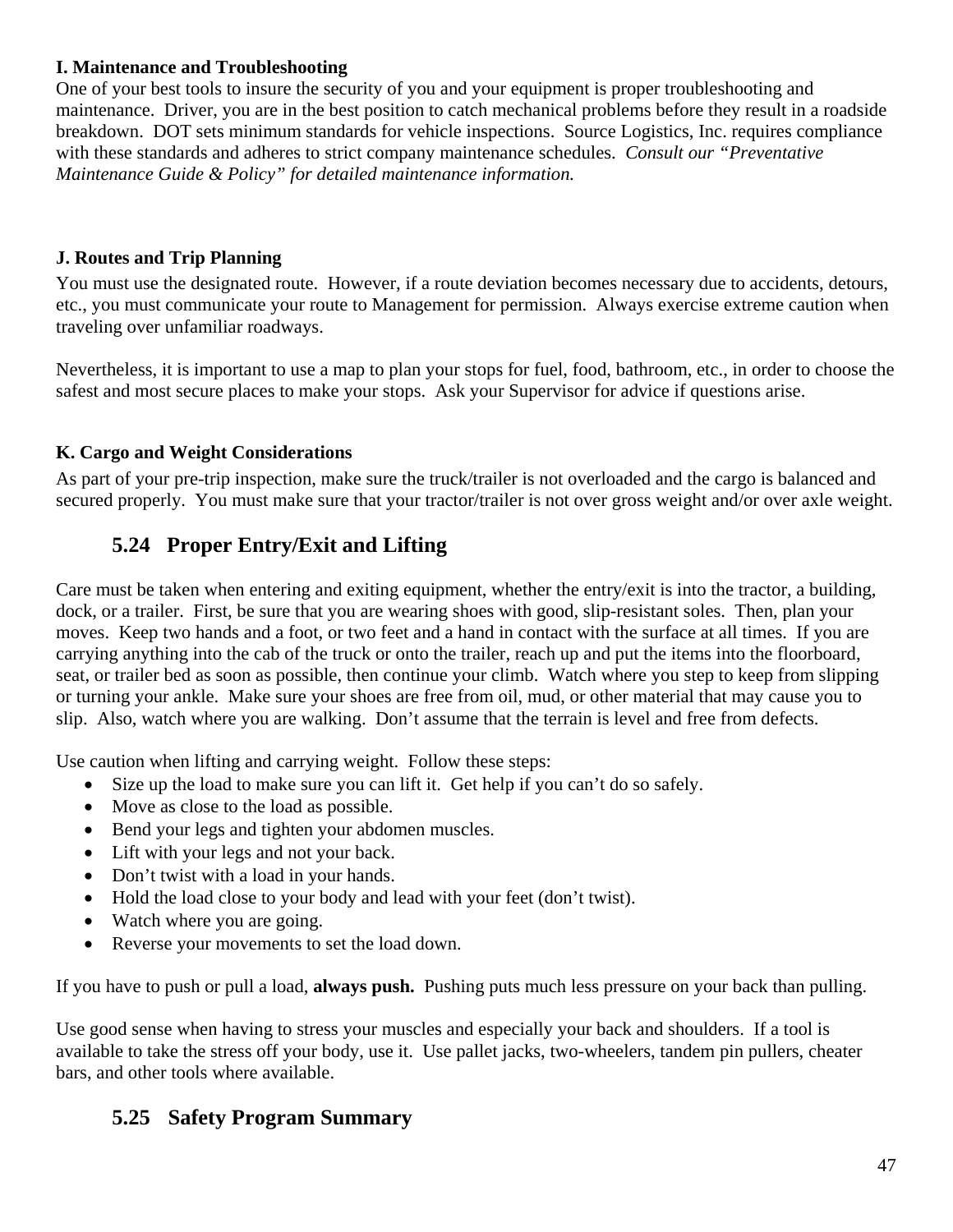Source Logistics, Inc. is dedicated to operating safely, following industry best practices, and remaining in compliance with all government regulations. We demonstrate these standards by following the procedures and processes contained in this written Safety Program. While this program is not exhaustive, it lays the foundation for our success by presenting the framework by which we pursue our goals in the safest possible manner.

## **5.26 Hand-Held Cell Phones**

Effective January 1, 2012, Source Logistics, Inc. drivers will be prohibited from using a hand-held mobile telephone while operating (driving) a commercial motor vehicle per Federal Motor Carrier Safety Administration rules. This also includes the of any hand-help device to send or received text messages while driving a CMV

# **Operations**

## **6.1 Communications**

Source Logistics, Inc. values open and effective communication with our employees. Please communicate any concerns, problems, or solutions to Management. Together we will be able to find a solution to any concern.

Drivers are required to have their Nextel phones on and available whenever they are on duty. Drivers are required to contact their dispatch prior to 9:00 am and between 2:00 and 4:00 pm when they are on duty. It is the Drivers responsibility to make sure they are aware of their dispatches.

## **6.2 Dispatch**

Dispatch is handled by posting, by qualcomm or Nextel radio. If you have any problems that will keep you from effectively completing your assignment, you must immediately call Management.

## **6.3 Customers**

We are in business because we meet the needs of our customers. Without our customers, we are out of business. Therefore, it is imperative that we treat our customers with the utmost respect and cooperation. Should any conflict arise at a customer, immediately contact Management so that we can get involved to broker a solution to the problem.

Remember that our customer is always right unless Management decides that he/she is wrong. Our employees do not have this responsibility.

Represent Source Logistics, Inc. well by your attitude, your appearance, and your dedication to meeting our customer's needs.

## **6.4 Bills of Lading and Paperwork**

Our Company paperwork includes weekly timesheets, sign-in sheets, weight tickets, and fuel receipts. This paperwork must be turned in to Source Logistics, Inc. each week.

## **6.5 Trip Planning and Routing**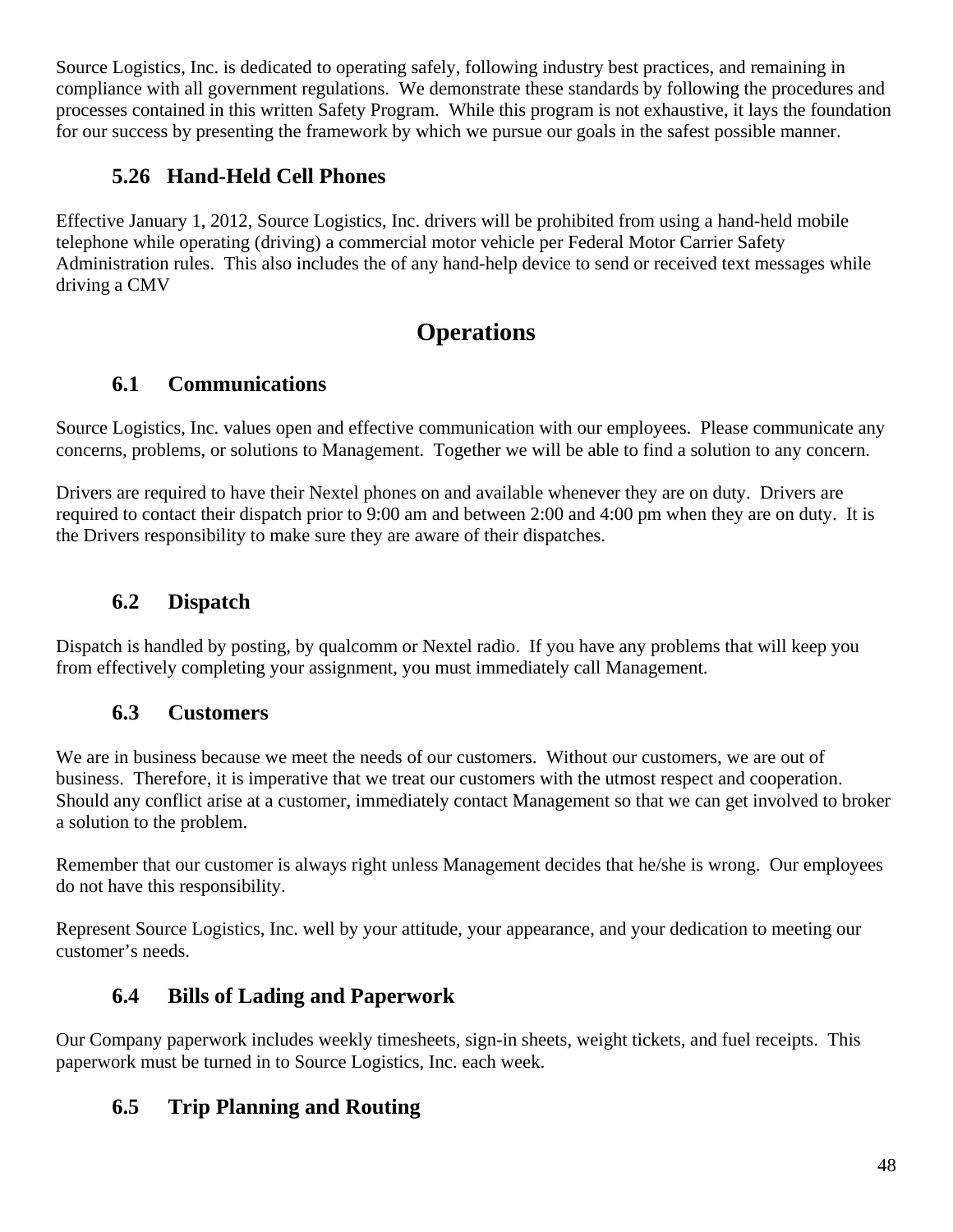The normal purpose in planning your trip should involve choosing the safest and most efficient route in both time and costs, especially fuel costs. Safety, though, is paramount in this process. Make sure that you are wellrested and in good health before beginning your trip. Should you become ill or too fatigued during your trip, find a safe haven to stop and call Management immediately.

Always consider road conditions, inclement weather, road construction, etc. as you plan your trip to avoid or compensate for delays. If the weather produces conditions too hazardous to make the trip, then don't start the trip or pull over at the nearest safe haven en route and immediately call Management. Also, try to avoid areas of known traffic congestion, low clearance structures, narrow highways, extremely sharp turns, and very steep grades.

(See **5.25 (K)** in this handbook for additional information.)

## **6.6 Use of Company Equipment/Equipment Security**

Company equipment is to be used for Company work only. Unauthorized personal use of Company vehicles is prohibited. If you aren't sure about whether or not a particular use of Company equipment is allowed, you must contact Management for direction prior to any personal use. If you use company vehicle without authorization you will be charged \$1.25 per mile for all miles traveled. If a driver deadhead back to his home or terminal without approval he will be charged \$1.25 per mile for all miles traveled. If a driver abandons a vehicle all charges associated to recover the vehicle will be deducted from the driver's compensation and escrow.

Tractor/Trailer Security: Loaded trailers may only be dropped at Source Logistics locations, secured yards or at the customers after the load is signed for. If you must drop the trailer in different location, you must first get permission from your fleet manger which will be sent to you on Qualcomm.

Anytime a tractor and loaded trailer is parked, the driver must keep the tractor and trailer connected.

Drivers are not allowed to go home with a loaded trailer without permission by your fleet manger which will be sent to you on Qualcomm

Drivers are to park the tractor and trailer in safe and well lighted area.

Drivers are not to loose sight of the tractor and trailer for extended periods of time; even while eating, having repairs, etc.

## **6.7 Load Weight and Vehicle Configuration**

It is the driver's responsibility to make sure that the trailer is loaded properly. This includes total gross weight, axle weight, and tandem position. If you weigh, get a good copy of your scale ticket and turn it in with your paperwork. If in doubt, you must weigh before crossing any government scales.

## **6.8 Fueling**

Fuel at designated fuel stops only. If you have to have fuel at any other location, contact Management. Fuel receipts must be turned in with your trip pack.

Help us conserve fuel, the second most costly factor in trucking, by observing the following:

• Proper engine cranking – start at idle speed (no accelerator) with all electrical systems in off position and don't rev engine when it starts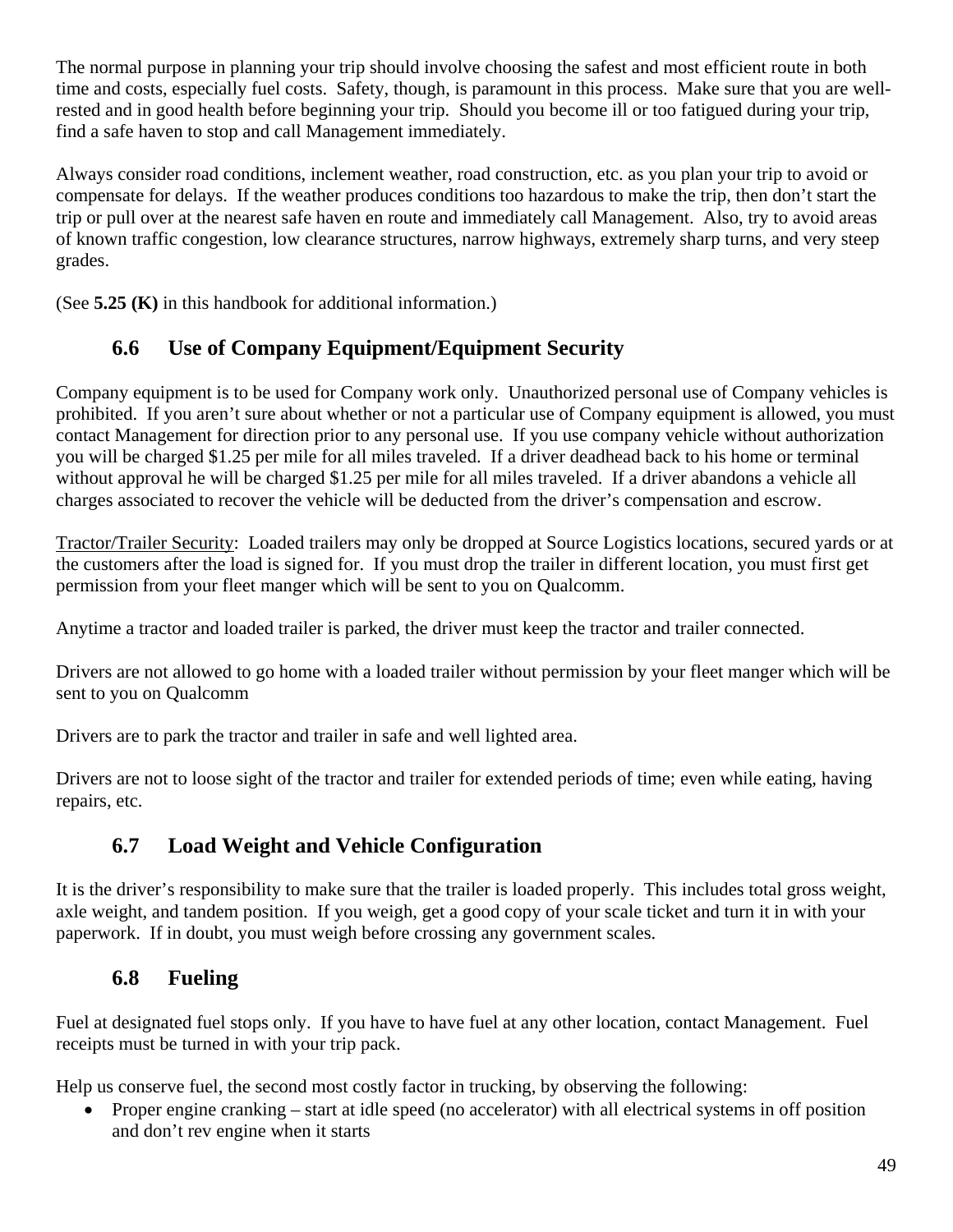- Proper warm-up Allow the engine oil pressure and air pressure to rise to normal and immediately and smoothly start your move
- Progressive shifting Stay in the best effective RPM range for your engine, skip gears when best to do so, don't accelerate all the way to governor speed in each gear, and always accelerate smoothly.
- Idling Limit idling as much as possible since idling typically uses around  $\frac{3}{4}$  of a gallon of fuel per hour

## **6.9 Cargo Securement & OS & D (Over, Shorts and Damage)**

 It is the driver's responsibility to report ANY overage, shortage, or damage at the time of delivery. If the driver fails to reports any OS&D's the claim will be deducted from the driver's pay. It is the driver's responsibility to make sure his load is properly secured when loaded. On all refrigerated or frozen loads it is the driver's responsibility to make sure the temperature is the proper temperature.

## **6.10 Passengers and Pets**

Passengers are prohibited unless prior authorization, in writing is received by the driver. If you need emergency clearance for a roadside emergency situation, call Management.

Pets are never allowed in Company equipment.

## **6.11 Prohibited Behaviors and Property**

Firearms and weapons are never allowed on Company property or in Company equipment.

Radar detectors are prohibited in Company equipment.

Seatbelts must always be worn in Company equipment.

#### **6.12 Personal Property and Inspections**

Personal property and automobiles on Company property are always subject to inspection. Be aware that inspections may occur at any time Management chooses.

#### **6.13 Citation Procedures or Policy**

The Corporate Safety Department must be notified within 24 hours after receiving any citation, (including but not limited to warnings or any other inspections) whether they are received in a company vehicle or in your personal vehicle. Please have your ticket in hand when you call, as we will need all information off the ticket. A Notification of Citation form must be completed and a copy of the citation must be attached.

#### ALL CITATIONS ARE YOUR RESPONSIBILITY AND MUST BE TAKEN CARE OF IN A TIMELY

MANNER. There are two options on payment available to you. You may pay the citation on your own, or you may choose to have Source Logistics, Inc. pay it and payroll deduct it from your check. You will need to let us know how you want the citation handled.

Common Citations: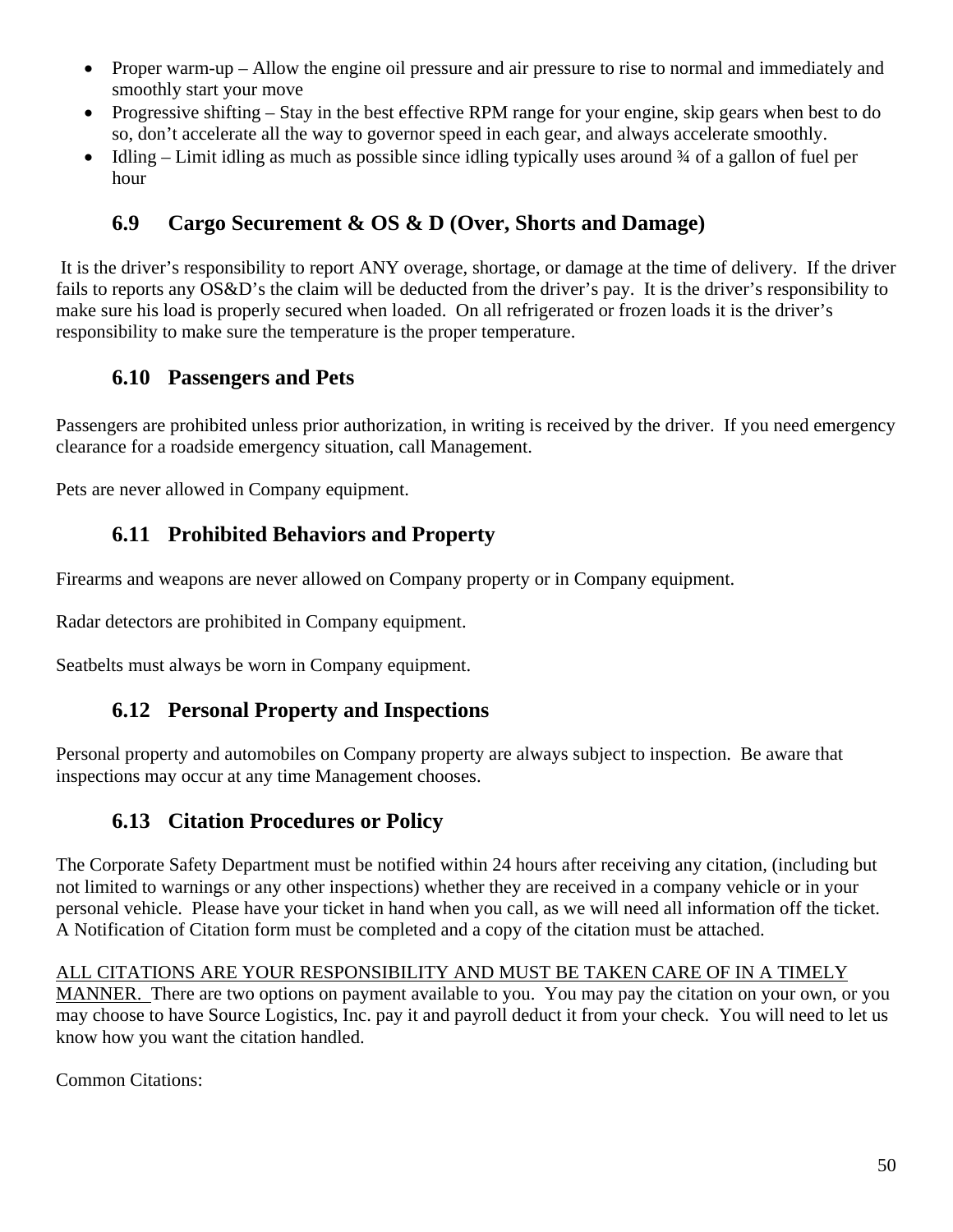Overweight is the most common citation. You need to scale your load at a certified scale and confirm you are legal. If you fail to scale your load, the driver will be responsible for the ticket. If the citation is made to Source Logistics, Inc., we will pay the ticket and deduct it from your payroll. We will reimburse your scale tickets where you weighed your load, with a valid scale receipt.

Moving Violations of any kind are the driver's responsibility.

Permits/ Registrations/ Proof of Insurance: It is the driver's responsibility to make sure you have all the proper documentation for both your tractor and trailer. This should be done during your pre-trip inspection. In the event you are given a citation for not having the proper documentation, you will be held responsible for the fine.

These are just a few examples of common citations and do not cover all possible citation.

# **Maintenance**

## **7.1 Equipment Appearance**

Equipment must be kept clean whenever possible. The Company provides washing facilities and supplies. You, the driver, must make sure that you keep the tractor clean. If you have any questions as to what this implies, please ask Management. You, the driver must make sure that you keep your tractor exterior and interior clean. You are also responsible for the trailer you are pulling as well. Exterior trailers must be kept clean and in the winter months extra attention must be made to the underside of the trailer to insure that road salt is removed. The interior of the trailers must be clean of all debris including food, wood, cardboard and stretch wrap. Extra attention must be made around and under the bulkhead. Debris tends to collect in this area which creates both a sanitation issues and the performance of the refrigeration unit. If a tractor is found dirty, the company at their discretions will have the vehicle detailed and charges deducted from the drivers pay or escrow

## **7.2 Emergency Equipment**

Emergency equipment supplied in the tractors includes emergency triangles and a fire extinguisher. It is the driver's responsibility to make sure that triangles are in good shape and that extinguishers are charged and that both are secured in the mounting brackets or storage bins.

In case of an emergency where you must stop on the side of the road or in a traveled lane, immediately, with caution, put out your triangles as required by DOT regulation. One triangle should be placed ten feet from the vehicle in the direction of approaching traffic on the traffic side. A second triangle should be placed 100 feet from the vehicle in the center of the lane or shoulder that your unit occupies and in the direction of approaching traffic. The third triangle will go 200 feet from the vehicle in one-way traffic and toward approaching traffic in the center of the lane or shoulder occupied by the vehicle. Or, in two-way traffic, the third triangle must be placed 100 feet from the vehicle away from approaching traffic in the center of the lane or shoulder occupied by the vehicle.

## **7.3 Equipment Repairs**

Equipment repairs shall be handled according to Company schedule. Keep in mind that all repairs done while en route must be properly documented by repair invoice or bill. Any repairs made by a driver must be properly documented in writing.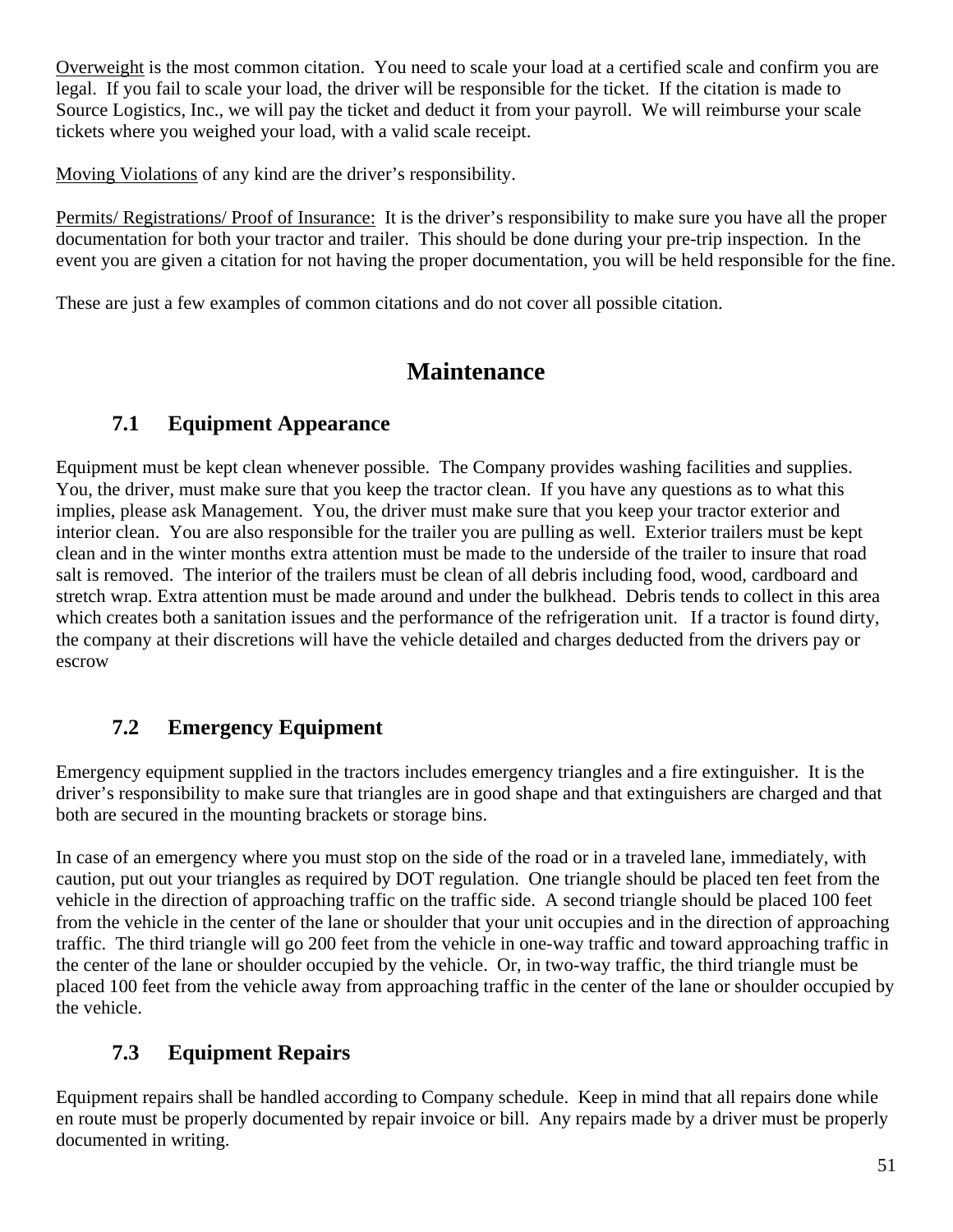# **Appendices**

- **8.2.8 Orientation Checklist and Handbook Receipt**
- **8.3.3 Drug and Alcohol Policy Receipt**
- **8.5.11 Accident Report**
- **8.5.14 Notice of Violation, Citation, Inspection, Suspension**
- **8.5.22 Recurrent Training Form**
- **8.5.23 Acknowledgement of Receipt of Camera & Accident Kit**
- **8.5.24 Medical Authorization and Consent**
- **8.5.25 Work Comp First Report of Injury**
- **8.5.26 Driver Guidelines (for new hires)**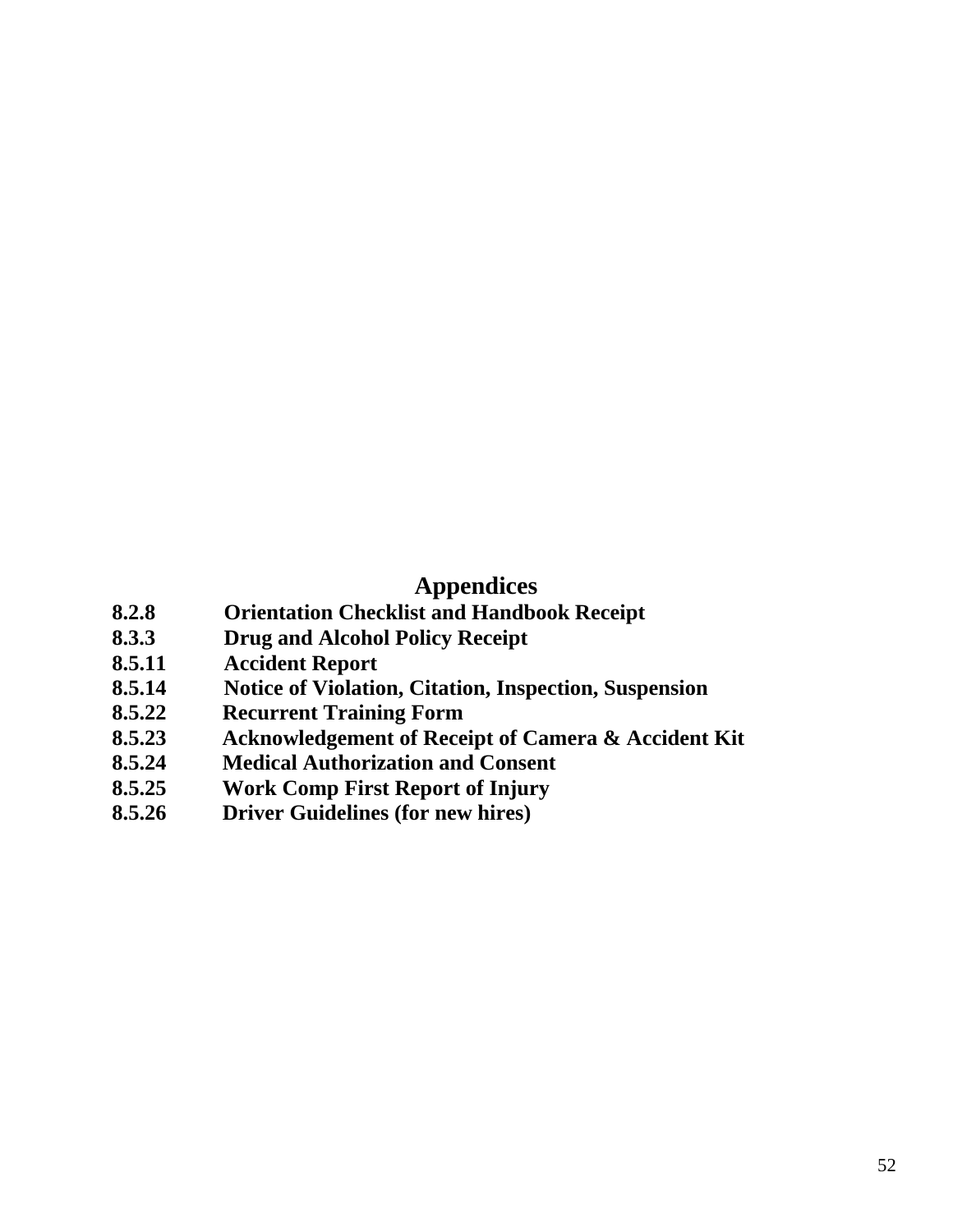#### **8.2.8**

# **Orientation Checklist and Handbook Receipt (Effective 01/01/2010)**

| <b>Orientation Element</b>                             | Title No. | Init. |
|--------------------------------------------------------|-----------|-------|
| Welcome                                                |           |       |
| Introduction                                           |           |       |
| <b>Employee Classification</b>                         |           |       |
| <b>Equal Employment Opportunity Policy</b>             |           |       |
| Americans with Disabilities Act                        |           |       |
| Immigration Reform and Control Act                     |           |       |
| <b>Applicant Evaluation</b>                            |           |       |
| <b>Job Description</b>                                 |           |       |
| <b>Driver Qualifications</b>                           |           |       |
| Orientation                                            |           |       |
| <b>Employee Retention Guidelines</b>                   |           |       |
| <b>Standards of Conduct</b>                            |           |       |
| <b>Substance Abuse Policy Summary</b>                  |           |       |
| Drug and Alcohol Policy                                |           |       |
| <b>Sexual Harassment</b>                               |           |       |
| <b>Conflict of Interest</b>                            |           |       |
| Attendance                                             |           |       |
| Dress Code, Hygiene, and Personal Protective Equipment |           |       |
| <b>Probationary Period</b>                             |           |       |
| <b>Disciplinary Policy</b>                             |           |       |
| Payroll                                                |           |       |
| Confidentiality and Release of Information             |           |       |
| Holidays                                               | 4.1       |       |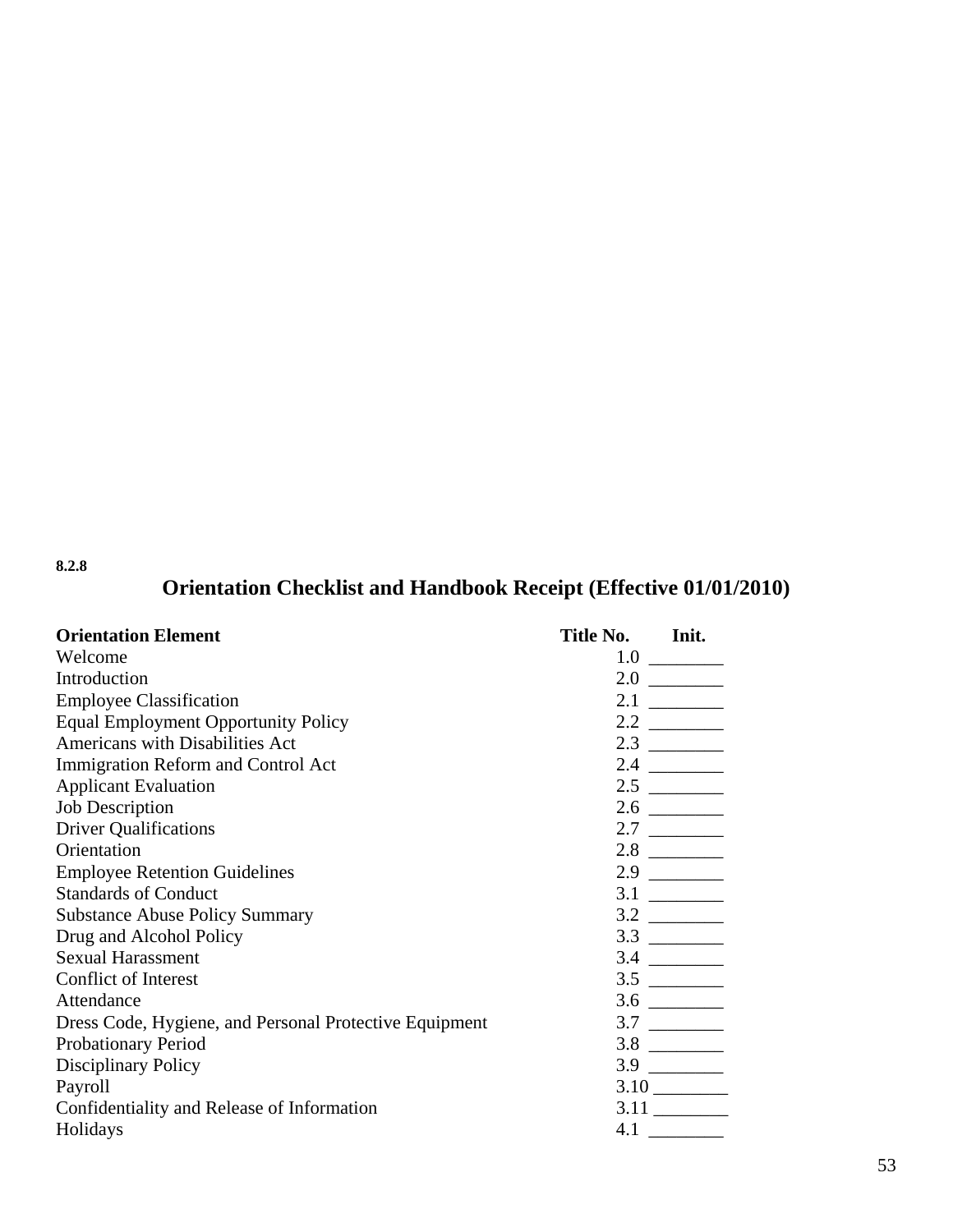| Vacation                                                     |                              |
|--------------------------------------------------------------|------------------------------|
| <b>Personal Leave</b>                                        |                              |
| <b>Jury Duty</b>                                             |                              |
| <b>Military Leave</b>                                        | 4.5                          |
| <b>Bereavement Leave</b>                                     |                              |
| Federal Motor Carrier Safety Regulations Statement           |                              |
| Driver Qualifications and Disqualifications                  |                              |
| Driver Background and Character                              |                              |
| <b>Road Tests</b>                                            |                              |
| Physical Qualifications and Examination                      |                              |
| Driver Qualification (DQ) Files and Records                  |                              |
| CDL and CMV Operation                                        |                              |
| <b>Accidents and Disabling Damage</b>                        |                              |
| <b>Accident Policy</b>                                       |                              |
| <b>Auto Accidents</b>                                        |                              |
| <b>Accident Cameras and Scene Instructions</b>               |                              |
| <b>Driver Accident Report</b>                                |                              |
| Parked Vehicle Accidents/Incidents                           | $5.12$ <sub>----------</sub> |
| Citations, Violations, Inspections, and Suspensions          |                              |
| Notice of Citation, Violation, Inspection, or Suspension     |                              |
| Workers' Compensation Accidents/Injuries                     |                              |
| Workers' Compensation Injury – Employee's Duty               |                              |
| Workers' Compensation Employee's Notice of Injury Form       |                              |
| Workers' Compensation Medical Authorization and Consent Form |                              |
| Pre-trip, Post-trip, and Walk-Around Inspections             |                              |
| Hours-of-Service Regulations                                 |                              |
| <b>General Safety Training</b>                               |                              |
| <b>Recurrent Training Certification</b>                      |                              |
| Defensive Driving and Driver-specific Training               |                              |
| Proper Entry/Exit and Lifting                                |                              |
| <b>Safety Program Summary</b>                                |                              |
| Hand-Held Cell Phones                                        |                              |
| Communication                                                |                              |
| Dispatch                                                     |                              |
| Customers                                                    |                              |
| <b>Bills of Lading and Paperwork</b>                         |                              |
| Trip Planning and Routing                                    |                              |
| Use of Company Equipment/Equipment Security                  |                              |
| Load Weight and Vehicle Configuration                        |                              |
| Fueling                                                      |                              |
| Cargo Securement & OS&D                                      | 6.9                          |
| Passengers and Pets                                          |                              |
| <b>Prohibited Behaviors</b>                                  |                              |
| Personal Property & Inspections                              |                              |
| <b>Equipment Appearance</b>                                  |                              |
| <b>Emergency Equipment</b>                                   |                              |
| <b>Equipment Repairs</b>                                     |                              |

I acknowledge that I have received and read a copy of the Source Logistics, Inc. Handbook and have completed orientation covering the initialed topics above. This handbook is effective 01/01/2012 and replaces all others.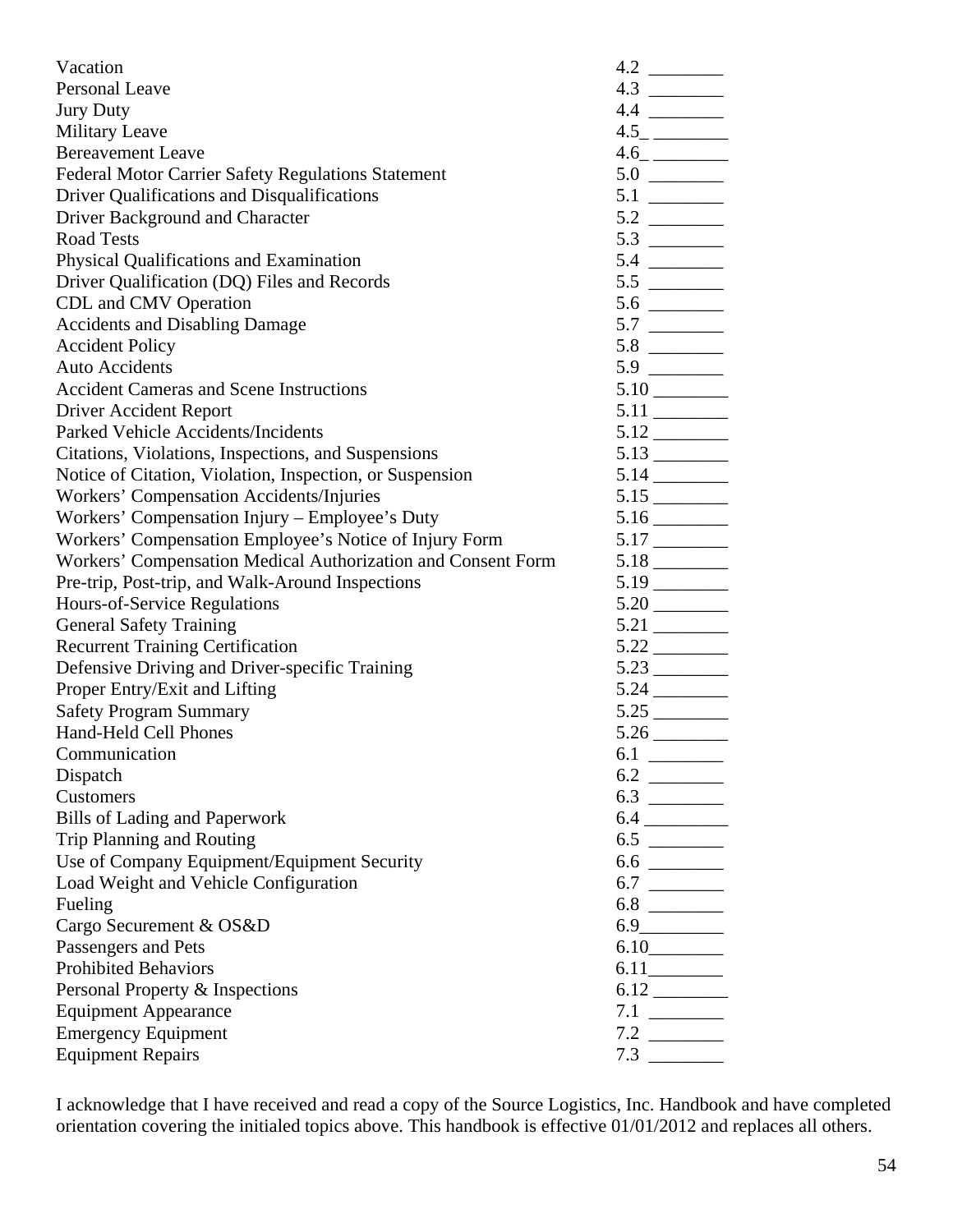Facilitator's Signature **Employee's Signature** 

\_\_\_\_\_\_\_\_\_\_\_\_\_\_\_\_\_\_\_\_\_\_\_\_\_\_\_\_\_\_\_\_\_\_\_ \_\_\_\_\_\_\_\_\_\_\_\_\_\_\_\_\_\_\_\_\_\_\_\_\_\_\_\_\_\_\_\_\_\_

**8.3.3** 

#### **DRUG AND ALCOHOL PROGRAM EMPLOYEE'S RECEIPT**

I acknowledge receipt of Source Logistics, Inc. Alcohol and Drug Testing Policies, including DOT required §382.601. The information that I received covers the following topics:

Introduction

Abbreviations and Definitions Whom does the alcohol  $&$  drug rule cover? What is a safety-sensitive function? Part 382 testing requirements and testing validity and integrity The designated people to answer questions about these policies What are alcohol & drug prohibitions? Controlled Substance Testing

- What happens if I refuse to be tested?
- What are the consequences of violating the alcohol or drug prohibitions?
- Where can I go for help?

Testing Requirements

- **•** Pre-employment
- Post-accident
- **Random**
- **Reasonable suspicion**
- Return-to-duty/Follow-up
- Return-to-work<br>Post injury/illne
- Post injury/illness

I also understand that as an employee of Source Logistics, Inc., I will be subject to pre-employment, random, reasonable suspicion,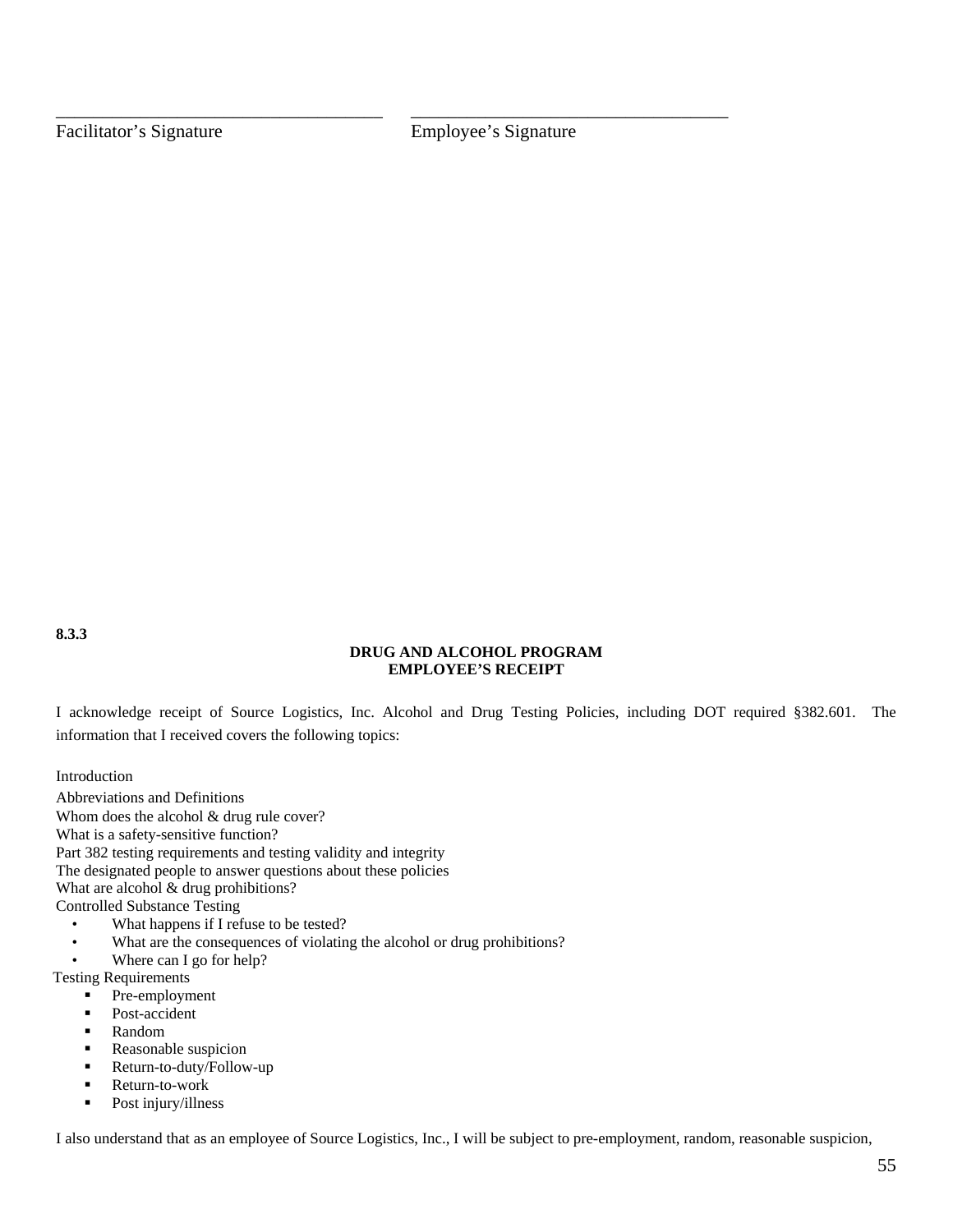post-accident, return-to-work, and post injury/illness testing for controlled substances and alcohol.

Participants Signature \_\_\_\_\_\_\_\_\_\_\_\_\_\_\_\_\_\_\_\_\_\_\_\_\_\_\_\_\_\_\_\_\_\_Date\_\_\_\_\_\_\_

Facilitators Signature \_\_\_\_\_\_\_\_\_\_\_\_\_\_\_\_\_\_\_\_\_\_\_\_\_\_\_\_\_\_\_\_\_\_\_Date\_\_\_\_\_\_\_

NOTE: This receipt shall be read and signed by the participant. A responsible Company Manager shall countersign the receipt and forward it to the Home Office for filing.

**8.5.11** 

## **DRIVER ACCIDENT REPORT**

|                                                                                                                |                                                                              | <b>Immediately notify Source Logistics, Inc. of all accidents.</b><br>Call the police and file an accident report.<br>Complete this form before leaving the accident scene.<br>Turn in this form and all other paperwork to the Company. |
|----------------------------------------------------------------------------------------------------------------|------------------------------------------------------------------------------|------------------------------------------------------------------------------------------------------------------------------------------------------------------------------------------------------------------------------------------|
|                                                                                                                |                                                                              |                                                                                                                                                                                                                                          |
| Your Name                                                                                                      |                                                                              |                                                                                                                                                                                                                                          |
| Home Terminal Manual Manual Manual Manual Manual Manual Manual Manual Manual Manual Manual Manual Manual Manua |                                                                              |                                                                                                                                                                                                                                          |
| Tractor No. Tractor No. Trailer No(s).                                                                         |                                                                              |                                                                                                                                                                                                                                          |
| Nearest City State State                                                                                       |                                                                              |                                                                                                                                                                                                                                          |
|                                                                                                                | If the accident was outside city limits, indicate distance from nearest town |                                                                                                                                                                                                                                          |
|                                                                                                                | miles of <u>containing</u> of <u>containing</u>                              |                                                                                                                                                                                                                                          |
| <b>Location of Accident</b>                                                                                    | north south east west City or Town, State                                    |                                                                                                                                                                                                                                          |
| Urban Rural Private Property Terminal Interstate                                                               |                                                                              |                                                                                                                                                                                                                                          |
|                                                                                                                |                                                                              |                                                                                                                                                                                                                                          |
|                                                                                                                | at its intersection with<br>name of intersecting street or highway           |                                                                                                                                                                                                                                          |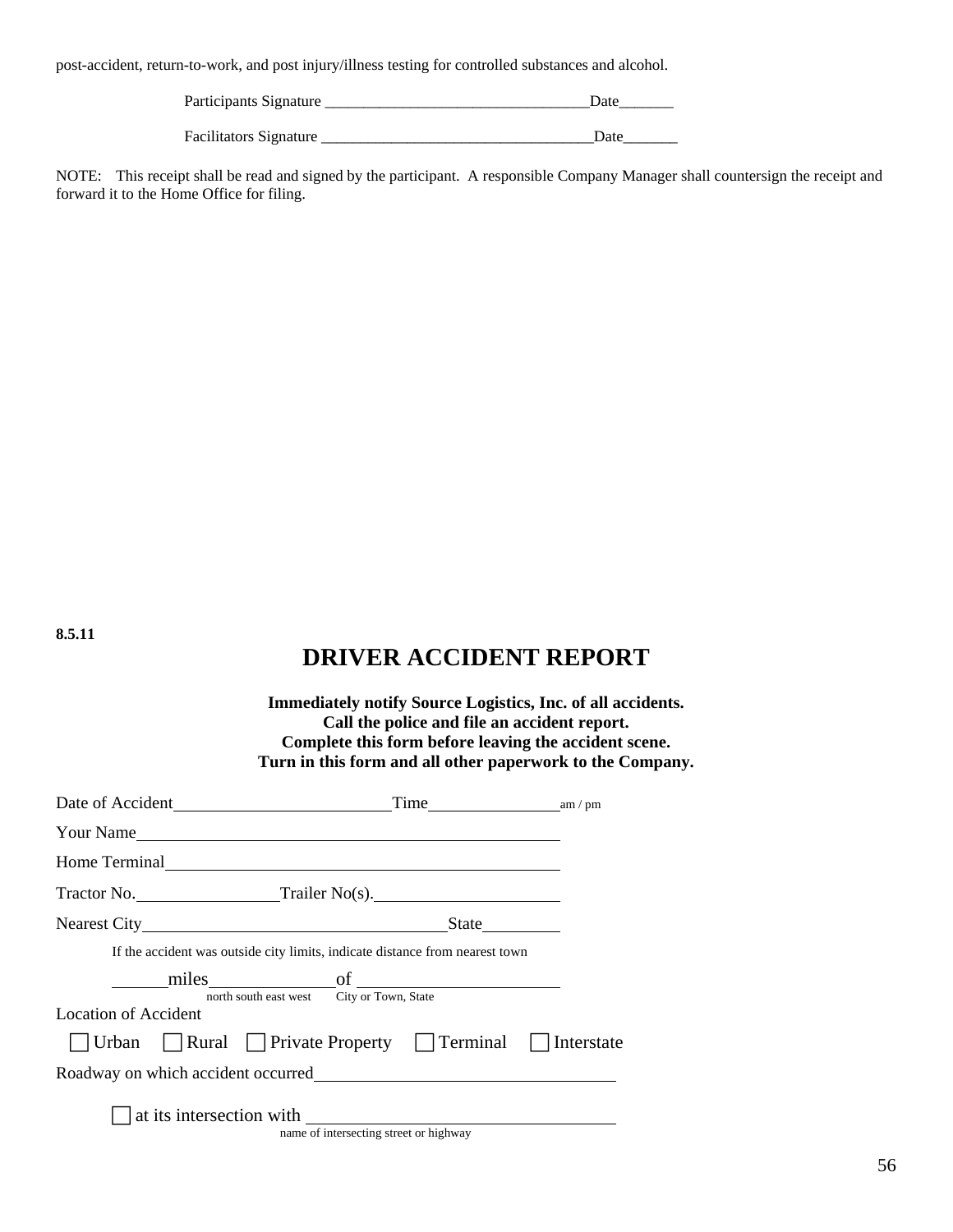| not at intersection, feet/miles<br>north south east west                         |  |
|----------------------------------------------------------------------------------|--|
| of<br>nearest road, highway, mile marker overpass or other landmark              |  |
|                                                                                  |  |
| Road Surface (blacktop, concrete, gravel, other)________________________________ |  |
| Road Conditions (dry, wet, snowy, icy, other)                                    |  |
| Weather Conditions (clear, raining, snow, fog, windy, other)                     |  |
| Light Conditions (daylight, dawn, dusk, dark, artificial, other)                 |  |
| As a result of this accident, was there any:                                     |  |
| 1. Human Fatality?     NO<br>I IYES<br>.                                         |  |

- 2. Injury Which Required Medical Treatment Away From The Accident Scene?  $\Box$  NO  $\Box$  YES
- 3. Disabling Damage To Any Vehicle?  $\Box$  NO  $\Box$  YES
- 4. Release Of Hazardous Material?  $\Box$  NO  $\Box$  YES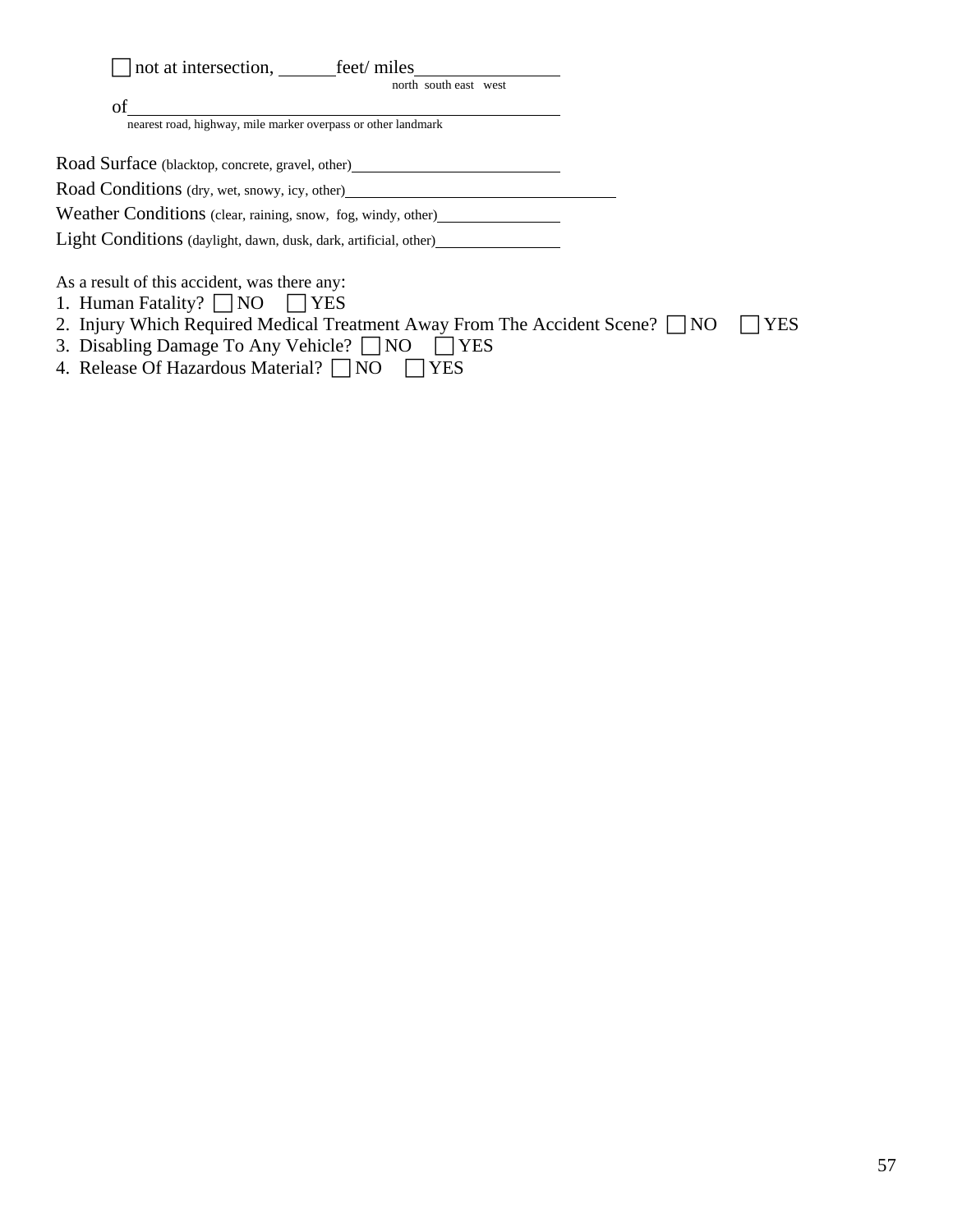|  |  |  | Explain in your own words what happened (use additional paper if needed) |  |  |
|--|--|--|--------------------------------------------------------------------------|--|--|
|--|--|--|--------------------------------------------------------------------------|--|--|

|                                                                                                                                                                                                                                                                                                                  | $\frac{1}{2}$ |  |  |  |  |
|------------------------------------------------------------------------------------------------------------------------------------------------------------------------------------------------------------------------------------------------------------------------------------------------------------------|---------------|--|--|--|--|
|                                                                                                                                                                                                                                                                                                                  |               |  |  |  |  |
|                                                                                                                                                                                                                                                                                                                  |               |  |  |  |  |
|                                                                                                                                                                                                                                                                                                                  |               |  |  |  |  |
|                                                                                                                                                                                                                                                                                                                  |               |  |  |  |  |
|                                                                                                                                                                                                                                                                                                                  |               |  |  |  |  |
|                                                                                                                                                                                                                                                                                                                  |               |  |  |  |  |
|                                                                                                                                                                                                                                                                                                                  |               |  |  |  |  |
|                                                                                                                                                                                                                                                                                                                  |               |  |  |  |  |
|                                                                                                                                                                                                                                                                                                                  |               |  |  |  |  |
| Draw a diagram of the accident.<br>Show the position of all vehicles and pedestrians, path of vehicles, the point of collision, traffic signs and signals, and the names of streets and roads.<br>Use additional paper if needed.<br>--------------------------------------<br>--------------------------------- |               |  |  |  |  |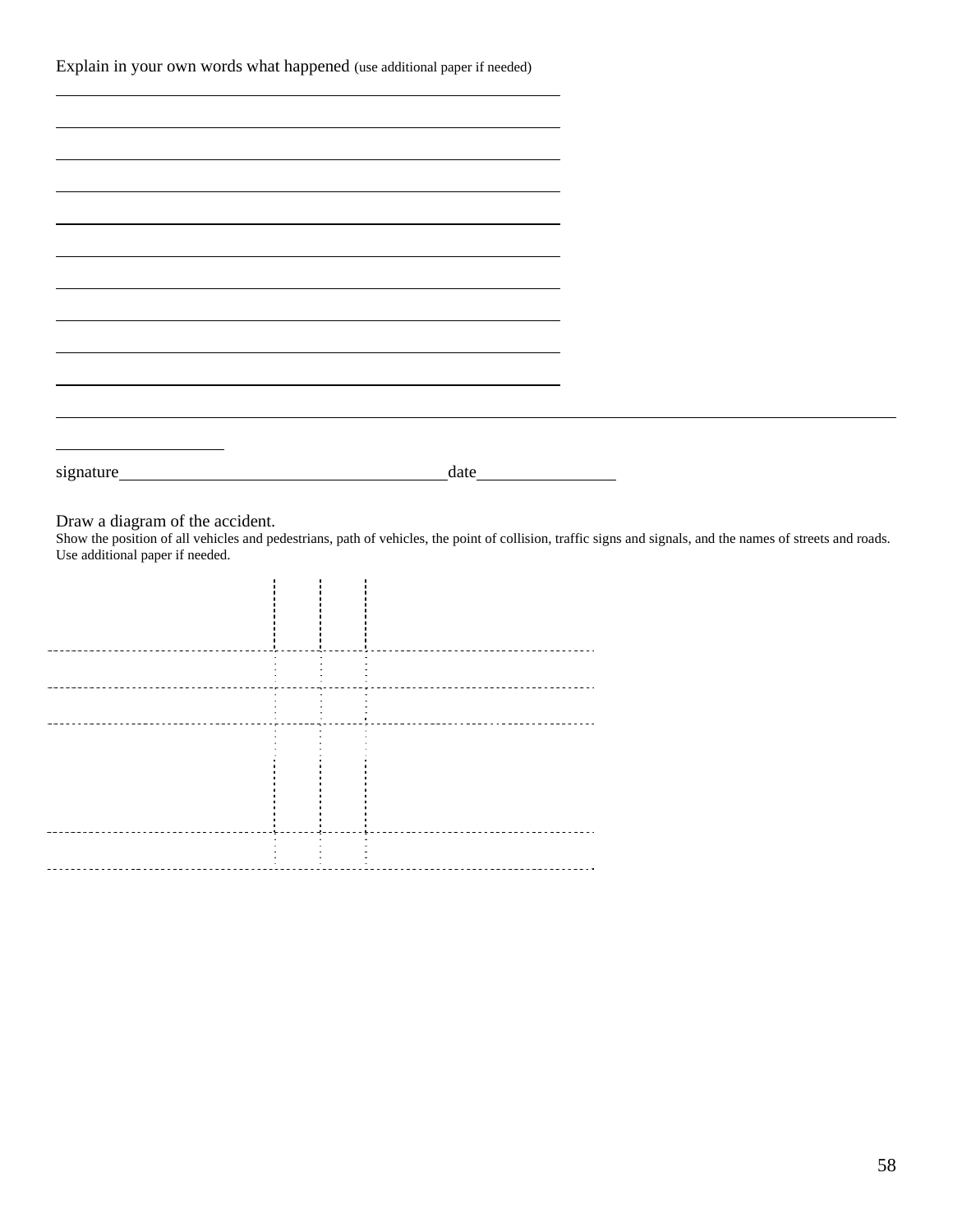#### **The Other Vehicle (No. 1)**

|                                                                                                                               | Driver's Name Phone ( )                                                                                                                                                                                                        |
|-------------------------------------------------------------------------------------------------------------------------------|--------------------------------------------------------------------------------------------------------------------------------------------------------------------------------------------------------------------------------|
|                                                                                                                               | Address and the state of the state of the state of the state of the state of the state of the state of the state of the state of the state of the state of the state of the state of the state of the state of the state of th |
|                                                                                                                               |                                                                                                                                                                                                                                |
|                                                                                                                               |                                                                                                                                                                                                                                |
|                                                                                                                               |                                                                                                                                                                                                                                |
|                                                                                                                               |                                                                                                                                                                                                                                |
|                                                                                                                               |                                                                                                                                                                                                                                |
|                                                                                                                               |                                                                                                                                                                                                                                |
| Tag State State                                                                                                               |                                                                                                                                                                                                                                |
|                                                                                                                               |                                                                                                                                                                                                                                |
|                                                                                                                               |                                                                                                                                                                                                                                |
|                                                                                                                               | Policy No Phone ( )                                                                                                                                                                                                            |
|                                                                                                                               |                                                                                                                                                                                                                                |
|                                                                                                                               | Address Phone ( )                                                                                                                                                                                                              |
|                                                                                                                               | <b>Police Information</b>                                                                                                                                                                                                      |
| Department Phone ( )                                                                                                          |                                                                                                                                                                                                                                |
|                                                                                                                               | Officer's Name(s) Badge No.                                                                                                                                                                                                    |
| Accident Report/Case/Incident No.                                                                                             |                                                                                                                                                                                                                                |
| Were you issued a citation? $\Box$ NO $\Box$ YES                                                                              |                                                                                                                                                                                                                                |
| if YES, what charge(s)                                                                                                        |                                                                                                                                                                                                                                |
| Was anyone else issued a citation? $\Box$ NO $\Box$ YES                                                                       |                                                                                                                                                                                                                                |
| if YES, what driver                                                                                                           | and                                                                                                                                                                                                                            |
|                                                                                                                               |                                                                                                                                                                                                                                |
|                                                                                                                               | <b>Witness Information</b>                                                                                                                                                                                                     |
| Name<br><u> 1989 - John Stein, mars and de Brandenberg and de Brandenberg and de Brandenberg and de Brandenberg and de Br</u> | Phone $\qquad \qquad$                                                                                                                                                                                                          |
|                                                                                                                               |                                                                                                                                                                                                                                |
|                                                                                                                               | City State Zip                                                                                                                                                                                                                 |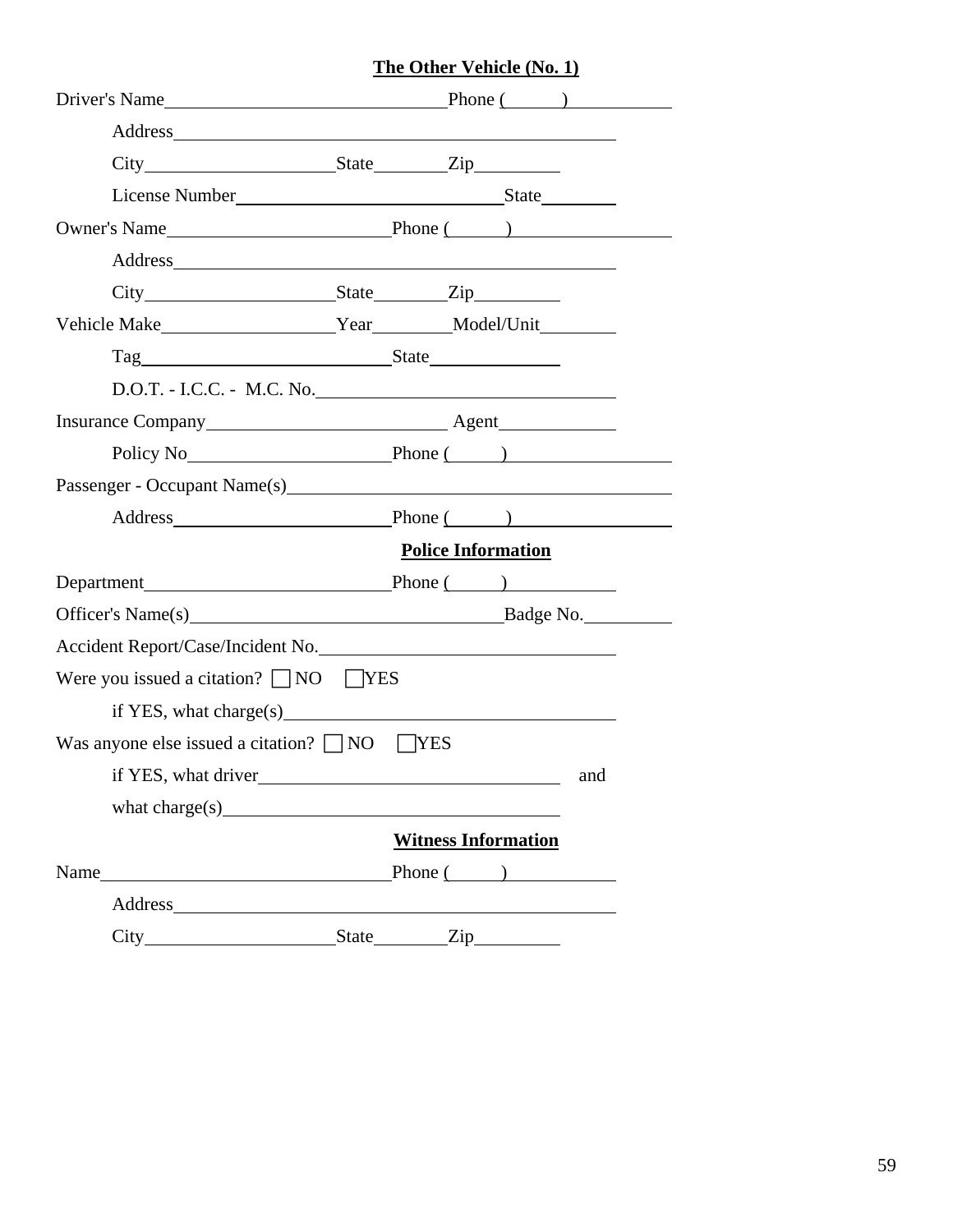#### **The Other Vehicle (No. 2)**

| Driver's Name Phone ( )                                                                                                                                                                                                        |                 |            |     |
|--------------------------------------------------------------------------------------------------------------------------------------------------------------------------------------------------------------------------------|-----------------|------------|-----|
|                                                                                                                                                                                                                                |                 |            |     |
|                                                                                                                                                                                                                                |                 |            |     |
|                                                                                                                                                                                                                                |                 |            |     |
| Owner's Name <b>Solution</b> Solution Phone (Section 2014) $\frac{1}{2}$                                                                                                                                                       |                 |            |     |
| Address and the contract of the contract of the contract of the contract of the contract of the contract of the contract of the contract of the contract of the contract of the contract of the contract of the contract of th |                 |            |     |
|                                                                                                                                                                                                                                |                 |            |     |
|                                                                                                                                                                                                                                |                 |            |     |
| Tag State State                                                                                                                                                                                                                |                 |            |     |
| D.O.T. - I.C.C. - M.C. No.                                                                                                                                                                                                     |                 |            |     |
|                                                                                                                                                                                                                                |                 |            |     |
| Policy No Phone ( )                                                                                                                                                                                                            |                 |            |     |
|                                                                                                                                                                                                                                |                 |            |     |
| Address Phone ( )                                                                                                                                                                                                              |                 |            |     |
|                                                                                                                                                                                                                                |                 |            |     |
|                                                                                                                                                                                                                                | <b>Injuries</b> |            |     |
| Was anyone injured in this accident? $\Box$ NO $\Box$ YES                                                                                                                                                                      |                 |            |     |
|                                                                                                                                                                                                                                |                 |            |     |
|                                                                                                                                                                                                                                |                 |            |     |
| Was anyone taken to a Hospital? $\Box$ NO $\Box$ YES                                                                                                                                                                           |                 |            |     |
| if YES, Hospital Name                                                                                                                                                                                                          |                 |            | and |
|                                                                                                                                                                                                                                |                 |            |     |
|                                                                                                                                                                                                                                | <b>Towing</b>   |            |     |
| Was any vehicle towed from the accident scene? $\Box$ NO                                                                                                                                                                       |                 | <b>YES</b> |     |
|                                                                                                                                                                                                                                |                 | and        |     |
|                                                                                                                                                                                                                                |                 |            |     |
|                                                                                                                                                                                                                                |                 |            |     |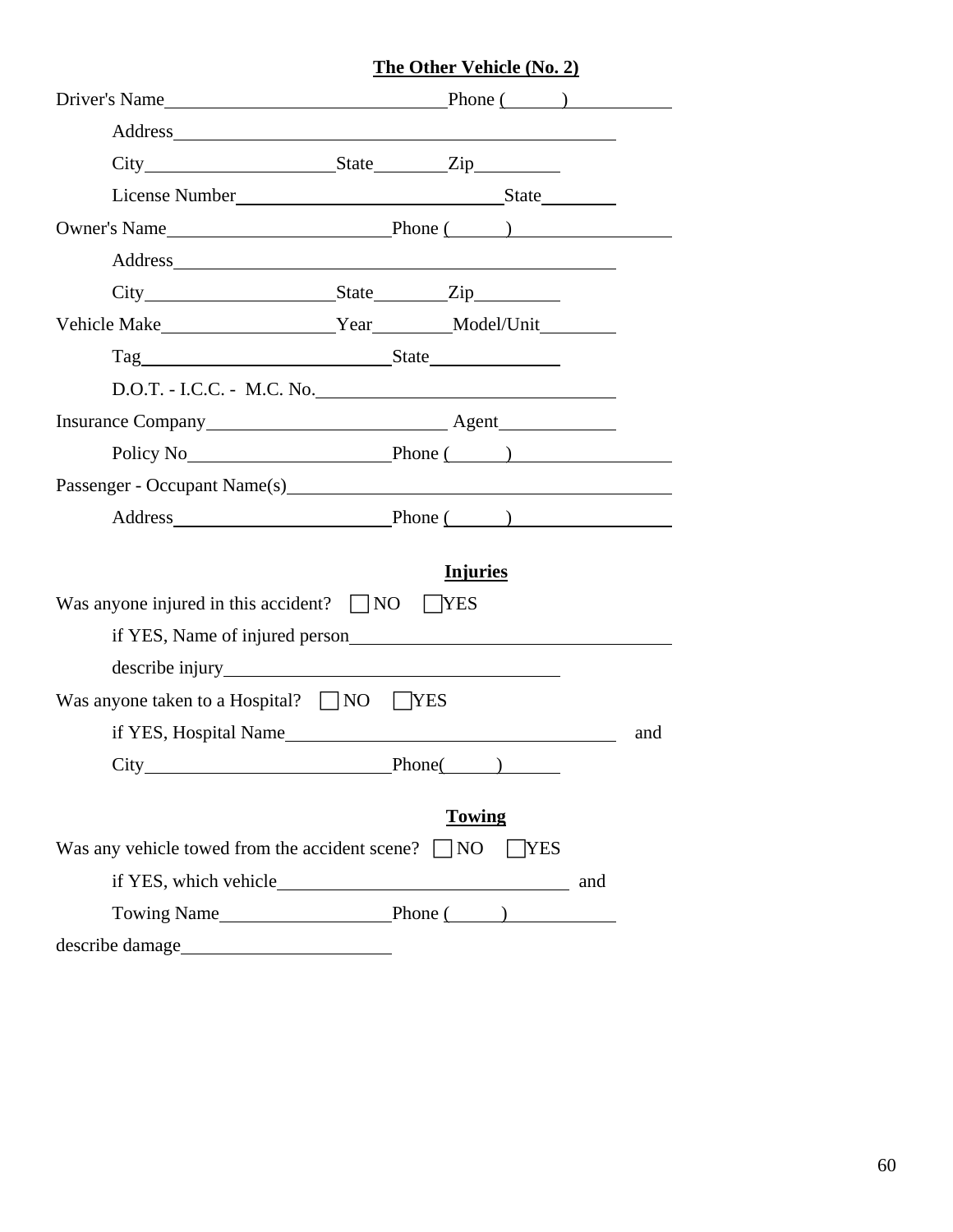## **Source Logistics, Inc.**

#### **Notification of Citation, Violation, Inspection, or Suspension Form**

Within 24 hours after receiving a citation for a moving violation of any kind (including but not limited to warnings or any inspection), you must properly report that citation to the Company by completing and turning in this form along with a copy of the citation. You must report any citation you receive, including those received while operating personal vehicles, any Company equipment or any vehicle operated for another employer.

Out of Service (OOS) Violations and Roadside Inspections must be reported to the Company immediately upon receipt.

License and Physical Certificate suspensions, revocations, disqualifications, and cancellations must be reported to the Company immediately upon receipt.

Attach a copy of the citation, inspection report, and/or the license or physical certificate suspension, revocation, etc. to this form and give the material to the Company.

*Print or type your responses in the spaces provided below:*

|                   | street                            |                                       |                                                                            |
|-------------------|-----------------------------------|---------------------------------------|----------------------------------------------------------------------------|
|                   | city                              | state                                 | zip                                                                        |
|                   |                                   |                                       | State: $\frac{1}{\sqrt{1-\frac{1}{2}}\cdot\frac{1}{\sqrt{1-\frac{1}{2}}}}$ |
|                   |                                   |                                       |                                                                            |
|                   |                                   |                                       |                                                                            |
|                   | city                              | state                                 | roadway                                                                    |
|                   |                                   |                                       |                                                                            |
| Vehicle Operated: | <b>Personal Vehicle</b><br>$\Box$ |                                       |                                                                            |
|                   |                                   | Company Vehicle <i>unit numbers</i> : |                                                                            |
|                   |                                   | Other Vehicle specify:                |                                                                            |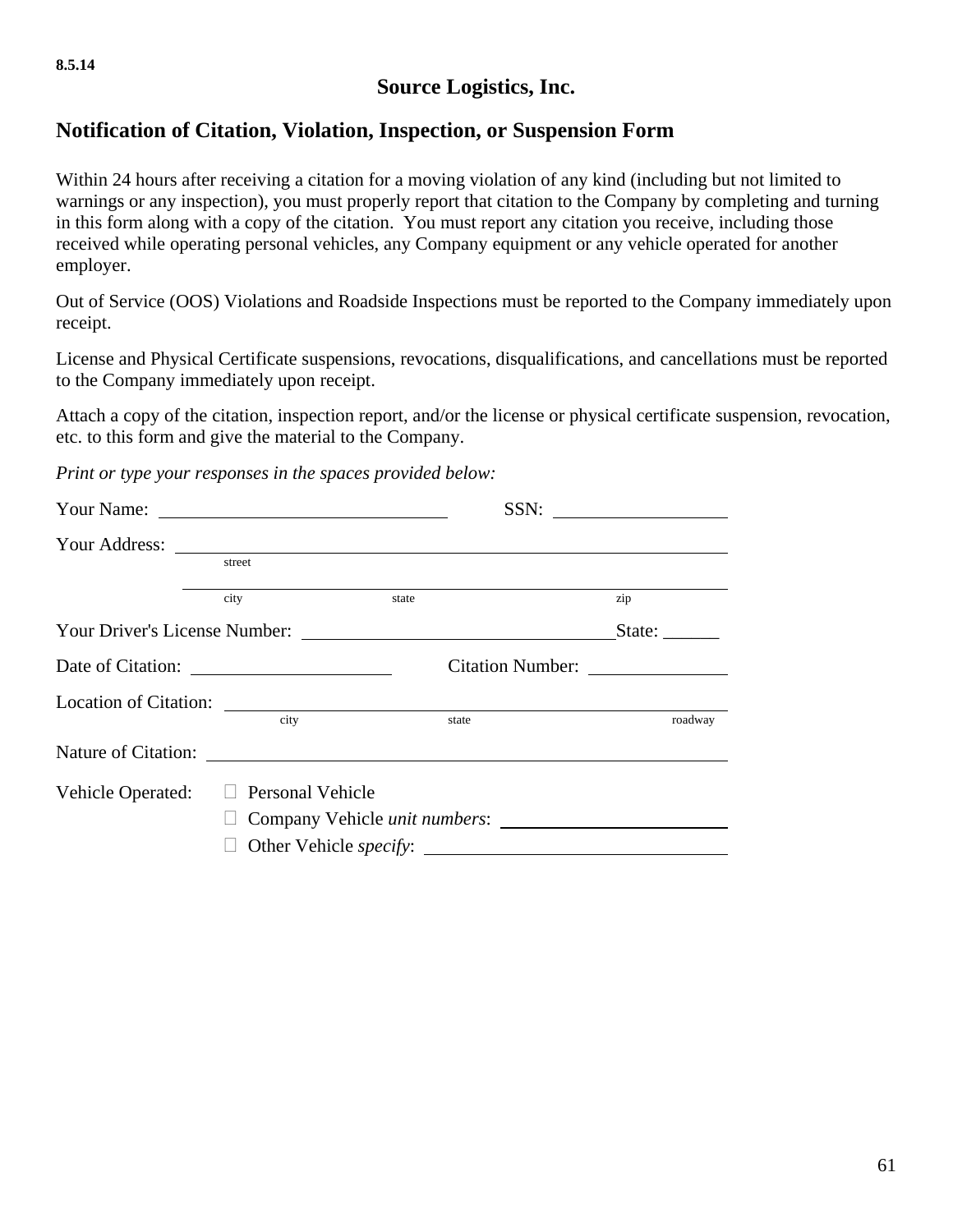# **Recurrent Training Certification**

| Wages Paid? $\Box$ Yes $\Box$ No |                                                             |  |
|----------------------------------|-------------------------------------------------------------|--|
|                                  | <b>Elements of Training</b>                                 |  |
| Videos:                          |                                                             |  |
|                                  |                                                             |  |
|                                  |                                                             |  |
| CD-ROM:                          |                                                             |  |
|                                  |                                                             |  |
| Lecture/Discussion:              |                                                             |  |
|                                  |                                                             |  |
|                                  |                                                             |  |
| Demonstrations:                  | <u> 1989 - Johann Stoff, amerikansk politiker (d. 1989)</u> |  |
| Tests:                           |                                                             |  |
|                                  |                                                             |  |
| Handouts:                        |                                                             |  |
|                                  |                                                             |  |
|                                  |                                                             |  |
| Comments:                        |                                                             |  |
|                                  |                                                             |  |
|                                  |                                                             |  |
|                                  |                                                             |  |
| <b>Employee Signature</b>        | <b>Trainer Signature</b>                                    |  |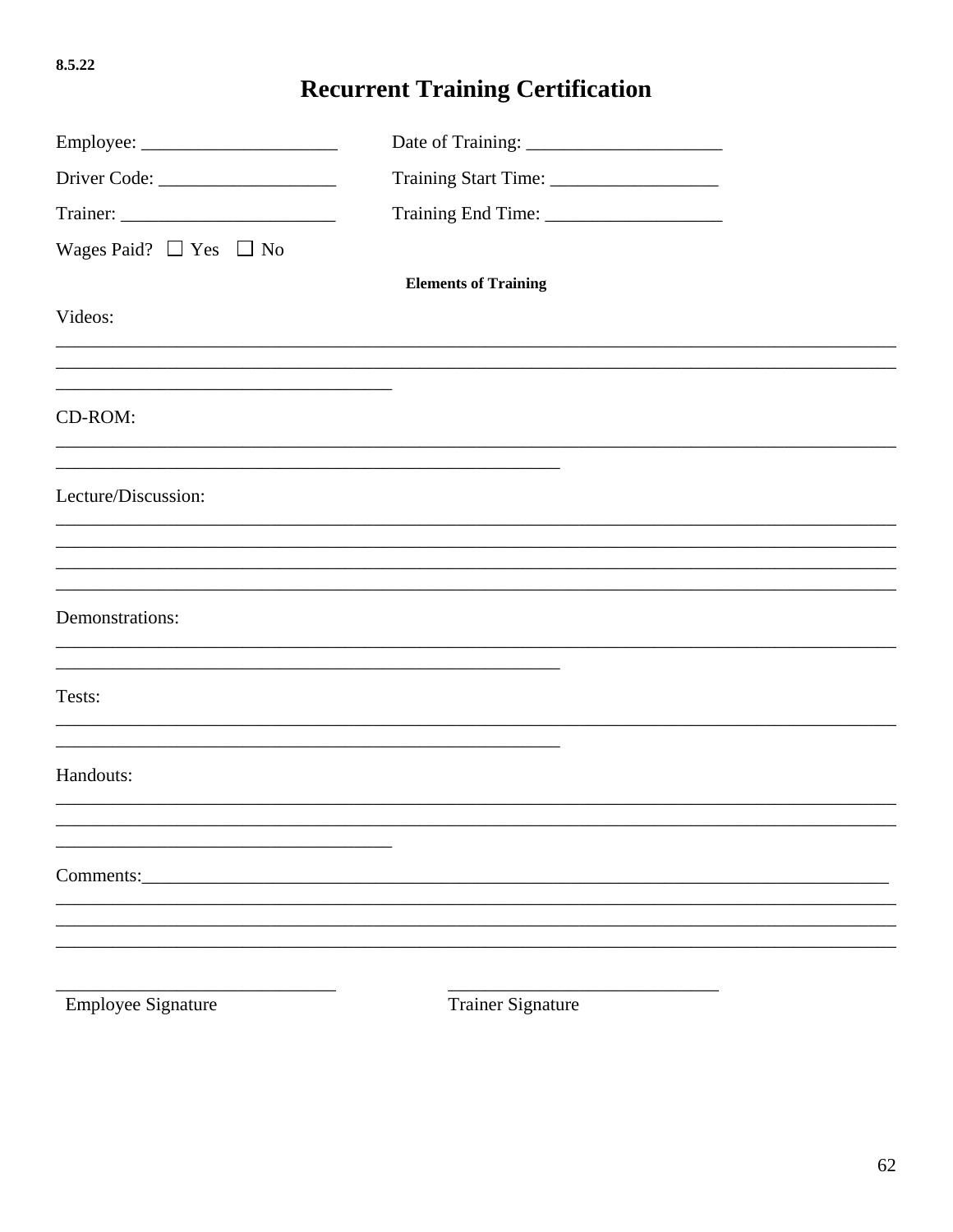#### **ACKNOWLEDGEMENT**

I received an accident camera and two copies of the preliminary accident report.

*Employee's Printed Name: Employee's Signature: Employee Number: Terminal:* 

*Date or Acknowledgement:*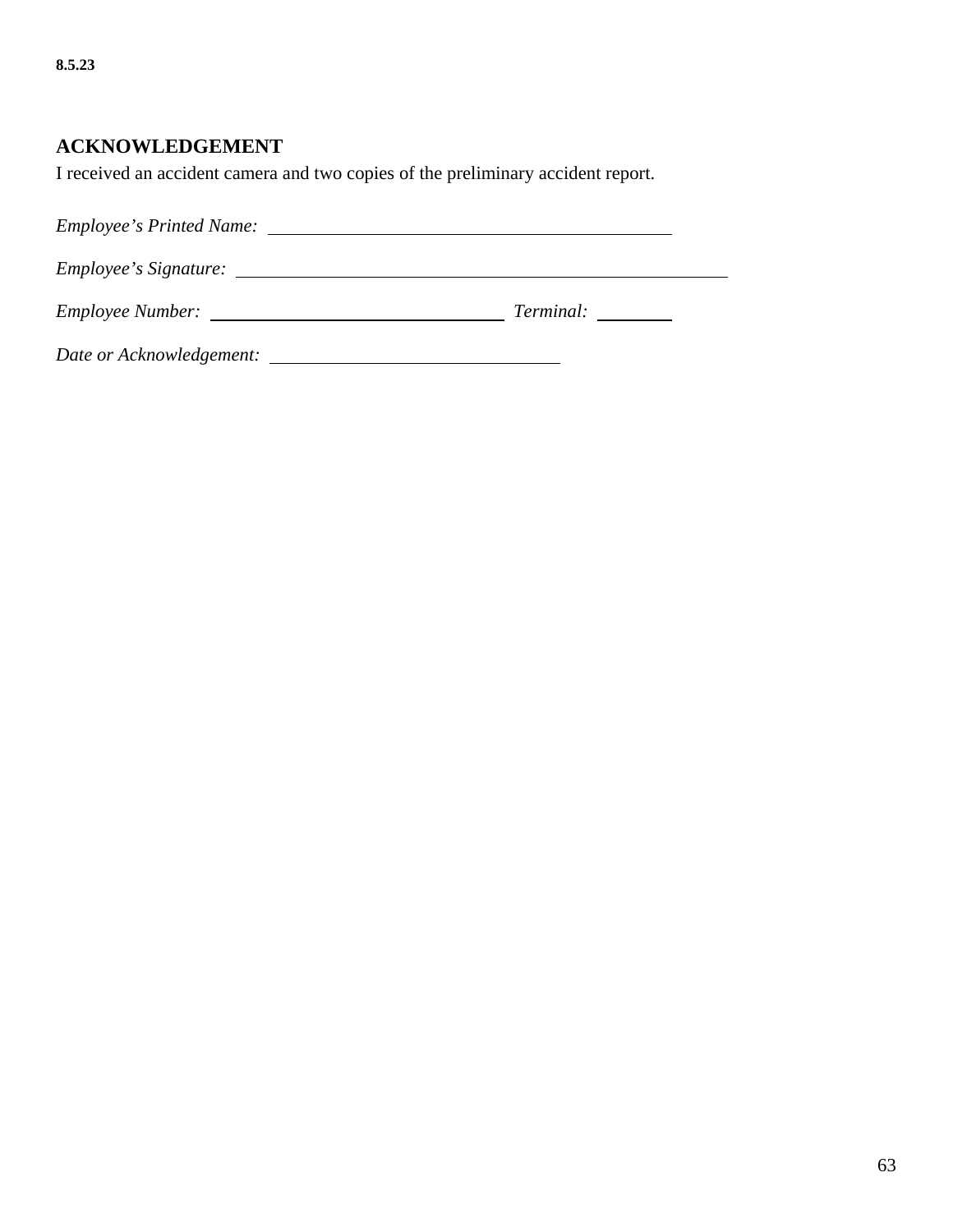#### **MEDICAL AUTHORIZATION AND CONSENT**

 This will serve as authorization and consent for all health care providers, including but not limited to physicians, nurses, office managers and staff, to release any and all records concerning my medical history, treatment, diagnosis, prognosis, and any other information relating to any injury to Source Logistics, Inc., the insurance company, and/or their representatives/agents that represent Source Logistics, Inc., for the limited purpose of evaluating a Workers' Compensation claim and those medical issues related to any claim. This will further serve as authorization to permit photocopying of any medical records released.

 The undersigned additionally grants authorization and permission for all health care providers, including but not limited to physicians, nurses, office managers and staff, to communicate, orally and/or in writing, with Source Logistics, Inc., the insurance company, and/or their representatives/agents that represent Source Logistics, Inc. concerning my medical history, treatment, diagnosis, prognosis, and any other information relating to any injury, upon presentation of this authorization.

A photocopy or facsimile copy of this Authorization is specifically authorized by the undersigned, and your cooperation in furnishing the requested information is solicited.

Date: **Employee/Patient** 

\_\_\_\_\_\_\_\_\_\_\_\_\_\_\_\_\_\_\_\_\_\_\_\_\_\_\_\_\_\_

\_\_\_\_\_\_\_\_\_\_\_\_\_\_\_\_\_\_\_\_\_\_\_\_\_\_\_\_\_\_

Print Name

Signature